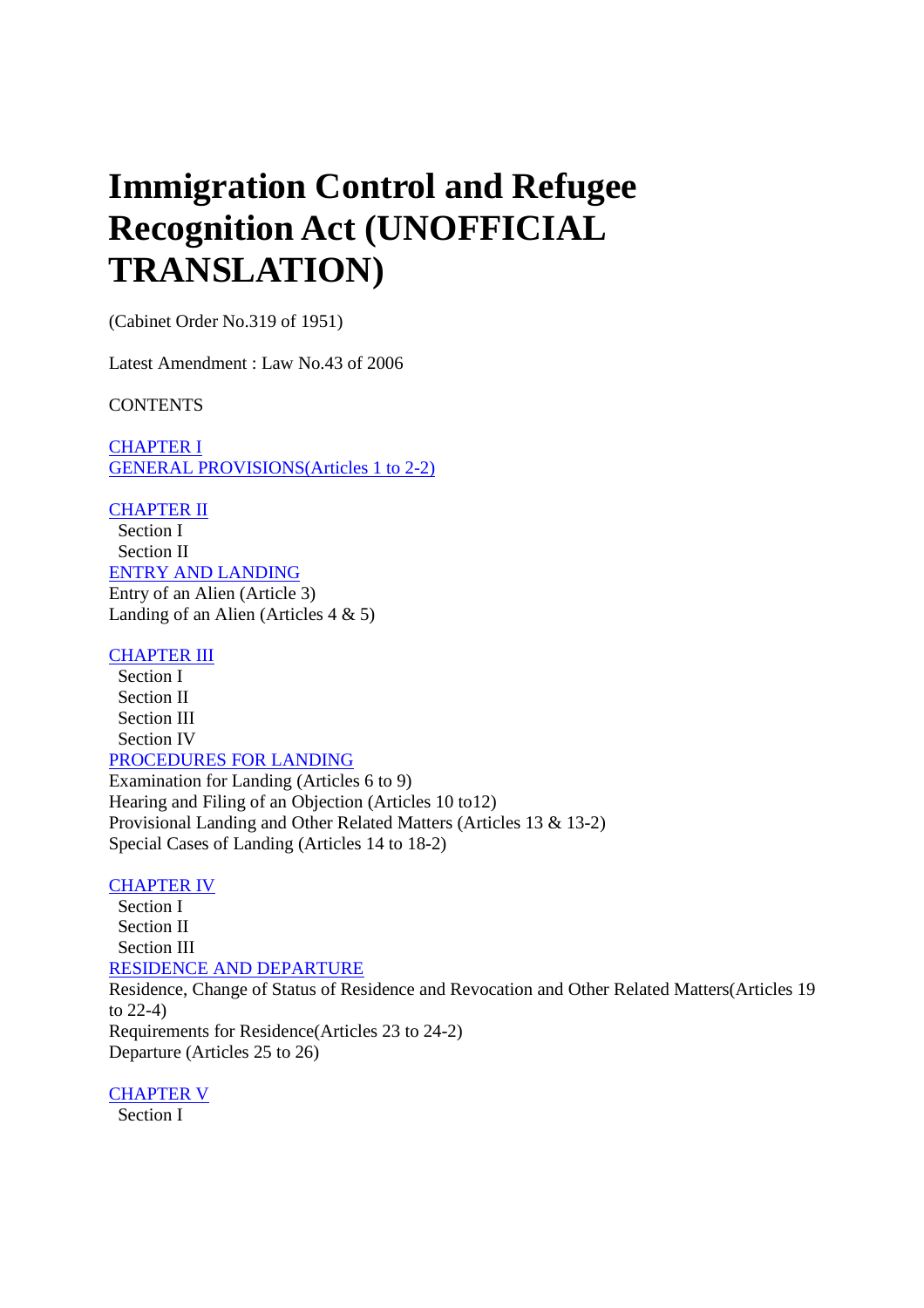Section II Section III Section IV Section V PROCEDURES FOR DEPORTATION Investigation of Violations (Articles 27 to 38) Detention (Articles 39 to 44) Examination, Hearing and Filing of Objections (Articles 45 to 50) Enforcement of Written Deportation Orders (Articles 51 to 53) Provisional Release (Articles 54 and 55)

CHAPTER V-2 DEPARTURE ORDERS(Articles 55-2 to 55-6)

CHAPTER VI RESPONSIBILITY OF THE CAPTAIN OF A VESSEL OR AIRCRAFT AND THE CARRIER(Articles 56 to 59)

CHAPTER VI-2 INQUIRY INTO THE FACTS(Article 59-2)

CHAPTER VII DEPARTURE FROM AND RETURN TO JAPAN OF JAPANESE NATIONALS(Articles 60 & 61)

CHAPTER VII-2 RECOGNITION OF REFUGEE STATUS AND OTHER RELATED MATTERS (Articles 61-2 to 61-2-14)

CHAPTER VIII MISCELLANEOUS PROVISIONS (Articles 61-3 to 69-3)

CHAPTER IX PENAL PROVISIONS (Articles 70 to 78)

ANNEXED TABLES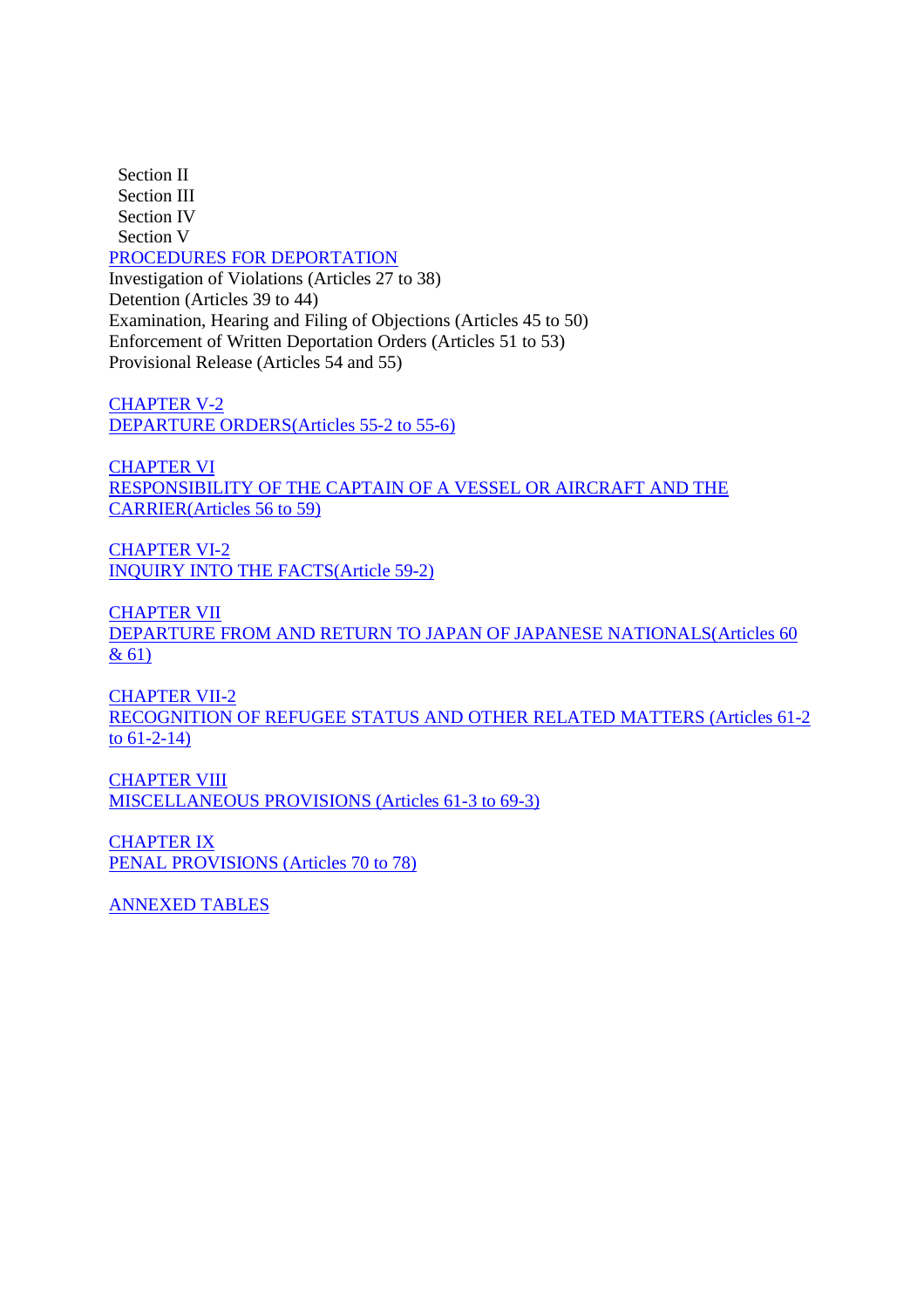# **Chapter I**

# **(Purpose)**

# *Article 1.*

The purpose of the Immigration Control and Refugee Recognition Act is to provide for equitable control over the entry into or departure from Japan of all persons and to consolidate the procedures for recognition of refugee status.

**(Definition)** 

## *Article 2.*

The terms in the following items as used in the Immigration Control and Refugee Recognition Act and under the orders thereof shall have such meanings as defined in each item respectively.

(1) Deleted.

(2) The term "alien" means any person who does not have Japanese nationality.

(3) The term "crewman" means a crew member of a vessel or aircraft.

(3)-2 The term "refugee" means a refugee who falls under the provisions of Article 1 of the Convention relating to the Status of Refugees (hereinafter referred to as the "Refugee Convention") or the provisions of Article 1 of the Protocol relating to the Status of Refugees.

(4) The term "Japanese consular officer" means a Japanese ambassador, minister or consular officer who is stationed in a foreign country.

(5) The term "passport" means any of the following documents:

- a. A passport, a refugee travel document or any other certificate in lieu of the passport (including a travel certificate issued by a Japanese consular officer) issued by the Japanese Government, a foreign government recognized by the Japanese Government or any authorized international organization.
- b. A document, which is equivalent to the documents specified in (a), issued by any authorized organization of the region to be prescribed by a Cabinet order.

(6) The term "crewman's pocket-ledger" means a mariner's pocket-ledger or any other equivalent document issued to a crewman by an authorized organization.

(7) The term "trafficking in persons" means any of the following acts: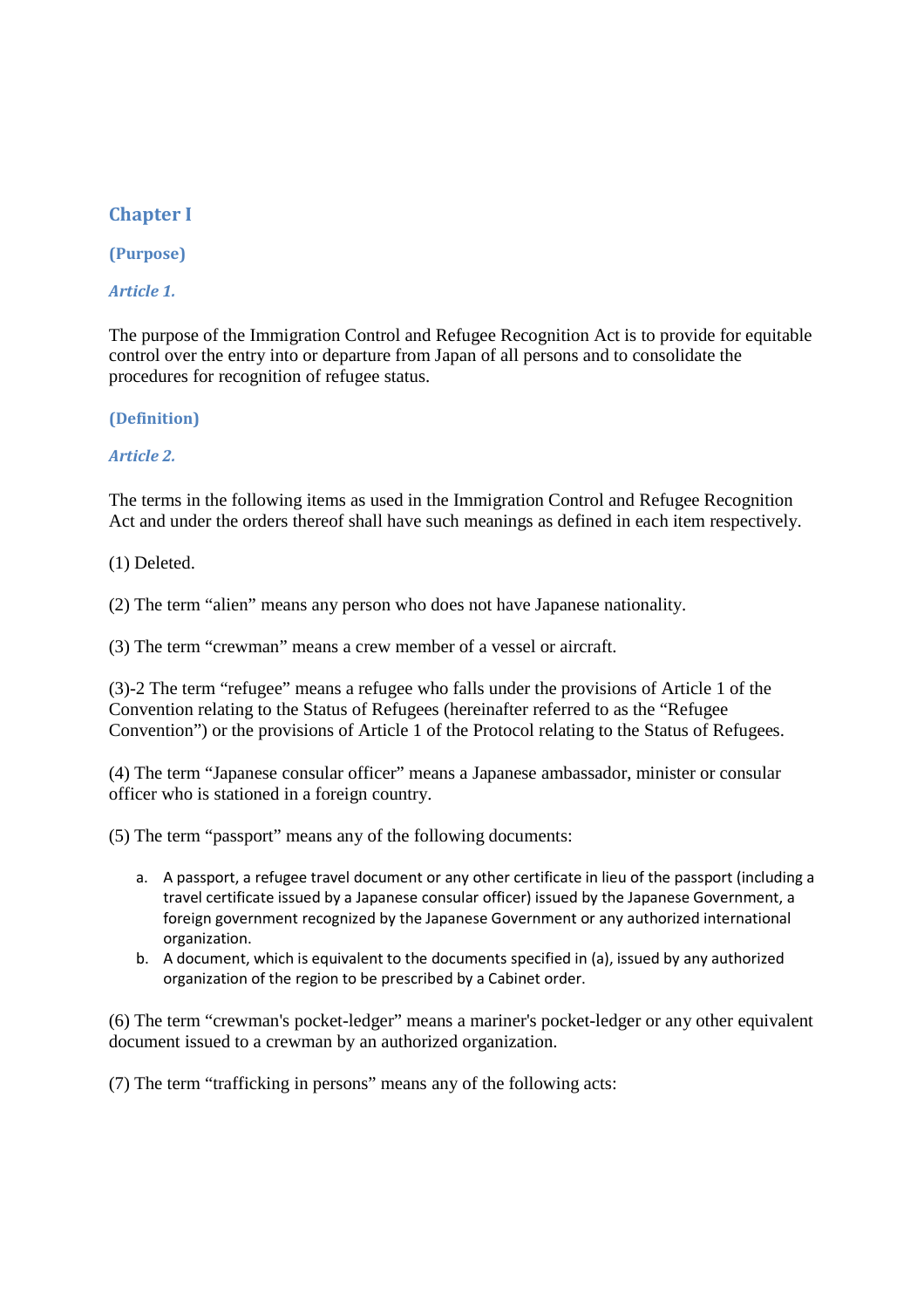- a. The Kidnapping or the buying or selling of persons for the purpose of making a profit, committing an indecent act or causing injury to their life or physical being, or delivering, receiving, transporting or harboring such persons who have been kidnapped or bought or sold;
- b. Except for the acts set forth in Sub-item (a), placing persons under the age of 18 under one's own control for the purpose of making a profit, committing an indecent act or causing injury to their life or physical being;
- c. Except for the acts set forth in Sub-item (a), delivering persons under the age of 18, knowing that they will be or might be placed under the control of a person who has the purpose of making a profit, committing an indecent act or causing injury to their life or physical being.

(8) The term "port of entry or departure" means a seaport or airport at which an alien enters or departs from Japan to be prescribed by a Ministry of Justice ordinance.

(9) The term "carrier" means the contractor who is engaged in the business of transporting persons or goods by means of a vessel or aircraft between Japan and areas outside of Japan.

(10) The term "immigration inspector" means the immigration inspector provided for in Article 61-3.

(11) The term "supervising immigration inspector" means an immigration inspector of supervisory rank designated by the Minister of Justice.

(12) The term "special inquiry officer" means an immigration inspector designated by the Minister of Justice and authorized to hold hearings.

(12)-2 The term "refugee inquirer" means an immigration inspector designated by the Minister of Justice to carry out the duties provided for in Article 61-3, Paragraph 2, Item (2) (applicable only to the parts concerning Article 22-4, Paragraph 2 applicable mutatis mutandis to Article 61- 2-8, Paragraph 2) and in Item (6) (applicable only to the parts concerning Article 61-2-14, Paragraph 1).

(13) The term "immigration control officer" means the immigration control officer provided for in Article 61-3-2.

(14) The term "investigation of violation" means an investigation conducted by an immigration control officer into cases of violation of laws or regulations for entry, landing or residence of an alien.

(15) The term "immigration center" means the immigration center provided for in Article 13 of the Ministry of Justice Establishment Law (Law No.93 of 1999).

(16) The term "detention house" means the detention facilities provided for in Article 61-6.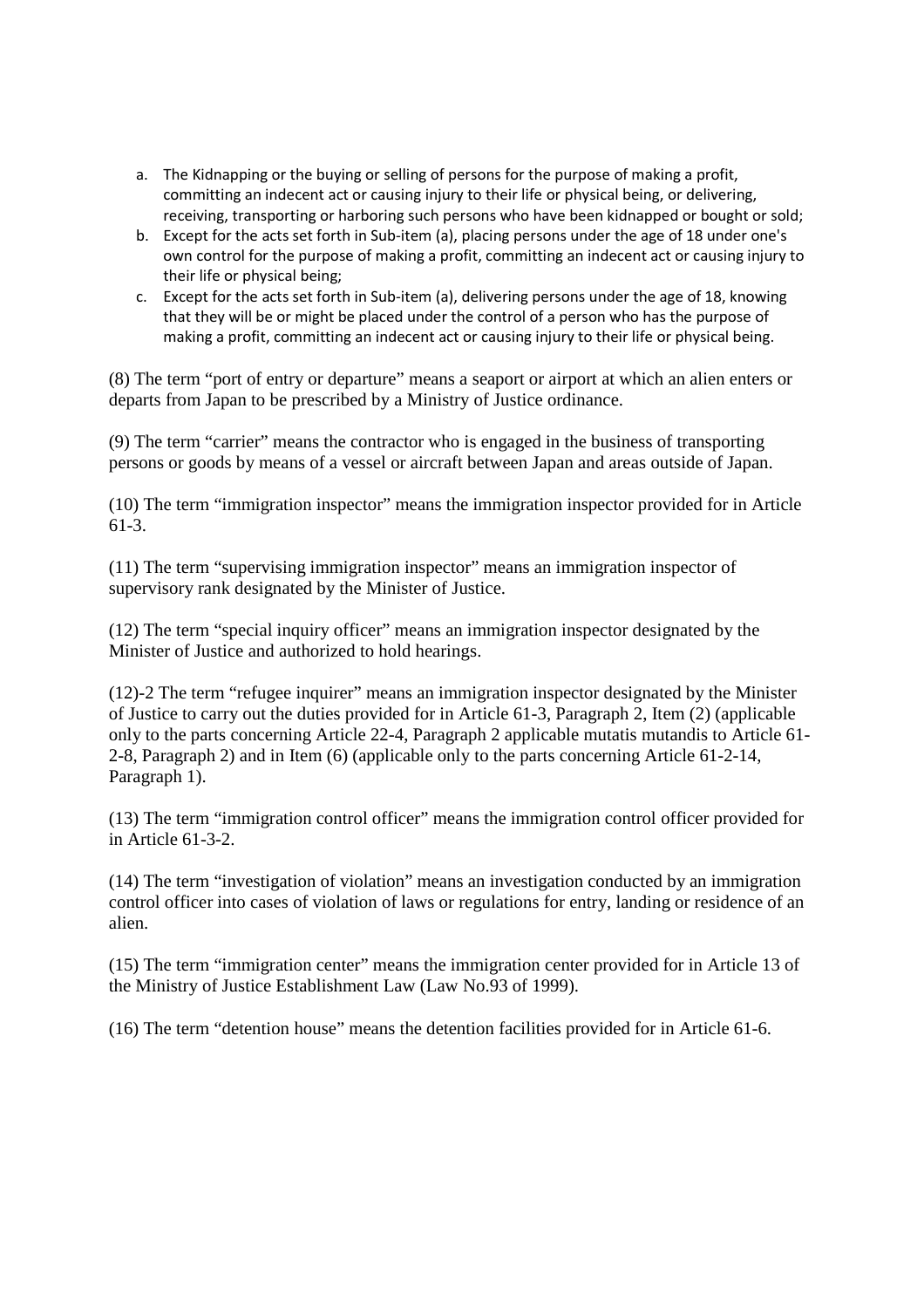#### **(Status of Residence and Term of Residence)**

## *Article 2-2.*

An alien may reside in Japan only under a status of residence determined by the permission for landing, the permission for acquisition or the permission for any changes thereof, unless otherwise provided for by the Immigration Control and Refugee Recognition Act or other laws.

2. The categories of status of residence shall be as specified in Annexed TablesIandII. An alien residing in Japan under a status of residence specified in the left-hand column of TableImay engage in the activities described in the right-hand column corresponding to that status, while an alien residing under a status of residence specified in the left-hand column of TableIImay engage in the activities of a person with the civil status or position described in the right-hand column corresponding to that status.

3. The period during which an alien may reside as provided for in Paragraph 1 (hereinafter referred to as "period of stay") shall be determined for each status of residence by a Ministry of Justice ordinance. The period of stay for any status other than that of diplomat, official or permanent resident shall not exceed 3 years (5 years in the case of the status of residence of "Designated Activities" (excluding those related to d. in the right-hand column of (5) of Annexed Table I)).

## **CHAPTER II ENTRY AND LANDING**

#### **SECTION I ENTRY OF AN ALIEN**

#### **(Entry of an Alien)**

#### *Article 3.*

Any alien who falls under any one of the following items shall not enter Japan.

(1) A person who does not possess a valid passport. (This shall not apply to a crewman possessing a valid crewman's pocket-ledger.)

(2) A person who intends to land in Japan without receiving a stamp of permission for landing or without obtaining authorized permission for landing (hereinafter referred to as "permission for landing") from an immigration inspector (except for those who fall under the preceding item).

2. An alien who seeks to become a crewman in Japan shall be deemed a crewman for the purpose of application of the preceding paragraph.

**SECTION II LANDING OF AN ALIEN** 

**Article 4.** 

Deleted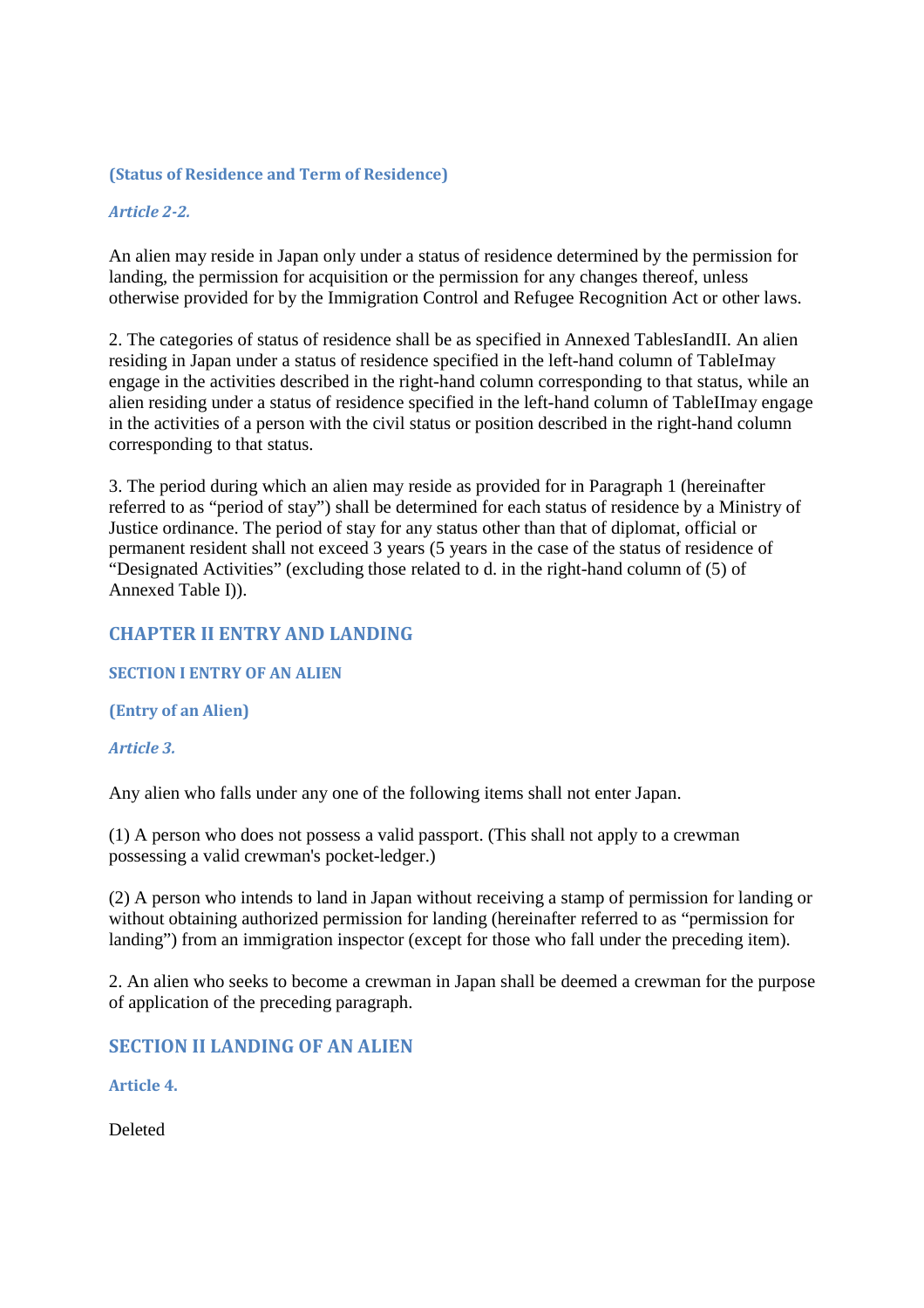## **(Denial of Landing)**

## *Article 5.*

Any alien who falls under any one of the following items shall be denied permission for landing in Japan.

(1) A person who falls under any of the following categories of infections, which are provided for by the Law Concerning Prevention of Infections and Medical Care for Patients with Infections (Law No. 114, 1998): Category 1 or Category 2 infections or designated infections (with respect to the infections to which the provisions of Article 19 or 20 of the Law shall apply, in accordance with the Cabinet order under the provisions of Article 7 of the Law) including a person who is regarded as a patient of Category 1 or Category 2 infections or designated infections under the provisions of Article 8 of the Law, or any person who has symptoms of a new infection.

(2) A person who, due to a mental disorder, is unable to discern between right and wrong or whose ability for such discernment is significantly lacking, and is not accompanied by those persons designated through a Ministry of Justice ordinance to assist him in engaging in activities in Japan.

(3) A person who is without financial state or resources and is likely to become a burden on the Japanese Government or a local public entity because of an inability to make a living.

(4) A person who has been convicted of a violation of any law or regulation of Japan, or of any other country, and has been sentenced to imprisonment with or without labor for 1 year or more, or to an equivalent penalty except for those convicted of a political offense.

(5) A person who has been convicted of a violation of any law or regulation of Japan or of any other country relating to the control of narcotics, marijuana, opium, stimulants or psychotropic substances and sentenced to a penalty.

(5)-2 A person who has been convicted of a violation of any law or regulation of Japan or of any other country or has been deported from Japan in accordance with the provisions of the Immigration Control and Refugee Recognition Act or expelled from any other country in accordance with the provisions of any law or regulation of that country for killing, injuring, assaulting or threatening a person, or damaging or destroying a building or other things in relation to the process or results of an international competition or a competition of an equivalent scale or an international conference (hereinafter referred to as "international competition") or with the intent of preventing the smooth operation thereof, and is likely to kill, injure, assault or threaten a person, or damage or destroy a building or other things in relation to the process or results of an international competition held in Japan or with the intent of preventing the smooth operation thereof, at the venue of the international competition or within the area of the municipality where the venue is to be located. (This refers to "ward" where the Tokyo special wards exist or to cities designated in Article 252-19, Paragraph 1 of the Local Autonomy Law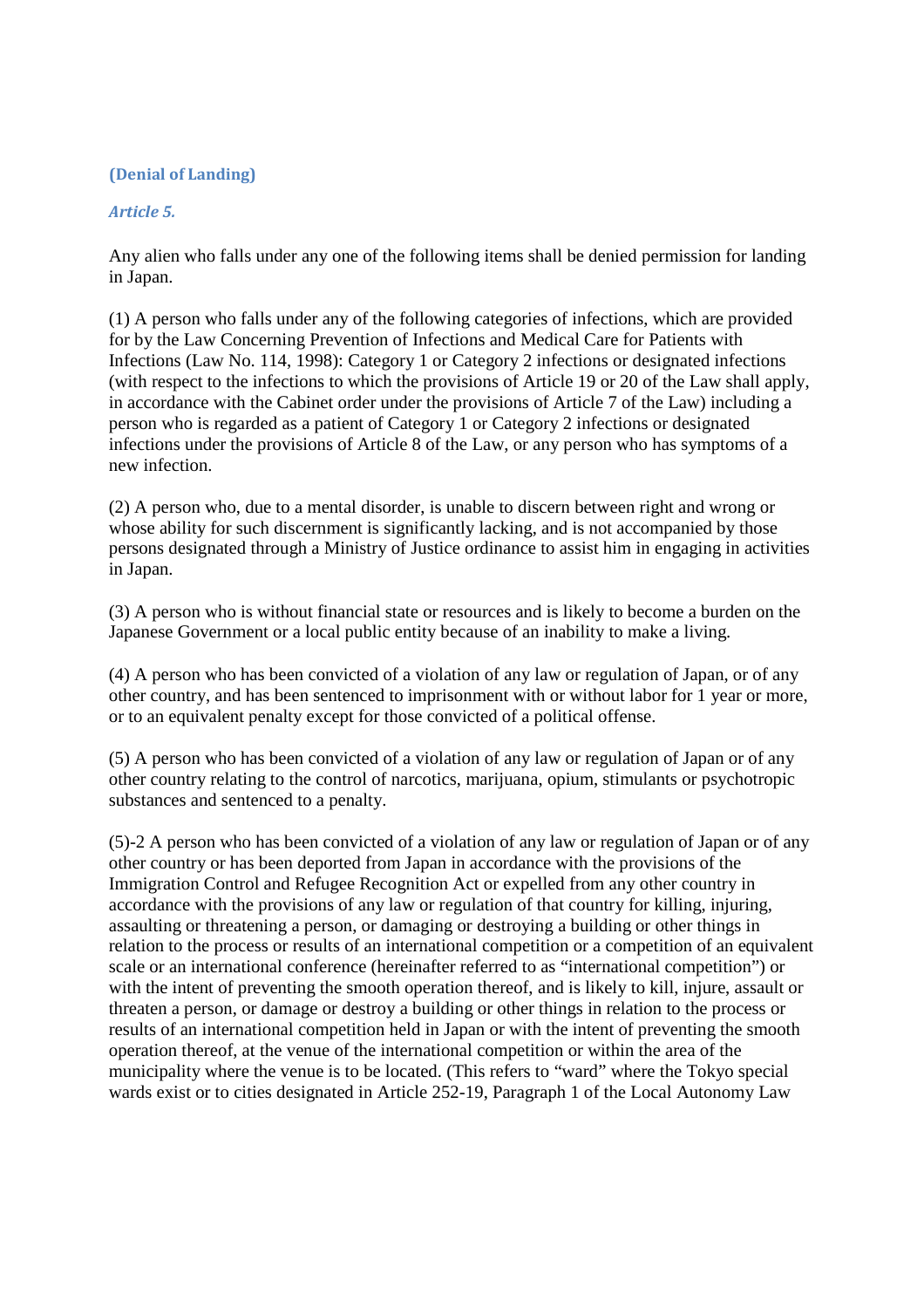(Law No.67 of 1947)) or to neighboring places provided for use to unspecified personsor to a large number of persons.

(6) A person who illegally possesses any narcotics or psychotropic substances as provided for by the Narcotics and Psychotropic Substances Control Law (Law No. 14 of 1953), or marijuana as provided for by the Marijuana Control Law (Law No. 124 of 1948), or poppy, opium or poppy plants as provided for by the Opium Law (Law No. 71 of 1954), or stimulants or raw materials used to make stimulants as provided for by the Stimulants Control Law (Law No. 252 of 1951), or any other apparatus used for smoking or eating opium.

(7) A person who engages or has engaged in prostitution, or procuring prostitutes for other persons or solicitation or furnishing a place for prostitution, or any other business directly connected to prostitution (excluding those who engage or have engaged in these businesses under the control of another due to trafficking in persons).

(7)-2 A person who has committed trafficking in persons or instigated or aided another to commit it.

(8) A person who illegally possesses firearms or swords and other such weapons as provided for by the Law for Controlling the Possession of Firearms or Swords and Other Such Weapons (Law No.6 of 1958) or explosives provided for by the Explosives Control Law (Law No.149 of 1950).

(9) A person who falls under any of (a) to (d) where the period set forth in the relevant provisions has not yet elapsed:

- a. A person who has been denied landing for any of the reasons under the provisions of either Item (6) or the preceding item---1 year from the date of denial.
- b. A person who has been deported from Japan for any of the reasons under any of the items of Article 24 (excluding Item (4), Sub-items (l) to (o), and Item (4)-3) and has not previously been deported from Japan or has not previously departed from Japan by a departure order under the provisions of Article 55-3, Paragraph 1, before the date of deportation---5 years from the date of deportation.
- c. A person (excluding those who fall under Sub-item (b)) who has previously been deported from Japan for any of the reasons under any of the items of Article 24 (excluding Item (4), Sub-items (e) to (o), and Item (4)-3) ---10 years from the date of deportation.
- d. A person who has departed from Japan by a departure order under the provisions of Article 55- 3, Paragraph 1---1 year from the date of departure.

(9)-2 A person who has been sentenced to imprisonment with or without labor on the charge of a crime provided for by Book II, Chapters XII, XVI to XIX, XXIII, XXVI, XXVII, XXXI, XXXIII, XXXVI, XXXVII or XXXIX of the Penal Code of Japan (Law No. 45 of 1907), or by Article 1, 1-2 or 1-3 (except for the parts concerning Article 222 or 261 of the Penal Code of Japan) of the Law Concerning Punishment of Physical Violence and Other Related Matters (Law No. 60 of 1926), or by the Law for Prevention and Disposition of Robbery, Theft and Other Related Matters (Law No. 9 of 1930), or by Article 15 or 16 of the Low concerning Prohibition of Profession of special picking tools, and Other Related Matters(LawNo.65 of 2003) during his stay in Japan with the status of residence specified in the left-hand column of Annexed Table I,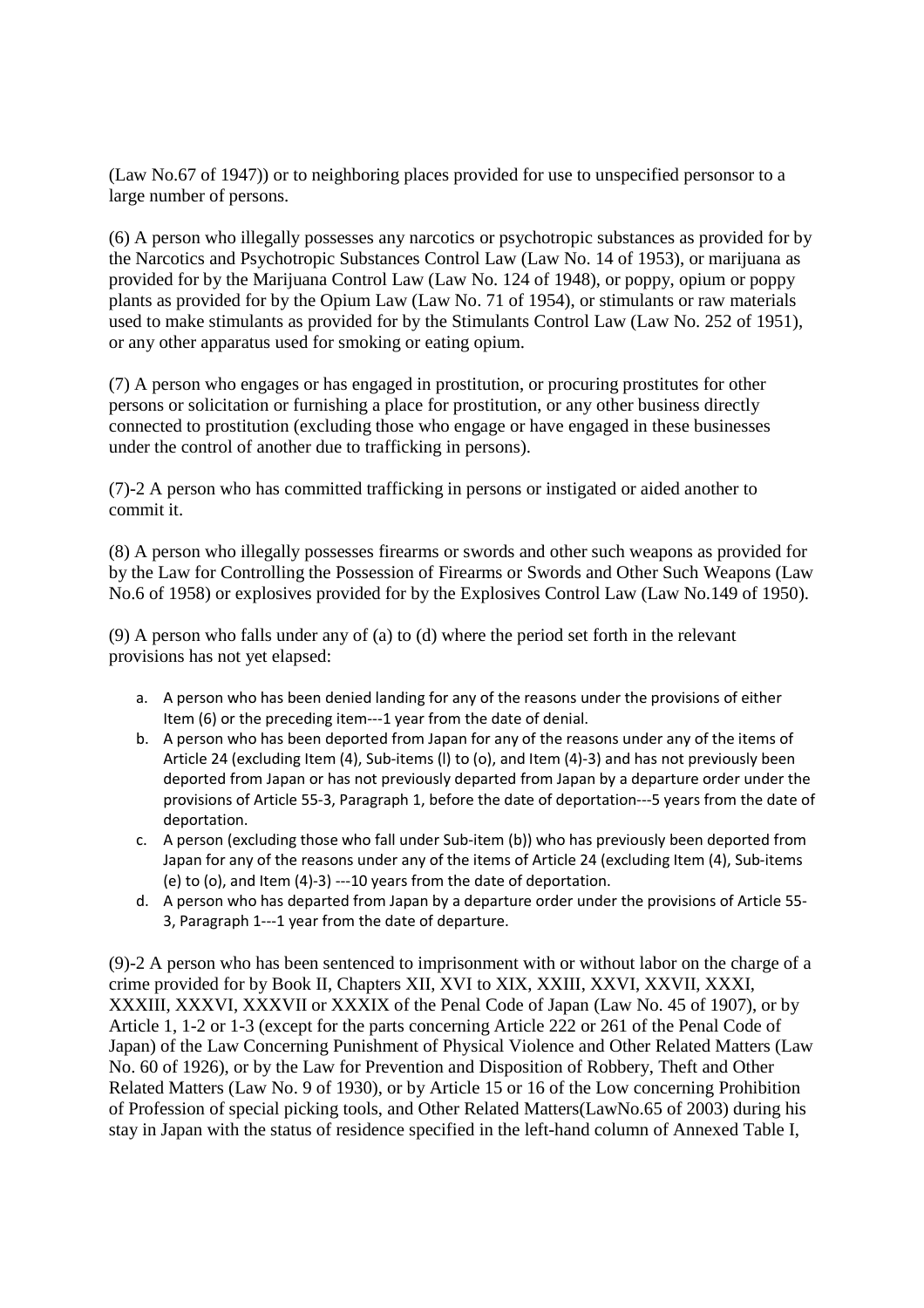who subsequently left Japan and whose sentence became final when he was outside of Japan, and for whom 5 years have not yet elapsed from the date when the sentence became final.

(10) A person who has been deported from Japan for coming under any one of Article 24, Item (4), Sub-items (1) to (o).

(11) A person who attempts or advocates the overthrow of the Constitution of Japan or the Government formed thereunder by means of force or violence, or who organizes or is a member of a political party or any organization which attempts or advocates the same.

(12) A person who organizes, or is a member of, or is closely affiliated with any of the following political parties or organizations:

- a. A political party or organization, which encourages acts of violence or the assault, killing, or injuring of officials of the Government or of local public entities for the reason of their being such officials.
- b. A political party or organization, which encourages illegal damage or destruction of public installations or facilities.
- c. A political party or organization, which encourages acts of dispute such as stopping or preventing normal maintenance or operation of security equipment of a plant or place of work.

(13) A person who attempts to prepare, distribute, or display printed matters, motion pictures, or any other documents or drawings to attain the objectives of any political party or organization provided for in Item (11) or the preceding item.

(14) A person whom, other than those coming under the preceding items, the Minister of Justice has reasonable grounds to believe is likely to commit an act which could be detrimental to the interests or public security of Japan.

2. Even in cases where an alien seeking to land in Japan does not fall under any of the items of the preceding paragraph, if the country of which he is a national or citizen denies landing of a Japanese national therein for any reasons other than those given in the items of the same paragraph, the Minister of Justice may deny his landing for the same reasons.

# **CHAPTER III PROCEDURES FOR LANDING**

#### **SECTION I EXAMINATION FOR LANDING**

#### **(Application for Landing)**

#### *Article 6.*

Any alien (excluding a crewman; hereinafter referred to as the same in this section) who seeks to land in Japan shall have a valid passport with a visa issued by a Japanese consular officer. However, a visa is not required for the passport of an alien for whom a visa issued by a Japanese consular officer shall be deemed unnecessary pursuant to an international agreement or through notice to that effect from the Japanese Government to a foreign government or for the passport of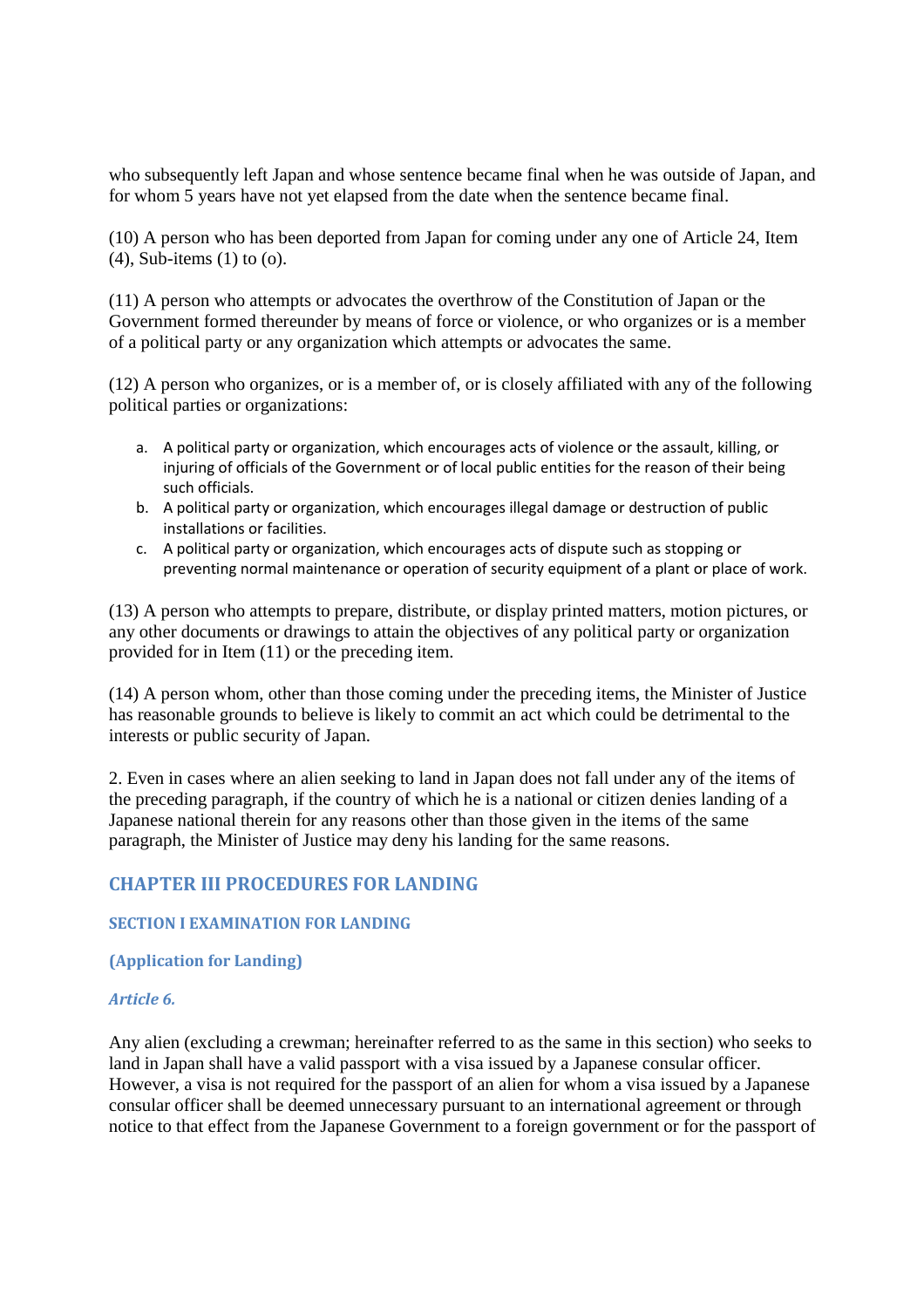an alien for whom the re-entry permission provided for in Article 26 has been granted or for the refugee travel document which has been issued pursuant to the provisions of Article 61-2-12.

2. The alien given in the main text of the preceding paragraph shall apply for landing to an immigration inspector at the port of entry or departure where he seeks to land and undergo an examination for landing in accordance with the procedures provided for by a Ministry of Justice ordinance.

## **(Immigration Inspector's Examination)**

### *Article 7.*

When the application stipulated in Paragraph 2 of the preceding article is made, an immigration inspector shall conduct an examination of the said alien as to whether or not he meets each of the following conditions for landing in Japan. (With respect to an alien who has received re-entry permission under the provisions of Article 26, Paragraph 1 or the refugee travel document under the provisions of Article 61-2-12, Paragraph 1, only the conditions given in the following Items (1) and (4) are to be applied.)

(1) The passport possessed by the alien and the visa affixed thereto, if such is required, must be valid.

(2) The activities to be engaged in while in Japan stated in the application must not be false, and must fall under one of the activities described in the right-hand column of Annexed TableI (with respect to the activities described in the right-hand column of Annexed TableI (5) (only the part related to d), the proposed activities must be activities designated by the Minister of Justice in the Official Gazette), or the activities of a person with the civil status or position described in the right-hand column of Annexed TableII (the civil status or position in the right-hand column under "Permanent Resident" shall be excluded; with respect to the position specified under "Long-Term Resident", the proposed position must be one of the positions designated by the Minister of Justice in the Official Gazette), and shall fulfill with respect to those who intend to engage in the activities described in the right-hand column of Annexed TableI (2) and (4) and in the right-hand column of Annexed Table I (5) (only the part related to b.) the requirements provided for by a Ministry of Justice ordinance which shall be stipulated in consideration of factors including but not limited to the effects on Japanese industry and public welfare.

(3) The period of stay applied for must be in accordance with the provisions of the Ministry of Justice ordinance stipulated under Article 2-2, Paragraph 3.

(4) The alien must not fall under any one of the items of Article 5, Paragraph 1.

2. The alien subject to the examination provided for in the preceding paragraph shall establish the fact that he meets the landing requirements stipulated therein.In this case, an alien who seeks to engage in an activity specified in the right-hand column of (5) of Annexed Table I (only the parts related to a. to c.) shall use the certificate as provided for in the next article to establish the fact that he meets the conditions specified in Item (2) of the same paragraph.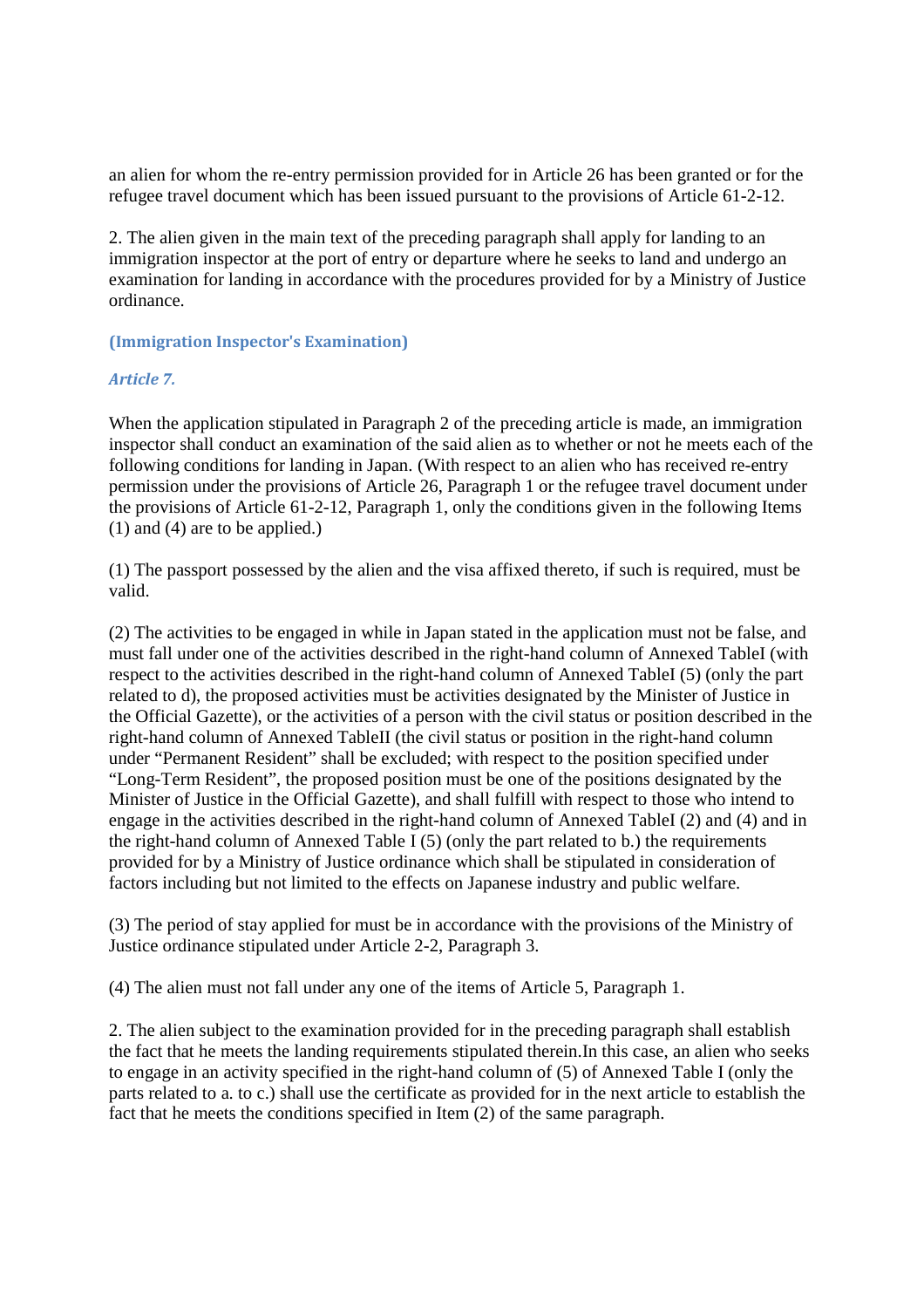3. The Minister of Justice shall consult with the heads of the relevant administrative organizations in prescribing the ordinance referred to in Paragraph 1, Item 2.

### **(Certificate of Eligibility)**

### *Article 7-2.*

Upon advance application by an alien intending to land in Japan (excluding those who intend to engage in the activities described in the right-hand column corresponding to "Temporary Visitor" specified in Annexed TableI (3)), the Minister of Justice, in accordance with the provisions of a Ministry of Justice ordinance, may issue a certificate of eligibility stating that the alien concerned meets the conditions set forth in Article 7, Paragraph 1, Item 2.

2. The application for issuance of a certificate of eligibility stipulated in the preceding paragraph may be made by a member of staff of the organization wishing to accept the alien concerned, or by some other proxy, as provided for by a Ministry of Justice ordinance.

#### **(Boarding of Vessel or Aircraft)**

#### *Article 8.*

An immigration inspector may, when conducting the examination provided for in Article 7, Paragraph 1, board the vessel or aircraft.

#### **(Endorsement Stamp of Permission for Landing)**

#### *Article 9.*

If as a result of the examination, the immigration inspector deems that the alien has met the conditions for landing provided for in Article 7, Paragraph 1, he shall endorse as such by affixing a stamp of permission for landing in the passport of the alien.

2. In the case of the preceding paragraph, the determination of whether or not the alien falls under Article 5, Paragraph 1, Item (1) or Item (2) shall be made subject to medical examination by a physician designated by the Minister of Health, Labour and Welfare or the Minister of Justice.

3. The immigration inspector shall, when affixing the endorsement stamp of permission for landing as provided for in Paragraph 1, determine the status of residence and period of stay of the alien concerned and enter it clearly in his passport. However, this shall not apply in cases where the alien lands with the re-entry permission provided for in Article 26, Paragraph 1, or if the alien has in his possession a refugee travel document as provided for in Article 61-2-12, Paragraph 1.

4. Except for cases where an endorsement stamp of permission for landing is affixed as stipulated in Paragraph 1, the immigration inspector shall deliver the alien to a special inquiry officer for a hearing as provided for in the following article.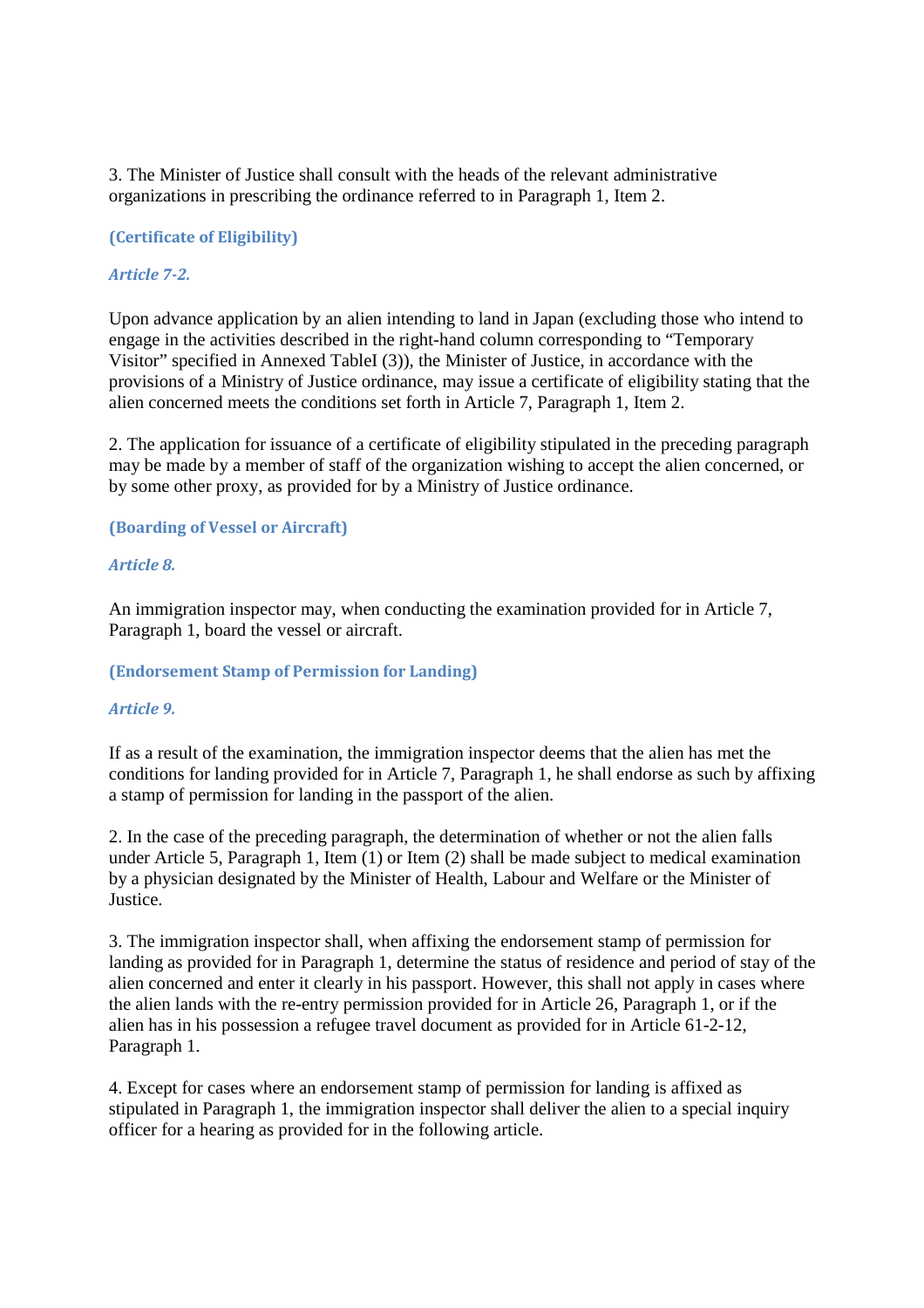5. Except in cases where the special provisions of Section 4 apply, an alien shall not land unless he has had his passport endorsed by the stamp of permission for landing as provided for in Paragraph 1 of this article, Article 10, Paragraph 7, or Article 11, Paragraph 4.

# **SECTION II HEARING AND FILING OF AN OBJECTION**

## **(Hearing)**

## *Article 10.*

A special inquiry officer shall promptly conduct a hearing when the alien has been delivered to him pursuant to Paragraph 4 of the preceding article.

2. The special inquiry officer shall, when he has conducted a hearing, prepare a record thereof.

3. The alien or a representative appearing upon his request may, in the course of the hearing, produce evidence and cross-examine the witnesses.

4. The alien may have the attendance of one of his relatives or acquaintances with the permission of the special inquiry officer.

5. The special inquiry officer may, ex officio or upon request of the alien, order the presence of witnesses, administer oaths and hear testimony in accordance with the procedures provided for by a Ministry of Justice ordinance.

6. The special inquiry officer may make inquiries to public offices or to public or private organizations and request submission of reports on necessary facts if deemed necessary for the hearing.

7. If the special inquiry officer finds, as a result of the hearing, that the alien fulfills the conditions for landing provided for in Article 7, Paragraph 1, he shall immediately affix the endorsement stamp of permission for landing in the passport of the alien.

8. The provisions of Paragraph 3 of the preceding article shall apply to the endorsement stamp of permission for landing given in the preceding paragraph.

9. If the special inquiry officer finds, as a result of the hearing, that the alien does not fulfill the conditions for landing provided for in Article 7, Paragraph 1, he shall promptly notify the alien of the findings and the reason therefor, and inform him that he may file an objection pursuant to the provisions of the following article.

10. If the alien, upon receipt of the notice given in the preceding paragraph, has no objection to the findings given in the preceding paragraph, the special inquiry officer shall order him to leave Japan after he has signed a statement that he will not file an objection and shall likewise inform the captain of the vessel or aircraft or the carrier who operates the vessel or aircraft by which the alien arrived.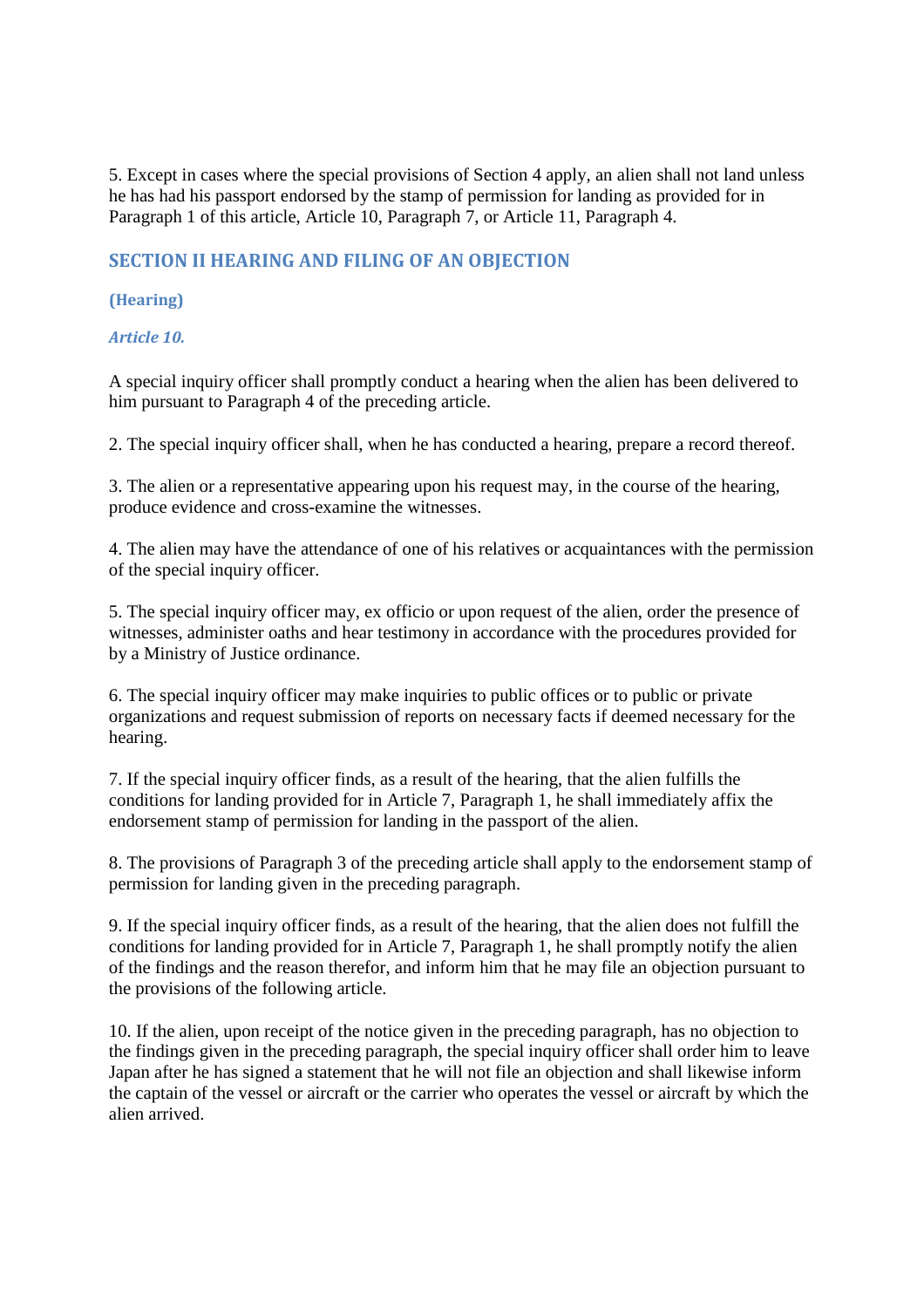## **(Filing of an Objection)**

## *Article 11.*

If an alien who has received the notice given in Paragraph 9 of the preceding article has an objection to the findings, he may, within 3 days from receipt of the notice, file an objection with the Minister of Justice by submitting a document with a statement of his complaint to a supervising immigration inspector in accordance with the procedures provided for by a Ministry of Justice ordinance.

2. If the objection given in the preceding paragraph is filed, a supervising immigration inspector shall present to the Minister of Justice the record of the hearing stipulated in Paragraph 2 of the preceding article and other pertinent documents.

3. When the Minister of Justice has received the objection stipulated in Paragraph 1, he shall make a decision on whether or not the objection is with reason and notify the supervising immigration inspector of such decision.

4. The supervising immigration inspector shall, if he has received from the Minister of Justice a notice of decision to the effect that the objection is with reason, immediately affix the endorsement stamp of permission for landing in the passport of the alien.

5. The provisions of Article 9, Paragraph 3 shall apply to the endorsement stamp of permission for landing given in the preceding paragraph.

6. The supervising immigration inspector shall, if he has received from the Minister of Justice a notice of decision that the objection is without reason, inform the alien promptly of the decision and order him to leave Japan, and at the same time likewise inform the captain of the vessel or aircraft or the carrier who operates the vessel or aircraft by which the alien arrived.

## **(Special Cases of Decisions of the Minister of Justice)**

#### *Article 12.*

In making a decision as provided for in Paragraph 3 of the preceding article, the Minister of Justice may, even if he finds that the objection filed is without reason, grant special permission for landing to such alien if the alien concerned falls under any of the following items.

(1) He has received permission for re-entry.

(2) He has entered Japan under the control of another due to trafficking in persons.

(3) The Minister of Justice finds that circumstances exist that warrant the granting of special permission for landing.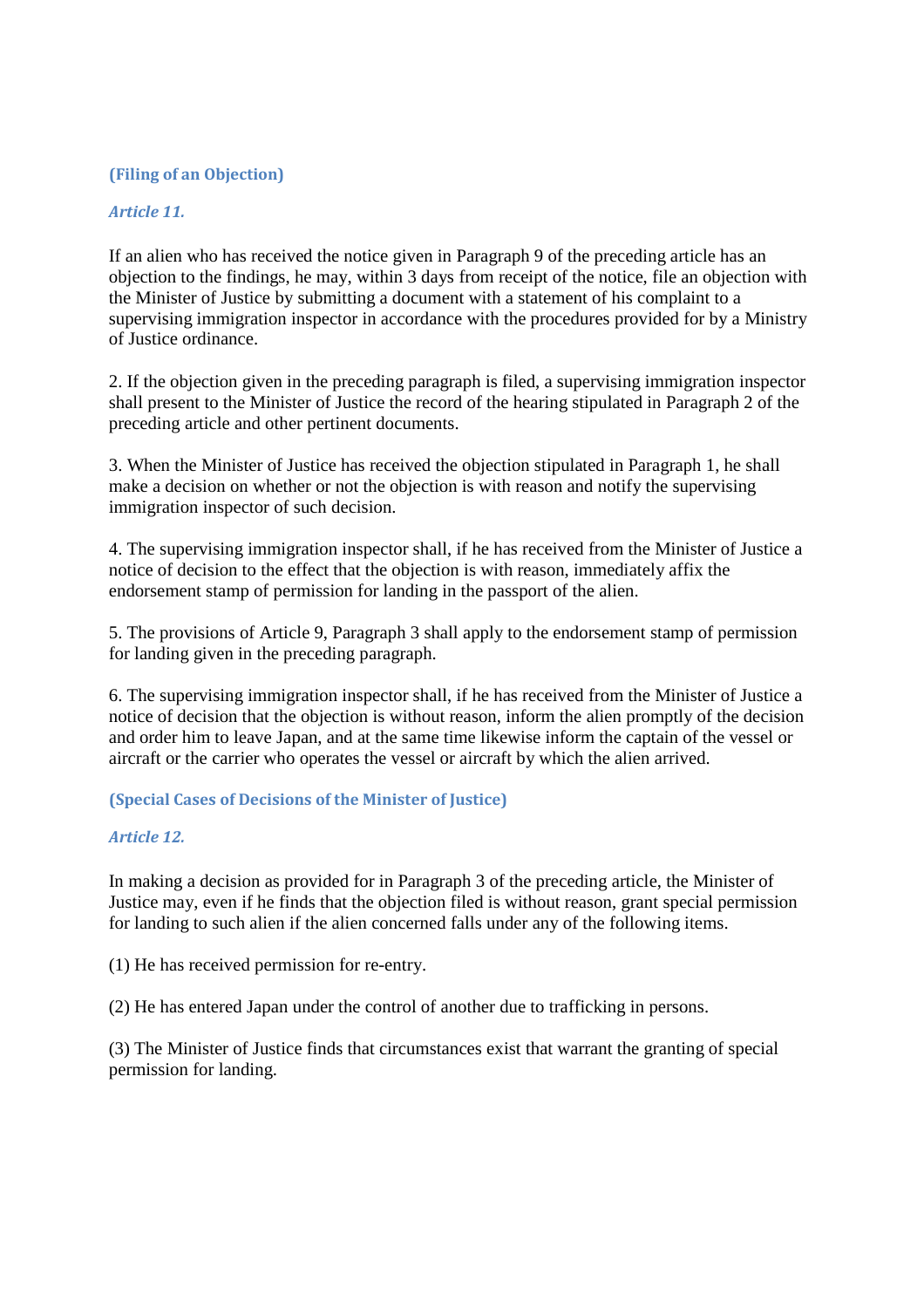2. The permission granted under the preceding paragraph shall be regarded, with respect to application of Paragraph 4 of the preceding article, as a decision to the effect that the objection filed was with reason.

# **SECTION III PROVISIONAL LANDING AND OTHERS**

### **(Permission for Provisional Landing)**

### *Article 13.*

A supervising immigration inspector may, if he finds it specifically necessary during the process of the procedures for landing as provided for in this chapter, grant permission for provisional landing to an alien until completion of the procedures.

2. If the supervising immigration inspector grants the permission as provided for in the preceding paragraph, he shall issue a provisional landing permit to the alien.

3. If the permission as provided for in Paragraph 1 is granted, the supervising immigration inspector may impose restrictions on the alien's place of stay and area of movement, oblige the alien to appear at a summons, or may impose other necessary conditions as provided for by a Ministry of Justice ordinance, and have him deposit a bond in Japanese currency not exceeding 2 million yen or an equivalent amount in a foreign currency in accordance with the provisions of a Ministry of Justice ordinance.

4. The bond provided for in the preceding paragraph shall be returned to the alien concerned when the alien has received the endorsement stamp of permission for landing provided for in Article 10, Paragraph 7 or Article 11, Paragraph 4, or when the alien is ordered to leave Japan in accordance with the provisions of Article 10, Paragraph 10 or Article 11, Paragraph 6.

5. If an alien who has been granted the permission provided for in Paragraph 1 has violated the attached conditions as provided for in Paragraph 3 and if the alien has escaped or failed to appear at a summons without justifiable reason, the supervising immigration inspector shall confiscate in whole or in other cases in part the bond stipulated in the same paragraph in accordance with the provisions of a Ministry of Justice ordinance.

6. If the supervising immigration inspector has reasonable grounds to suspect that an alien who has been granted the permission as provided for in Paragraph 1 is likely to escape, he may issue a written detention order and have the alien detained by an immigration control officer.

7. The provisions of Articles 40, 41 and Article 42, Paragraph 1 shall apply mutatis mutandis to the detention as provided for in the preceding paragraph. In such case for Article 40 "the written detention order provided for in Paragraph 1 of the preceding article" shall read "the written detention order provided for in Article 13, Paragraph 6"; "the suspect" shall read "the alien granted permission for provisional landing"; and "essential facts of the suspected offense" shall read "grounds for detention" respectively. In Article 41, Paragraph 1 "shall be within 30 days. However, if the supervising immigration inspector finds that there are unavoidable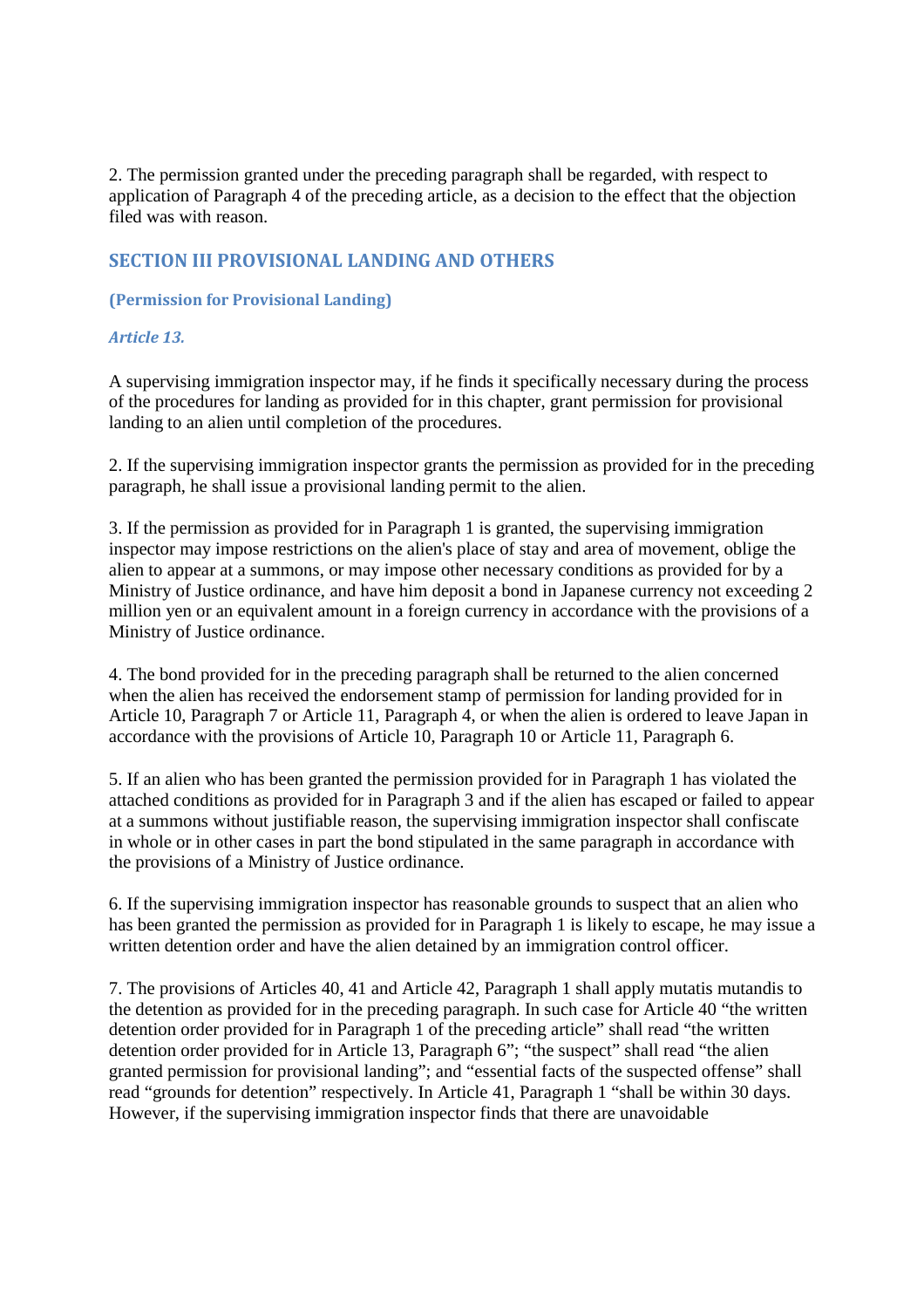circumstances, he may extend such period for only a further 30 days" shall read "for a period of time preceding the completion of procedures for landing provided for in Chapter III which the supervising immigration inspector deems to be necessary"; and in Paragraph 3 of the same article and Article 42, Paragraph 1 "a suspect" shall read "an alien granted permission for provisional landing".

### **(Place of Stay for an Alien Ordered Exclusion)**

## *Article 13-2.*

In the event that the deportation which has been ordered in accordance with the provisions of Article 10, Paragraph 10 or Article 11, Paragraph 6 cannot be carried out due to the operating schedule of the vessel or aircraft or other reasons not attributable to the alien, a special inquiry officer or a supervising immigration inspector may permit the alien to stay in a designated facility in the vicinity of the port for a designated period, following the provisions of a Ministry of Justice ordinance.

2. A special inquiry officer or a supervising immigration inspector shall, when he has designated the facility and the period given in the preceding paragraph, inform the captain of the vessel or aircraft or the carrier who operates the vessel or aircraft by which the alien arrived of such designation.

# **SECTION IV SPECIAL CASES OF LANDING**

## **(Permission for Landing at a Port of Call)**

#### *Article 14.*

An immigration inspector may grant an alien (excluding crewmen) aboard a vessel or aircraft permission for landing at the port of call if he is to proceed via Japan to an area outside Japan, and desires to land and stay for not more than 72 hours in an area in the vicinity of the port of entry or departure upon an application from the captain of the vessel or aircraft or the carrier who operates the vessel or aircraft. However, this shall not apply to an alien who falls under any one of the items of Article 5, Paragraph 1.

2. In granting the permission provided for in the preceding paragraph, an immigration inspector shall affix an endorsement stamp of permission for landing at the port of call in the passport of the alien concerned.

3. In granting the permission provided for in Paragraph 1, an immigration inspector may impose restrictions upon the alien's period of landing, area of movement and other necessary conditions as provided for by a Ministry of Justice ordinance.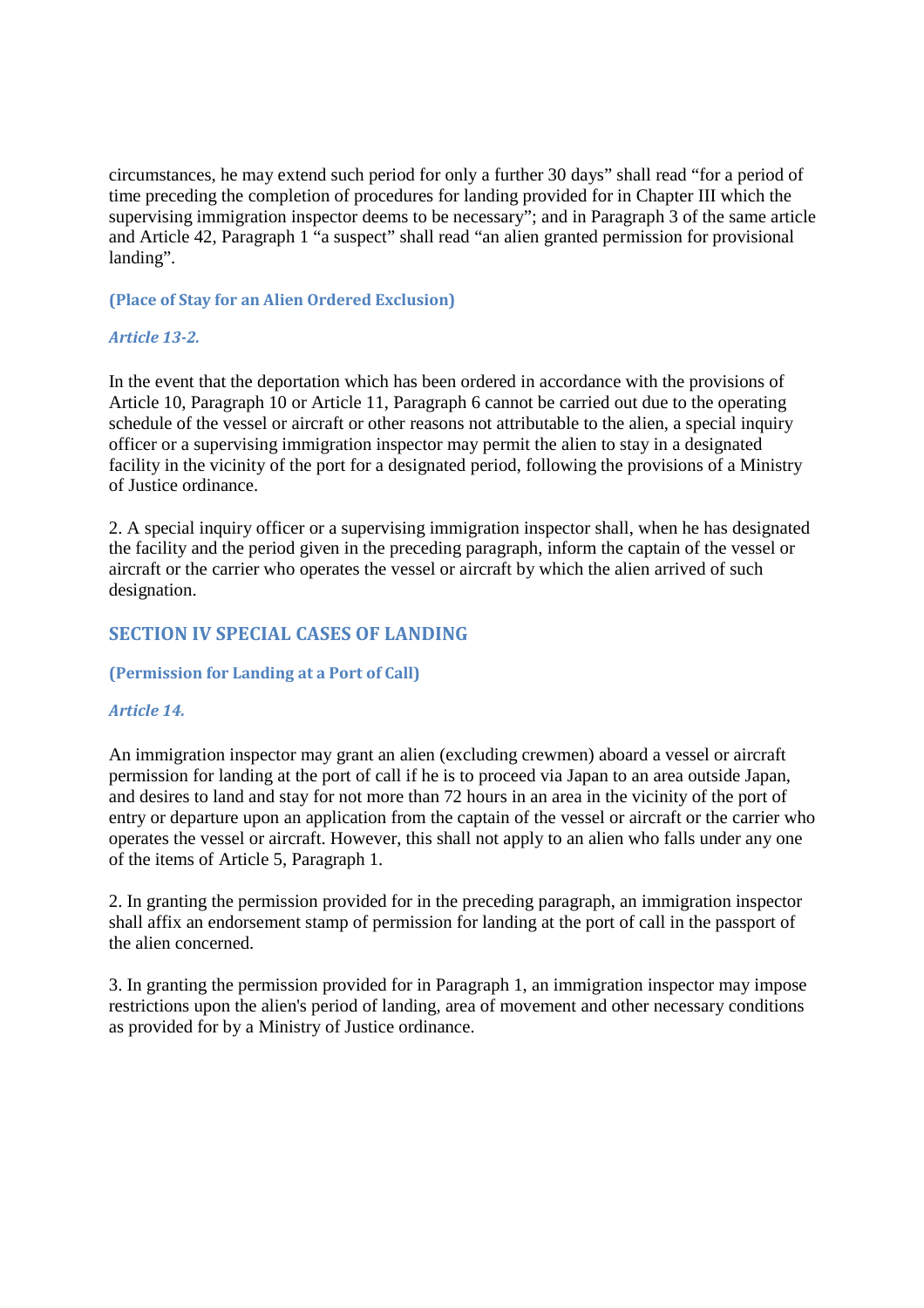## **(Permission for Landing in Transit)**

## *Article 15.*

An immigration inspector may grant an alien (excluding crewmen) aboard a vessel permission for landing in transit upon an application from the captain of the vessel or the carrier who operates the vessel when such alien desires to land temporarily for sightseeing purposes while the vessel is in Japan and to return to said vessel at another port of entry or departure at which the vessel is scheduled to call.

2. An immigration inspector may, upon an application from the captain of the vessel or aircraft or the carrier who operates the vessel or aircraft, grant an alien (excluding crewmen) aboard the vessel or aircraft permission for landing in transit when such alien desires to proceed to an area outside Japan via Japan and to make a transit stop in order to leave Japan within 3 days of his entry into Japan from another port of entry or departure in the vicinity of the port at which the said alien entered Japan on board a vessel or aircraft other than the one on which the alien arrived in Japan.

3. In granting the permission provided for in the preceding two paragraphs, an immigration inspector shall affix an endorsement stamp of permission for landing in transit in the passport of the alien concerned.

4. In granting the permission provided for in Paragraph 1 or 2, an immigration inspector may impose restrictions upon the alien's period of landing, route to be followed in transit and other necessary conditions as provided for by a Ministry of Justice ordinance.

5. The provision of the proviso to Paragraph 1 of the preceding article shall apply mutatis mutandis in the case of Paragraphs 1 and 2 of this article.

#### **(Landing Permission for Crewmen)**

#### *Article 16.*

An immigration inspector may grant landing permission for crewmen to a foreign crewman (including those who have become crewmen in Japan; hereinafter referred to as the same in this article) who desires to land for a period of less than 15 days for the purpose of transferring to another vessel or aircraft (including boarding of a vessel or aircraft), rest, shopping or other similar purposes upon an application from the captain of the vessel or aircraft or the carrier who operates the vessel or aircraft (including the vessel or aircraft he is to board) in accordance with the procedures provided for by a Ministry of Justice ordinance.

2. An immigration inspector may grant multiple landing permission for crewmen to a crewman who falls under one of the following subparagraphs if he deems that there are reasonable grounds to do so:

(1) Where a foreign crewman of a vessel placed on regular service between Japan and other countries or of other ships frequently stopping at Japanese ports, wishes to land in Japan during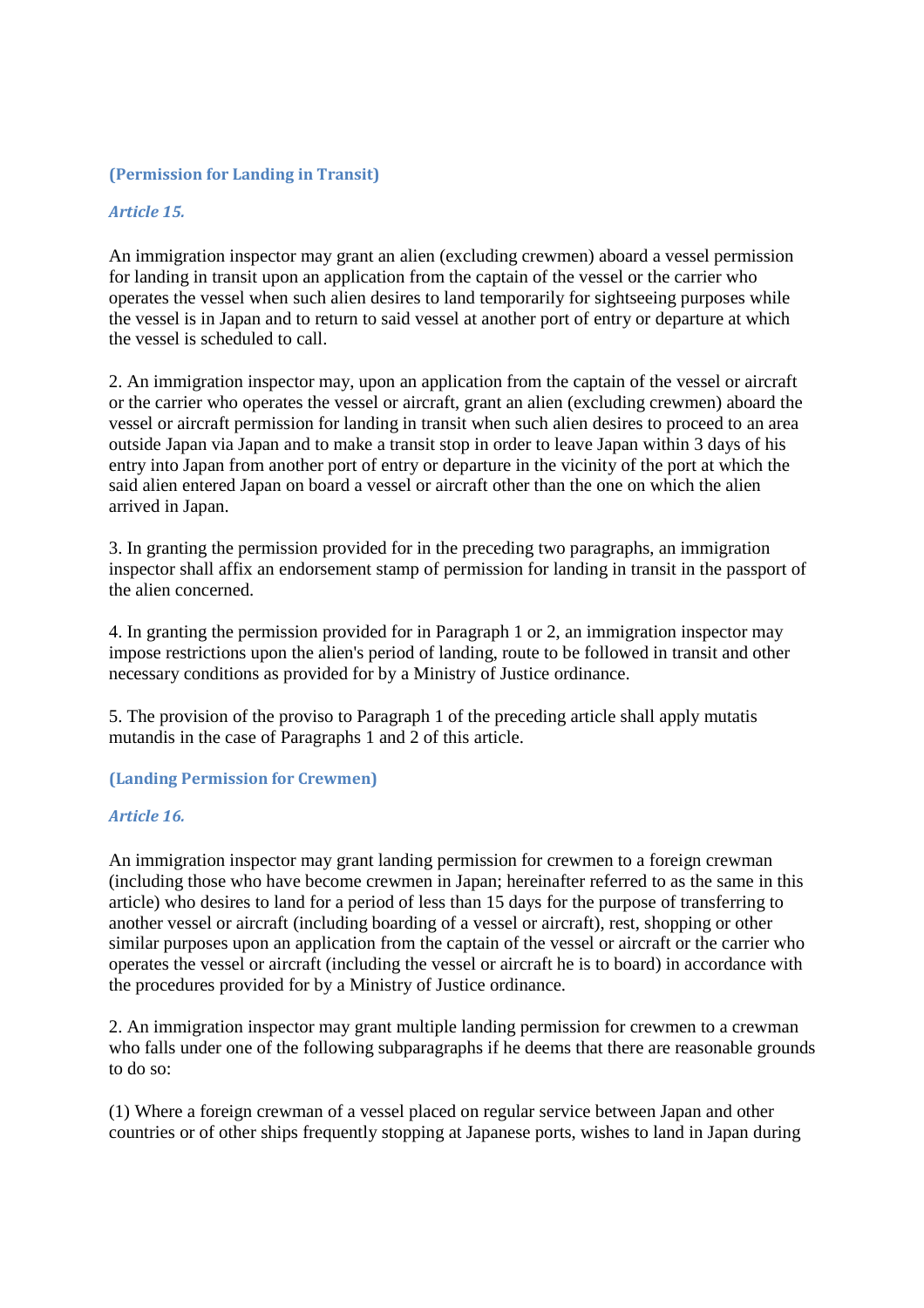multiple calls of the vessel, for rest, shopping or other similar purposes within 1 year from the date of permission, and an application for such permission is made by the captain of the vessel or the carrier who operates the vessel concerned, in accordance with the procedures provided for by a Ministry of Justice ordinance.

(2) Where a foreign crewman of a carrier engaged in regular airline services between Japan and other countries wishes to land in Japan for a maximum of fifteen days from each arrival date for rest, shopping or other similar purposes and to leave from the same airport as a crewman of an aircraft belonging to the same carrier, on multiple occasions within 1 year from the date of permission, and an application for such permission is made by the carrier concerned, in accordance with the procedures provided for by a Ministry of Justice ordinance.

3. In granting the permission provided for in the preceding two paragraphs, an immigration inspector shall issue a crewman's landing permit to the crewman concerned.

4. In granting the permission provided for in Paragraph 1, the immigration inspector may impose restrictions upon the crewman's period of landing, area of movement (including the route to be followed in transit) and other necessary conditions, and if deemed necessary, his fingerprints may be taken in accordance with a Ministry of Justice ordinance.

5. The proviso to Article 14, Paragraph 1, shall apply mutatis mutandis in the case of Paragraphs 1 and 2 of this article.

6. If an immigration inspector finds that a crewman is to land with the permission given in Paragraph 2 and falls under any of the items of Article 5, Paragraph 1, the immigration inspector shall revoke the permission immediately.

7. Other than the cases provided for in the preceding paragraph, an immigration inspector may revoke the permission, in accordance with the procedures provided for by a Ministry of Justice ordinance, if the immigration inspector finds it inappropriate to continue granting the permission concerned. In such case, when the crewman is in Japan the immigration inspector shall designate a period within which the crewman shall return to his ship or leave Japan.

## **(Permission for Emergency Landing)**

## *Article 17.*

In the case of disease or any other accident, which urgently requires the landing of an alien aboard a vessel or aircraft for the purpose of undergoing medical treatment, an immigration inspector may grant permission for emergency landing to the alien concerned upon the request of the captain of the vessel or aircraft or the carrier who operates the vessel or aircraft until the cause thereof ceases to exist, subject to medical examination by a physician designated by the Minister of Health, Labour and Welfare or the Minister of Justice.

2. In granting the permission provided for in the preceding paragraph, an immigration inspector shall issue an emergency landing permit to the alien concerned.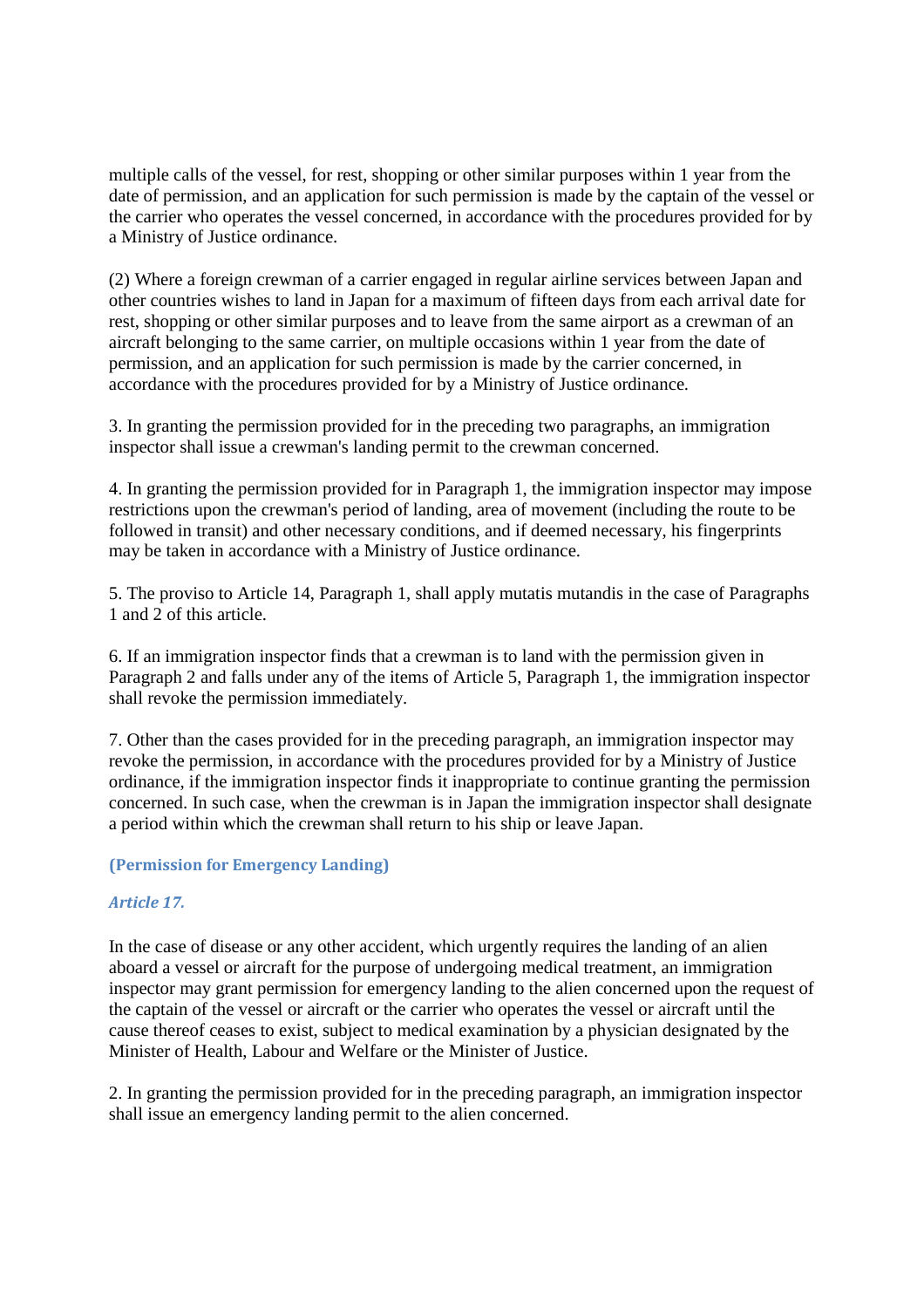3. When the permission provided for in Paragraph 1 has been granted, the captain of the vessel or aircraft or the carrier given in the same paragraph shall be liable to pay the costs of living, medical treatment, or funeral service of the alien concerned and any other expenses incurred during his emergency landing.

### **(Landing Permission Due to Disaster)**

## *Article 18.*

An immigration inspector may, if a vessel or aircraft is in distress and he finds it necessary for rescue and protection of alien victims on board the vessel or aircraft or any other emergency measures to be carried out, grant the alien concerned permission for landing due to disaster upon an application from the mayor of the city, town or village which is carrying out the rescue and protection work under the provisions of the Sea Casualties Rescue Law (Law No.95 of 1899), or upon an application from the captain of the vessel or aircraft which has carried out the rescue and protection of the alien victims, the captain of the vessel or aircraft in distress or the carrier who operates the vessel or aircraft.

2. The immigration inspector shall grant permission for landing due to disaster immediately, regardless of the provision of the preceding paragraph, when he has taken delivery of the alien stipulated in the preceding paragraph from a police official or maritime safety official.

3. In granting the permission provided for in the preceding two paragraphs, the immigration inspector shall issue to the alien concerned a landing permit due to disaster.

4. In granting the permission provided for in Paragraph 1 or Paragraph 2, the immigration inspector may impose restrictions upon the alien's period of landing, area of movement and other necessary conditions as provided for a Ministry of Justice ordinance.

## **(Landing Permission for Temporary Refuge)**

## *Article 18-2.*

An immigration inspector may grant permission for landing for temporary refuge upon an application from an alien aboard a vessel or aircraft, who is considered to fall under one of the following items:

(1) A person who has entered Japan on the grounds provided for in Article 1, Paragraph A-(2) of the Refugee Convention or other similar grounds thereto after fleeing from a territory where his life, physical being or physical freedom was likely to be endangered.

(2) It would be appropriate for permission for temporary landing to be granted.

2. In granting the permission provided for in the preceding paragraph, an immigration inspector shall issue to the alien concerned a landing permit for temporary refuge.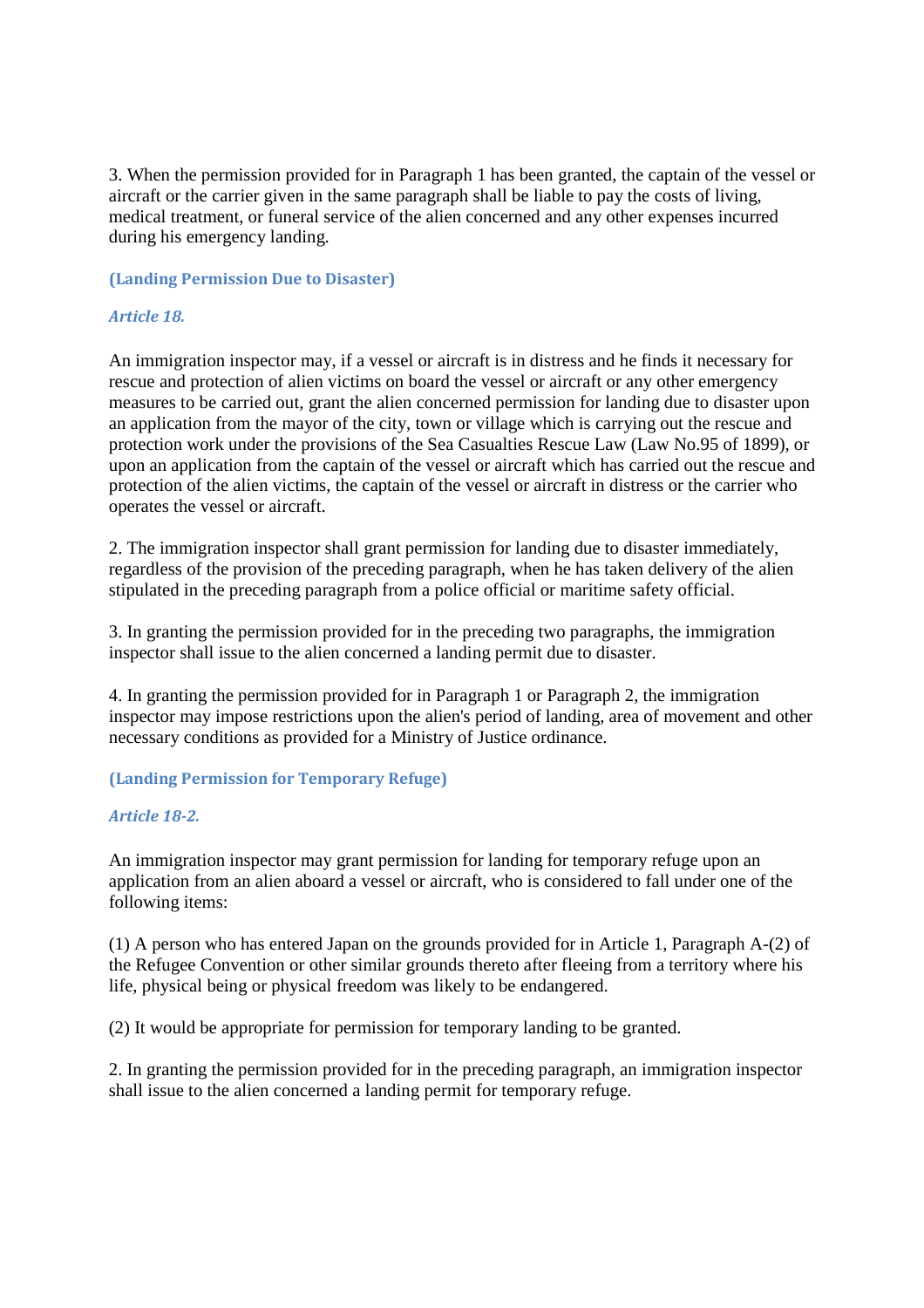3. In granting the permission provided for in Paragraph 1, an immigration inspector may impose restrictions upon the alien's period of landing, place of stay, area of movement and other necessary conditions, and if deemed necessary, his fingerprints may be taken in accordance with a Ministry of Justice ordinance.

# **CHAPTER IV RESIDENCE AND DEPARTURE**

**SECTION I RESIDENCE, CHANGE OF STATUS OF RESIDENCE, REVOCATION, AND OTHER RELATED MATTERS** 

**(Residence)** 

*Article 19.* 

Any alien who is a resident under a status of residence specified in the left-hand column of Annexed TableI shall not engage in the activities described in the following subparagraphs, with regard to the categories identified therein, except where he engages in them with the permission granted pursuant to Paragraph 2 of this article.

(1) An alien who is a resident under a status of residence specified in the left-hand column of Annexed Tables I(1), I(2) and I(5): activities related to the management of business involving income or activities for which he receives remuneration (excluding rewards for lectures not given as a matter of business, incidental remuneration in daily life and other payments described in a Ministry of Justice ordinance; the same hereinafter), which are not included in those activities described in the right-hand column of those tables corresponding to each status of residence.

(2) An alien who is a resident under a status of residence specified in the left-hand column of Annexed Tables I(3) and I(4): activities related to the management of business involving income or activities for which he receives remuneration.

2. When an application has been submitted by an alien who is a resident under a status of residence specified in the left-hand column of Annexed Table I, in accordance with the procedures provided for in a Ministry of Justice ordinance, to engage in activities related to the management of business involving income or activities for which he receives remuneration, which are not included in those activities described in the right-hand column of the same table, the Minister of Justice may grant permission if he finds reasonable grounds to do so to the extent that there is no interference with the original activities under the status of residence.

3. Any foreign crewman who has been granted permission for landing under Articles 16 to 18 shall continue to be regarded as a crewman, after ceasing to be a crewman through discharge, as long as he remains in Japan.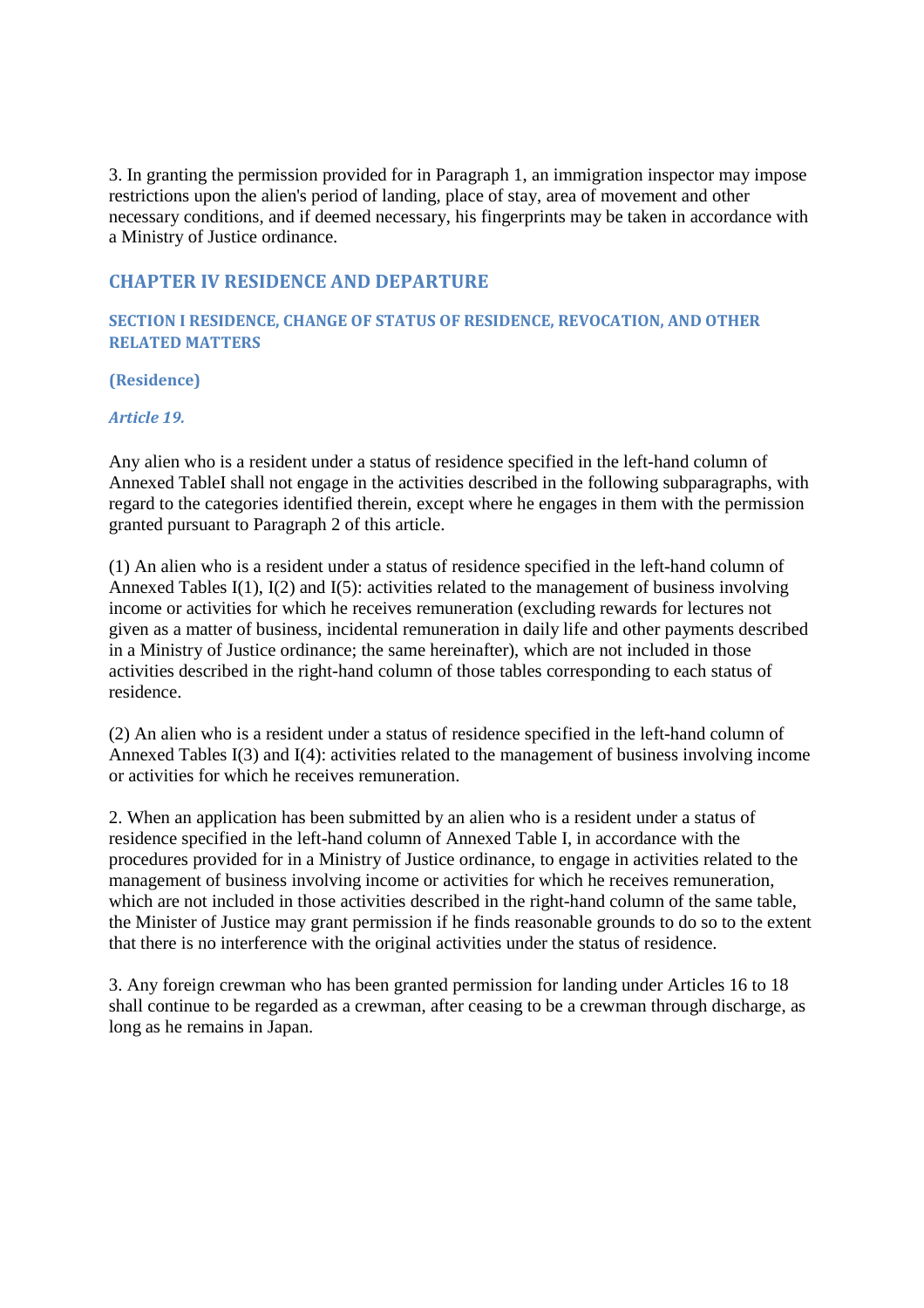### **(Certificate of Authorization for Employment)**

### *Article 19-2.*

Should an application be submitted by an alien residing in Japan, the Minister of Justice may issue a document which certifies the eligibility of the applicant for activities related to the management of business involving income or activities for which he receives remuneration in accordance with the provisions of a Ministry of Justice ordinance.

2. No one shall discriminate in employing an alien for failure to show or submit the certificate given in the preceding paragraph, when it is evident that the person concerned is authorized to engage in activities related to the management of business involving income or activities for which he receives remuneration.

#### **(Change of Status of Residence)**

#### *Article 20.*

Any alien who has a status of residence may have his status of residence changed (including the period of stay thereon; hereinafter referred to as the same in Paragraphs 1 to 3). (In the case of an alien residing under the status of residence of "Designated Activities" the activities, specifically designated by the Minister of Justice with respect to the person concerned, are to be regarded as a status of residence)

2. Any alien who wishes to have his status of residence changed pursuant to the provision of the preceding paragraph shall apply to the Minister of Justice for the change of status of residence in accordance with the procedures provided for by a Ministry of Justice ordinance. However, if he desires to change his status of residence to that of "Permanent Resident", he shall comply with the procedures provided for in Article 22, Paragraph 1.

3. When an application for change of status of residence has been submitted, the Minister of Justice may grant permission only when he finds that there are reasonable grounds to grant the change of status of residence on the strength of the documents submitted by the alien. However, in the case of an application submitted by a person whose status of residence is "Temporary Visitor", permission shall not be granted unless the application is made based on special unavoidable circumstances.

4. When the permission given in the preceding paragraph has been granted, if the alien has his passport in his possession, the Minister of Justice shall have an immigration inspector enter the new status of residence and period of stay in the passport of the alien, and if the alien does not have a passport in his possession, shall have the immigration inspector either issue a certificate of status of residence with the new status of residence and period of stay entered or enter the new status of residence and period of stay in the previously issued certificate of status of residence. In such case the contents of the permission will become effective as of the time of entry or issuance.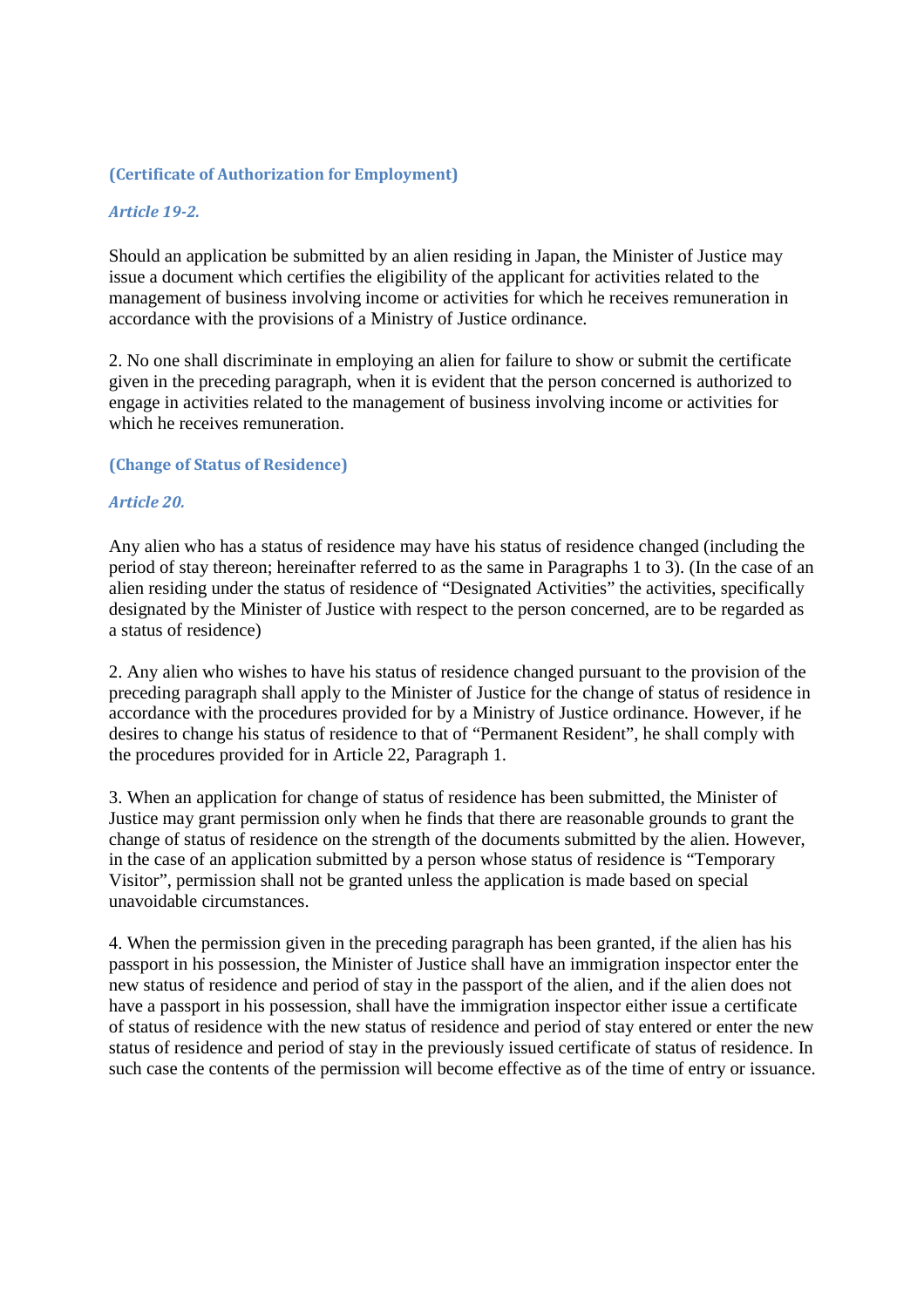## **(Extension of Period of Stay)**

## *Article 21.*

Any alien residing in Japan may, without changing his status of residence, have his period of stay extended.

2. Any alien who wishes to extend his period of stay pursuant to the provision of the preceding paragraph shall apply to the Minister of Justice for the extension of such period in accordance with the procedures provided for by a Ministry of Justice ordinance.

3. When the application provided for in the preceding paragraph has been submitted, the Minister of Justice may grant permission only when there are reasonable grounds to grant extension of the period of stay on the strength of the documents submitted by the alien.

4. When the permission provided for in the preceding paragraph has been granted, if the alien has his passport in his possession, the Minister of Justice shall have an immigration inspector enter the new period of stay in the passport of the alien, and if the alien does not have his passport in his possession shall have the immigration inspector either issue to the alien a certificate of status of residence with the status of residence and new period of stay entered or enter the new period of stay in the previously issued certificate of status of residence. In such case the provisions of the last sentence of Paragraph 4 of the preceding article, shall apply mutatis mutandis.

## **(Permission for Permanent Residence)**

## *Article 22.*

Any alien who wishes to change his status of residence to that of "Permanent Resident" shall apply to the Minister of Justice for permission of permanent residence in accordance with the procedures provided for by a Ministry of Justice ordinance.

2. When the application provided for in the preceding paragraph has been submitted, the Minister of Justice may grant permission only when he deems that the alien fulfills the following items and that his permanent residence will be in accordance with the interests of Japan. However, the following items do not have to be fulfilled in the case of spouses and children of Japanese nationals, those who have Permanent Residence status or those who are special permanent residents as stipulated in the Special Law on the Immigration Control of Inter Alia, Those Who Have Lost Japanese Nationality on the Basis of the Treaty of Peace with Japan (Law No. 71 of 1991, hereinafter referred to as "special permanent resident"):

(1) The alien's behavior and conduct must be good.

(2) The alien must have sufficient assets or ability to make an independent living.

3. When the permission provided for in the preceding paragraph has been granted, if the alien has his passport in his possession, the Minister of Justice shall have an immigration inspector repeal the status of residence and period of stay entered in the alien's passport and affix an endorsement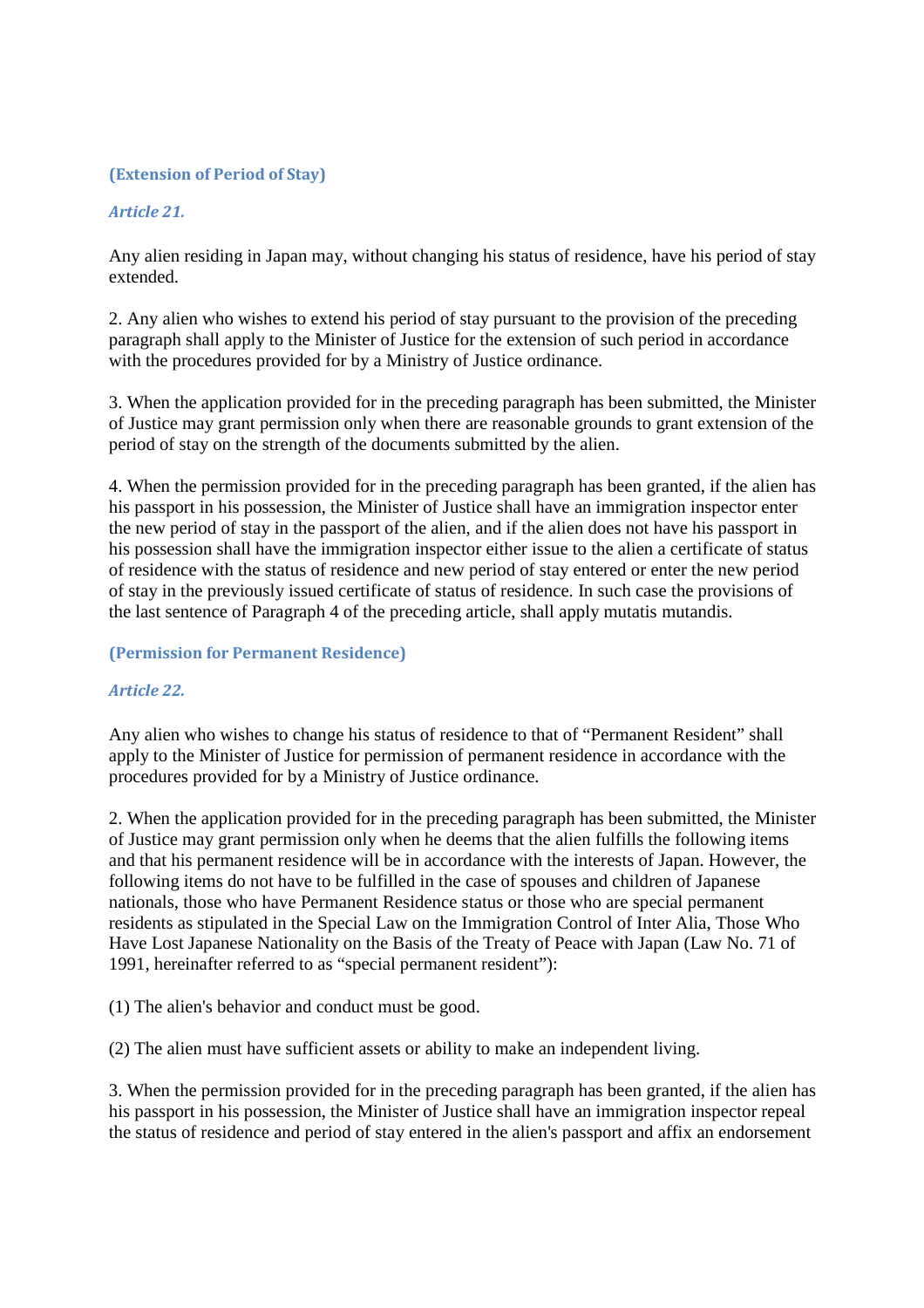stamp of permission for permanent residence in his passport, and if the alien does not have his passport in his possession shall have an immigration inspector issue to the alien a certificate of status of residence with permission for permanent residence. In such case the permission shall become effective as of the time of affixing of the endorsement stamp or issuance of the certificate.

### **(Acquisition of Status of Residence)**

## *Article 22-2.*

Any person who has renounced Japanese nationality or any alien who is to stay in Japan without following the procedures for landing as provided for in the preceding chapter, through birth or for any other cause, may, notwithstanding the provision of Article 2-2, Paragraph 1, continue to stay in Japan without acquiring a status of residence for up to a period of 60 days, on and after the date of his renouncement of Japanese nationality, birth, or other cause.

2. An alien as stipulated in the preceding paragraph who wishes to stay in Japan for longer than the period given in the same paragraph, shall apply to the Minister of Justice for the acquisition of status of residence in accordance with the procedures provided for by a Ministry of Justice ordinance within 30 days of the date of his renouncement of Japanese nationality, birth, or other cause.

3. The provisions of Article 20, Paragraphs 3 and 4 shall apply mutatis mutandis to the procedures for an application to acquire status of residence as provided for in the preceding paragraph (except for an application to acquire the status of residence of permanent resident). In such case as in Article 20, Paragraph 3, "the change of status of residence" shall read "the acquisition of status of residence".

4. The provisions of the preceding article shall apply mutatis mutandis to the procedures for an application to acquire the status of residence of permanent resident, in the course of the application to acquire status of residence under Paragraph 2. In this case in Paragraph 1 of the preceding article "to change his status of residence" shall read "to acquire his status of residence"; in the same paragraph "to change his status of residence to that" shall read "to acquire his status of residence"; in Paragraph 3 of the same article "repeal the status of residence and period of stay entered in the alien's passport and affix an endorsement stamp of permission for permanent residence in his passport" shall read "affix an endorsement stamp of permission for permanent residence in his passport".

## *Article 22-3.*

The provisions of Paragraphs 2 to 4 of the preceding article shall apply mutatis mutandis to an alien who has received permission for landing for the temporary refuge provided for in Article 18-2, Paragraph 1, only in cases where he is to reside under any status of residence specified in the left-hand column of Annexed TableI or II. In this case in Paragraph 2 of the preceding article "within thirty days of the date of his renouncement of Japanese nationality, birth, or other cause" shall read "within the period of landing as indicated in the permission for landing".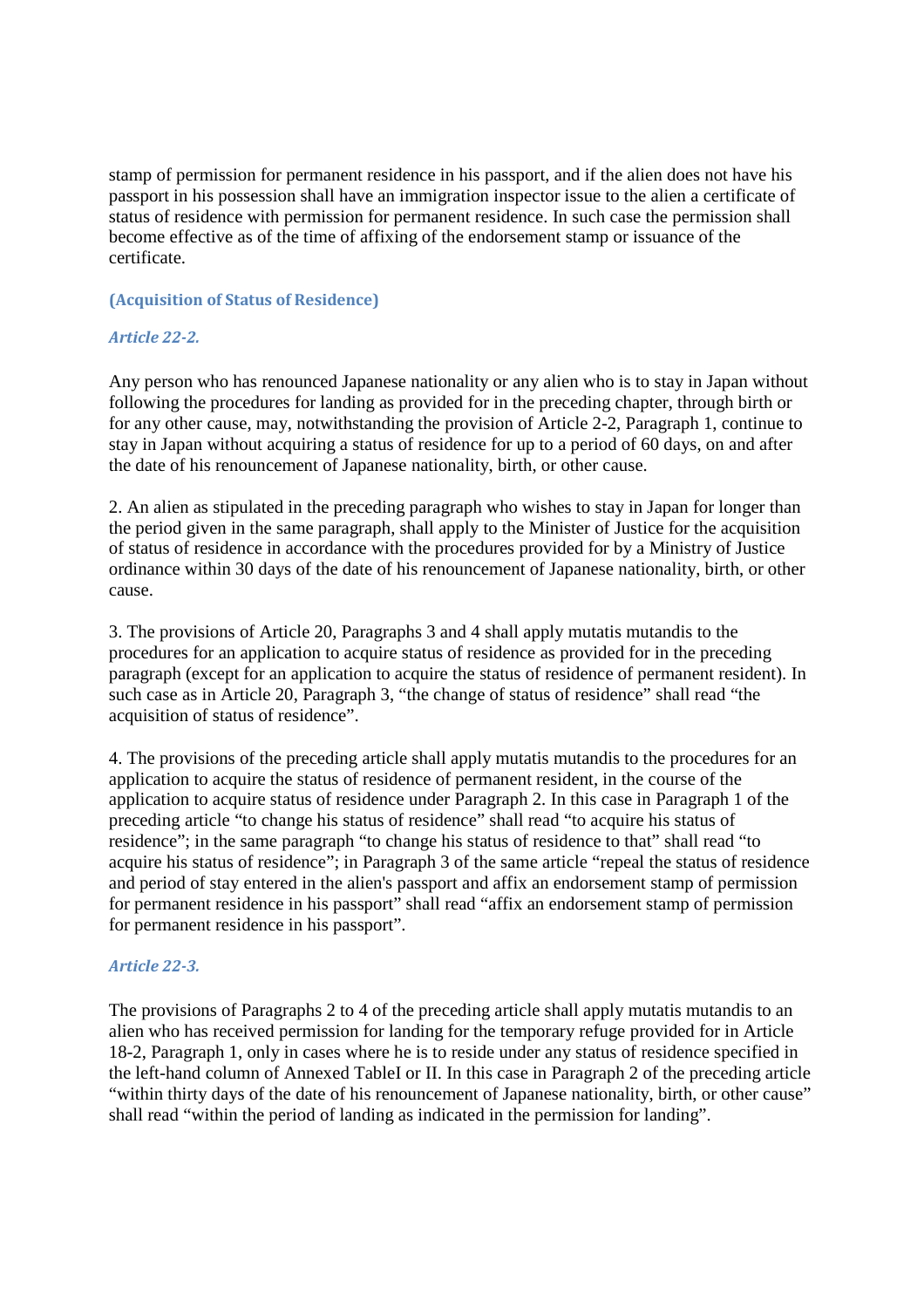#### **(Revocation of Status of Residence)**

#### *Article 22-4.*

Where any of the following facts are found with respect to an alien residing in Japan under a status of residence specified in the left-hand column of Annexed Table I or Annexed Table II (excluding those recognized as refugees under Article 61-2, Paragraph 1), the Ministry of Justice may revoke the alien's status of residence in accordance with the procedures provided for by a Ministry of Justice ordinance.

(1) The alien has received, by making a false statement or by other dishonest means, an endorsement stamp of permission for landing or special permission under the provisions of Chapter III, Section I or II, on the consideration that he does not fall under any of the items of Article 5, Paragraph 1.

(2) The alien has received, by making a false statement or by other dishonest means, an endorsement stamp of permission for landing (an endorsement stamp of permission for landing or special permission under the provisions of Chapter III, Section I or II (applicable only to those with the authority to decide status of residence) or the permission under the provisions of this section (excluding Article 19, Paragraph 2), and where two or more stamps or permissions have been granted, the most recent; hereinafter referred to as the same in this item, the next item, and Item (4)), on the consideration that the activities stated in the application for such permission, as those in which he intends to be engaged are not false and fall under the activities described in the right-hand column of Annexed Table I or the activities of a person with the civil status or position described in the right-hand column of Annexed TableII.

(3) Other than the cases provided for in the preceding two items, the alien has received, by making a false statement or by other dishonest means, an endorsement stamp of permission for landing.

(4) Other than the cases provided for in the preceding three items, the alien has received, by submitting or presenting a document that contains a false statement (including the certificate under the provisions of Article 7-2, Paragraph 1, obtained by submitting or presenting a document or drawing that contains a false statement and a visa obtained for the passport by submitting or presenting a document or drawing that contains a false statement) or a drawing that contains a false statement, an endorsement stamp of permission for landing.

(5) Other than the cases provided for in any of the preceding items, the alien residing under a status of residence specified in the left-hand column of Annexed Table I has failed to continue to engage in the activities described in the right-hand column corresponding to that status for three months or more while residing in Japan (excluding cases where the alien has justifiable reason for not engaging in the activities while residing in Japan).

2. When revoking the status of residence under the provisions of the preceding paragraph, the Minister of Justice shall have the immigration inspector that he designates hear the opinions of the alien.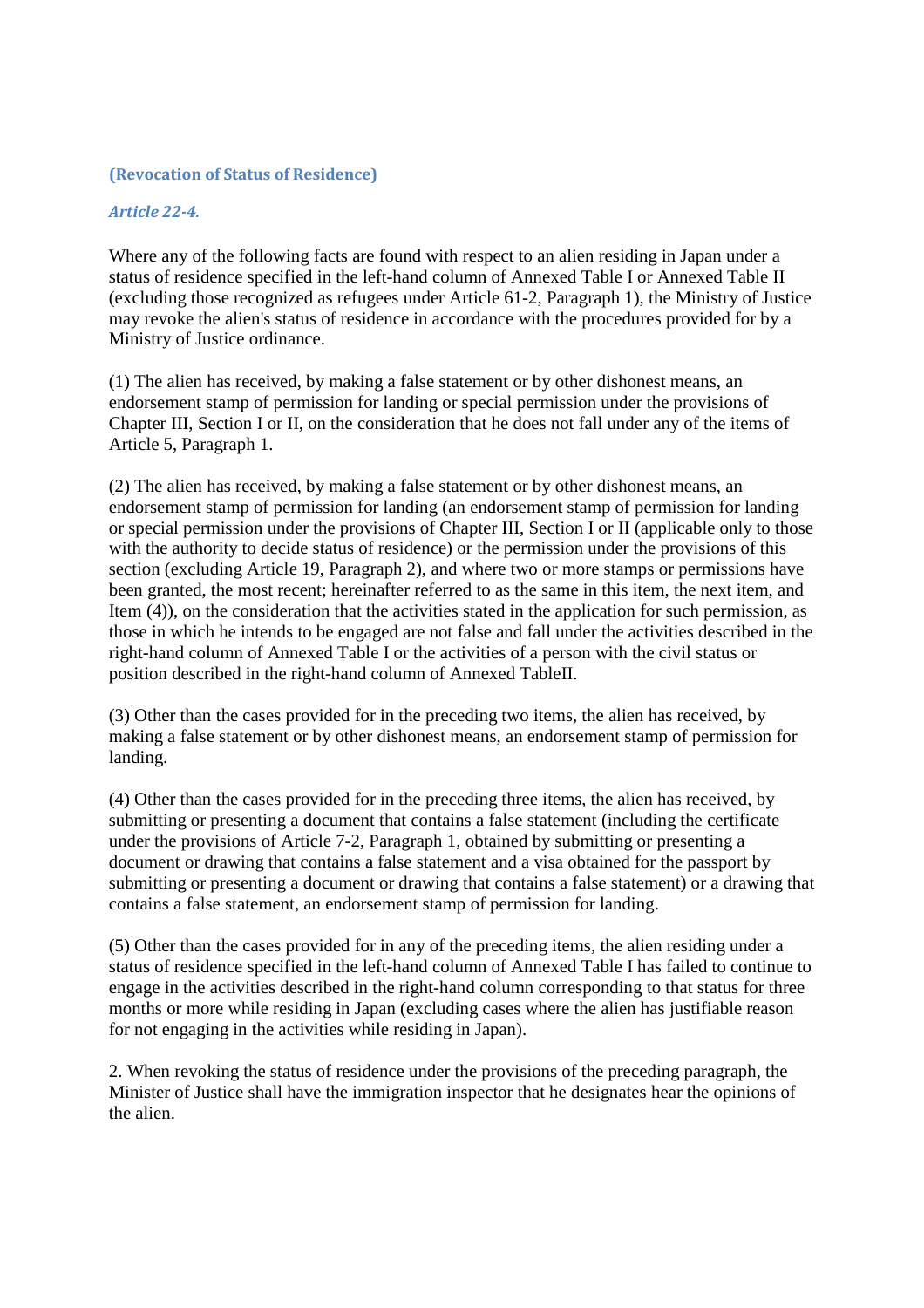3. When having the designated immigration inspector hear the opinions under the provisions of the preceding paragraph, the Minister of Justice shall notify the alien, in advance, of the date and place of the hearing as well as the facts constituting the grounds for the revocation.

4. The alien or a representative may appear on the date set forth in the preceding paragraph to state opinions and submit evidence.

5. Should the alien fail to appear before the hearing provided for in Paragraph 2 without justifiable reason, the Minister of Justice may, notwithstanding the provisions of the said paragraph, revoke the status of residence under the provisions of Paragraph 1 without hearing the alien's opinions.

6. When revoking the status of residence under the provisions of Paragraph 1 (applicable only from Item (3) to Item (5)), the Minister of Justice shall designate a period not exceeding 30 days within which the alien shall depart from Japan.

7. When designating the period under the provisions of the preceding paragraph, the Minister of Justice may, as provided for by a Ministry of Justice ordinance, impose restrictions upon the alien's place of residence and area of movement, and other conditions which the Minister of Justice may consider necessary.

# **SECTION II REQUIREMENTS FOR RESIDENCE**

#### **(Carrying and Presentation of Passport or Permit)**

## *Article 23.*

Any alien in Japan shall carry on his person at all times the passport, or provisional landing permit, crewman's landing permit, emergency landing permit, landing permit due to disaster, landing permit for temporary refuge or permit for provisional stay. However, this shall not apply if the alien carries on his person the certificate of alien registration under the Alien Registration Law (Law No.125 of 1952).

2. The alien stipulated in the preceding paragraph shall show his passport or permit specified in the same paragraph to an immigration inspector, immigration control officer, police official, maritime safety official or any other official of the state or local public entity as provided for by a Ministry of Justice ordinance, if such an official requests the presentation of the passport or permit in the performance of his duties.

3. The official stipulated in the preceding paragraph shall, in cases where he requests the presentation of the passport or permit provided for in Paragraph 1, carry with him an identification card showing his official status and produce it upon request.

4. The provision of the first sentence of Paragraph 1 shall not apply to an alien under 16 years of age.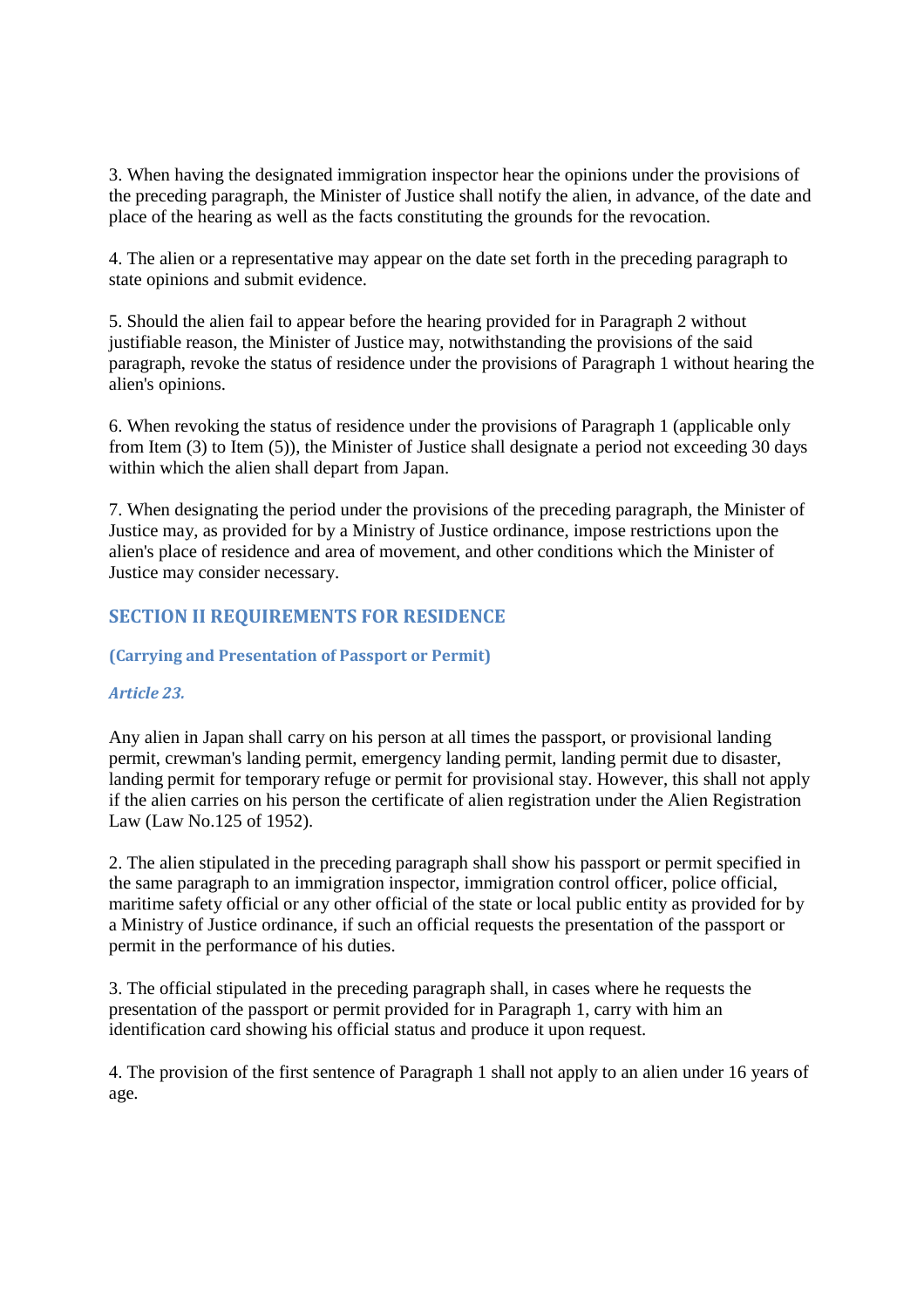## **(Deportation)**

## *Article 24.*

Any alien who falls under any one of the following items may be deported from Japan in accordance with the procedures provided for in the following chapter.

(1) A person who has entered Japan in violation of the provisions of Article 3.

(2) A person who has landed in Japan without obtaining permission for landing from an immigration inspector.

(2)-2 A person whose status of residence has been revoked under the provisions of Article 22-4, Paragraph 1 (applicable only to Item (1) or Item (2)).

(2)-3 A person who has received a designation of period under the provisions of Article 22-4, Item (6) (including cases where the same shall apply mutatis mutandis to Article 61-2-8, Paragraph 2) but stays in Japan beyond the period designated.

(3) A person who has forged or altered a document or drawing, has prepared a false document or drawing, or has used, possessed, transferred or lent a forged or altered document or drawing or false document or drawing, or has arranged the transfer or lending thereof with the intent of helping another alien to illegally receive issuance of a certificate, an endorsement stamp of permission for landing or special permission under the provisions of Chapter III, Section I or II, permission for landing under the provisions of Chapter III, Section IV or the permission under the provisions of Chapter IV, Section I or Chapter V, Section III.

(3)-2 A person who the Minister of Justice determines, having reasonable grounds to believe as much, is likely to commit the criminal act for the purpose of intimidation of the general public and of governments (hereinafter in this item to be referred to as the "criminal act for the purpose of intimidation of the general public and of governments") provided for in Article 1 of the Law for Punishment of the Financing of Criminal Activities for the Purpose of Intimidation of the General Public and of Governments (Law No. 67 of 2002), the act of preparing for the criminal act for the purpose of intimidation of the general public and of governments, or the act of facilitating the criminal act for the purpose of intimidation of the general public and of governments.

(3)-3 A person whose entry into Japan shall be prevented pursuant to an international agreement.

(4) An alien in Japan (except for those to whom permission for provisional landing, permission for landing at a port of call, permission for landing in transit, landing permission for crewmen, or landing permission due to disaster has been granted) who falls under any one of the following sub-items:

a. A person who is clearly found to be engaged solely in activities related to the management of business involving income or activities for which he receives remuneration in violation of the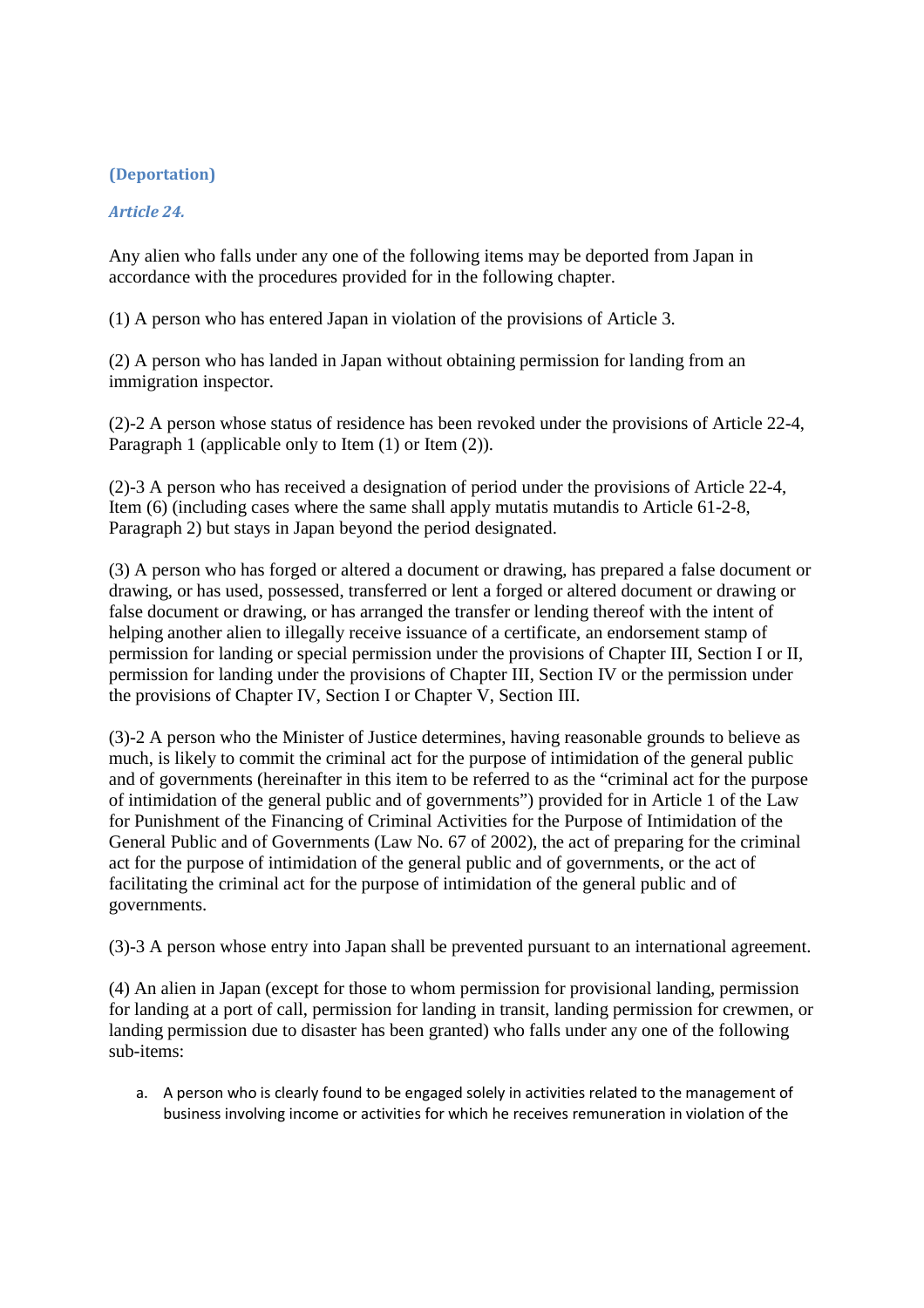provisions of Article 19, Paragraph 1 (excluding those under the control of another due to trafficking in persons).

- b. A person who stays in Japan beyond the period of stay authorized without obtaining an extension or change thereof.
- c. A person who has committed trafficking in persons or instigated or aided another to commit it.
- d. A person who has been punished for violation of the provisions of Paragraph 1 (excluding Item (6)) to Paragraph 3 of Article 23 of the Passport Law (Law No. 267 of 1951).
- e. A person who has been punished for violation of the provisions of Article 74 to 74-6-3, or 74-8.
- f. A person who has been sentenced to imprisonment or a heavier penalty for violation of the provisions of laws and ordinances relating to alien registration except for those who have been found guilty with suspension of execution of sentence.
- g. A person who is a juvenile provided for by the Juvenile Law (Law No.168 of 1948) and who was sentenced on and after November 1, 1951, to imprisonment with or without labor for not less than 3 years.
- h. A person who has been convicted later than November 1, 1951, for violation of a provision of the Narcotics and Psychotropic Substances Control Law, the Marijuana Control Law, the Opium Law, the Stimulants Control Law, the Law Concerning Special Provisions for the Narcotics and Psychotropics Control Law, etc. and Other Matters for the Prevention of Activities Encouraging Illicit Conducts and Other Activities Involving Controlled Substances through International Cooperation (Law No.94 of 1991) or Book II, Chapter XIV of the Penal Code (Law No.45 of 1907).
- i. Except for those under Sub-items (d) to (h), a person who has been sentenced on and after November 1, 1951, to imprisonment with labor or imprisonment for life or for a period of not less than 1 year However, this shall not apply to those who have been found guilty with suspension of execution of sentence.
- j. A person who is engaged in prostitution or procuring prostitutes for others, solicitation, furnishing a place for prostitution, or any other business directly connected to prostitution (excluding those under the control of another due to trafficking in persons).
- k. A person who has incited, instigated, or aided the illegal entry or illegal landing of an alien into Japan.
- l. A person who attempts or advocates the overthrow of the Constitution of Japan or the Government formed thereunder by means of force or violence, or who organizes or is a member of a political party or any other organization, which attempts or advocates the same.
- m. A person who organizes, or is a member of, or is closely associated or affiliated with any of the following political parties or other organizations:
	- 1. A political party or organization, which encourages acts of violence or the assault, killing, or injuring of officials of the Government or local public entities for the reason of their being such officials.
	- 2. A political party or organization, which encourages illegal damage or destruction of public installations or facilities.
	- 3. A political party or organization, which encourages acts of dispute such as stopping or preventing normal maintenance or operation of security equipment of a plant or a place of work.
- n. A person who has prepared, distributed or displayed printed matters, motion pictures, or any other documents or drawings to attain the objectives of any political party or organization provided for in Sub-item (1) or (m).
- o. Except for those under Sub-items (a) to (n), a person who, the Minister of Justice determines, has committed acts detrimental to the interests or security of Japan.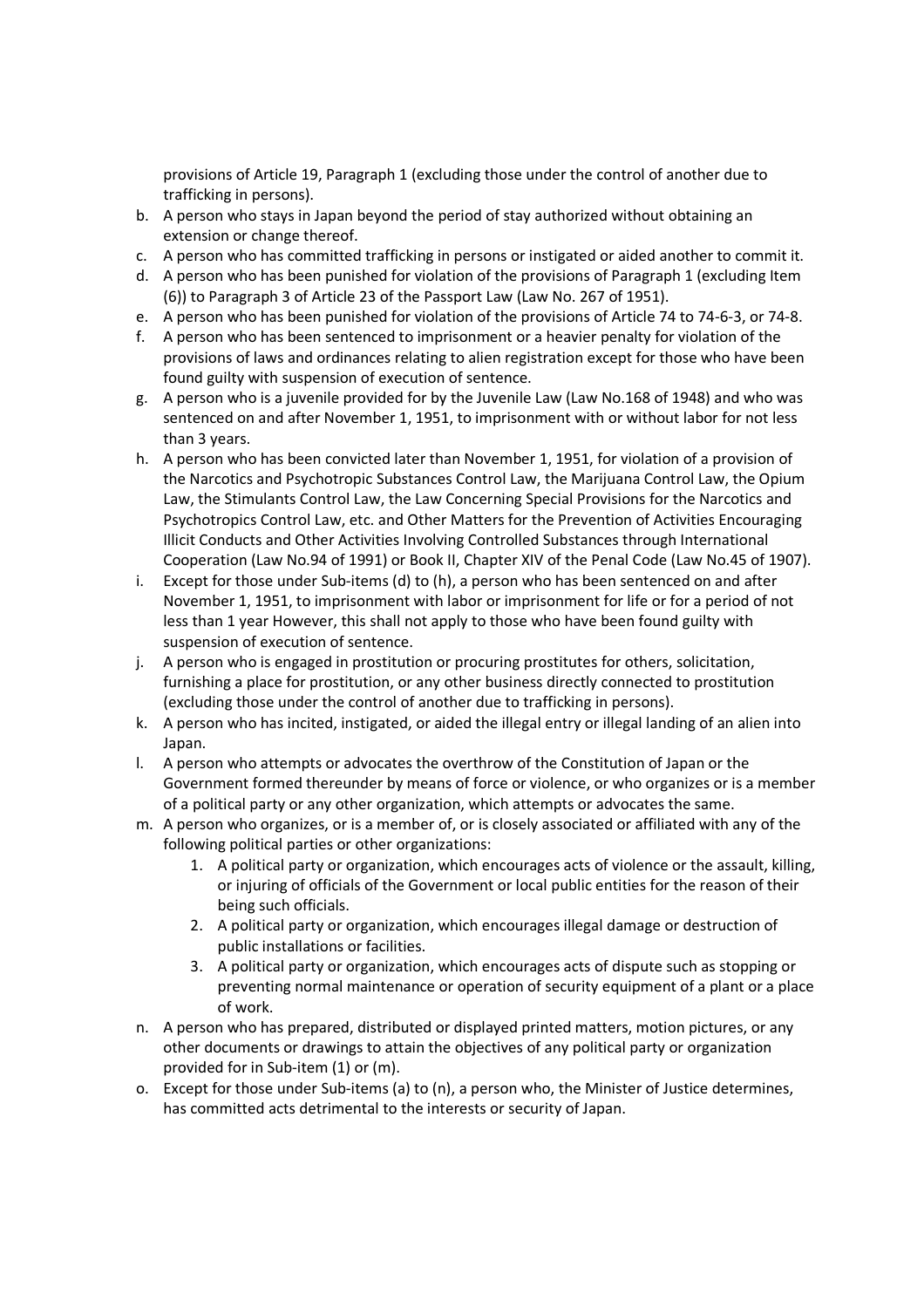(4)-2 A person who is staying in Japan with a status of residence specified in the left-hand column of Annexed Table I and has been sentenced to imprisonment with or without labor on the charge of a crime provided for by Book II, Chapter XII, XVI to XIX, XXIII, XXVI, XXVII, XXXI, XXXIII, XXXVI, XXXVII or XXXIX of the Penal Code of Japan, or by Article 1, 1-2 or 1-3 (except for the parts concerning Article 222 or 261 of the Penal Code of Japan) of the Law Concerning Punishment of Physical Violence and Other Related Matters, or by the Law for Prevention and Disposition of Robbery, Theft or Article 15 or 16 of the Low concerning Prohibition of Profession of special picking tools, and Other Related Matters.

(4)-3 A person whose status of residence is "Temporary Visitor", and has illegally killed, injured, assaulted or threatened a person, or damaged or destroyed a building or other things in relation to the process or results of an international competition held in Japan or with the intent of preventing the smooth operation thereof, at the venue of the international competition or within the area of a municipality where the venue is to be located. (This refers to "ward" where Tokyo special wards exist or to cities designated in Article 252-19, Paragraph 1 of the Local Autonomy Law) or to neighboring places provided for use to unspecified persons or to a large number of persons.

(5) A person who has been granted permission for provisional landing and escapes or fails to appear at a summons without justifiable reason in violation of the conditions imposed based on Article 13, Paragraph 3.

(5)-2 A person who has been ordered to leave Japan based on the provisions of Article 10, Paragraph 10, or Article 11, Paragraph 6 but does not leave without delay.

(6) A person granted permission for landing at a port of call, permission for landing in transit, landing permission for crewmen, permission for emergency landing, landing permission due to disaster or landing permission for temporary refuge who stays in Japan beyond the period entered in his passport or permit.

(6) -2 A person who has been designated a period based on the provisions of Article 16, Paragraph 7, but does not return to his vessel or leave Japan within that period.

(7) A person provided for in Article 22-2, Paragraph 1, who stays in Japan beyond the period prescribed in Article 22-2, Paragraph 1, without receiving permission pursuant to Paragraph 3 of the same article, applicable mutatis mutandis to Article 20, Paragraphs 3 and 4 or pursuant to Article 22-2, Paragraph 4, applicable mutatis mutandis to Article 22, Paragraphs 2 and 3.

(8) A person who has been given a departure order under the provisions of Article 55-3, Paragraph 1, but stays in Japan beyond the time limit for departure under the departure order.

(9) A person whose departure order has been revoked under the provisions of Article 55-6.

(10) A person who stays in Japan with permission granted under Article 61-2-2, Paragraph 1, or Article 61-2-3, where the recognition of his refugee status has been revoked under the provisions of Article 61-2-7, Paragraph 1 (applicable only to Item (1) or Item (3)).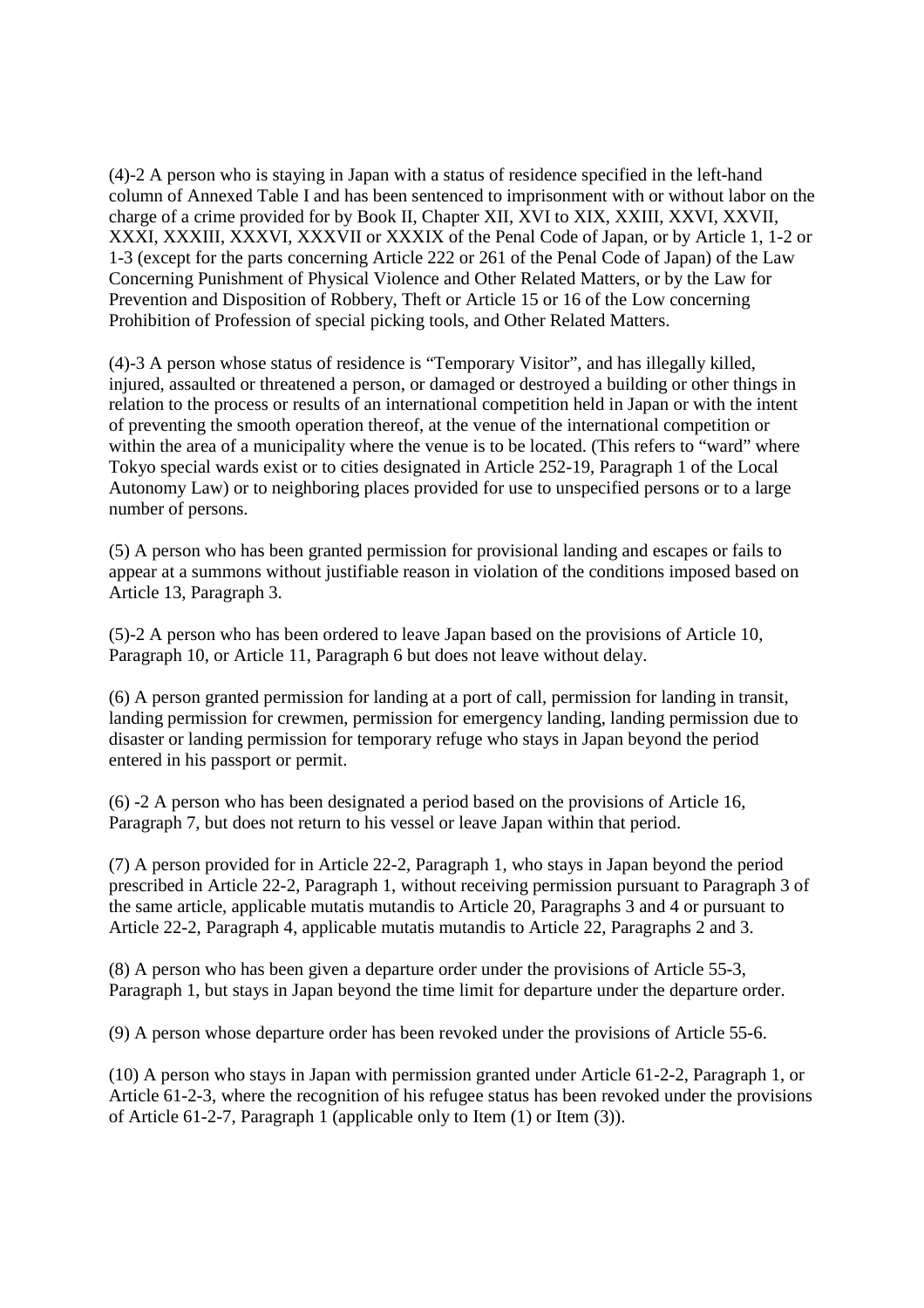## *Article 24-2.*

The Minister of Justice shall seek the opinions of the Minister of Foreign Affairs, the Commissioner General of the National Police Agency, the Director-General of the Public Security Intelligence Agency and the Commandant of the Japan Coast Guard prior to the decision provided for in Item (3)-2 of the preceding article.

2. The Minister of Foreign Affairs, the Commissioner General of the National Police Agency, the Director-General of the Public Security Intelligence Agency or the Commandant of the Japan Coast Guard may express his opinion to the Minister of Justice concerning the decision provided for in Item (3)-2 of the preceding article.

### **(Departure Order)**

### *Article 24-3.*

Any alien who falls under any of Item (2)-3 of Article 24, Sub-item (b) of Item (4), Item (6) or Item (7) of the preceding article and also falls under all of the following items (hereinafter referred to as an "alien subject to a departure order") shall, notwithstanding the provisions of the said article, be ordered to depart from Japan in accordance with the procedures set forth in Chapter V, Section I to Section III and Chapter V-2:

(1) The alien has appeared at an immigration office by himself with the intention of departing from Japan promptly.

(2) The alien does not fall under any of Item (3) of Article 24, Sub-items (c) to (o) of Item (4), Item (8) or Item (9) of the preceding article.

(3) The alien has not been sentenced to imprisonment with or without labor on the charge of a crime provided for by Book II, Chapter XII, XVI to XIX, XXIII, XXVI, XXVII, XXXI, XXXIII, XXXVI, XXXVII or XXXIX of the Penal Code of Japan, Articles 1, 1-2 or 1-3 (excluding the parts concerning Article 222 or 261 of the Penal Code of Japan) of the Law Concerning Punishment of Physical Violence and Other Related Matters, the Law for Prevention and Disposition of Robbery, Theft, and Other Such Matters, or Articles 15 or 16 of the Law Concerning Prohibition of Possession of Special Picking Tools and Other Related Matters.

(4) The alien has no past record of being deported from Japan or of departing from Japan by a departure order under the provisions of Article 55-3, Paragraph 1.

(5) The alien is expected with certainty to depart from Japan promptly.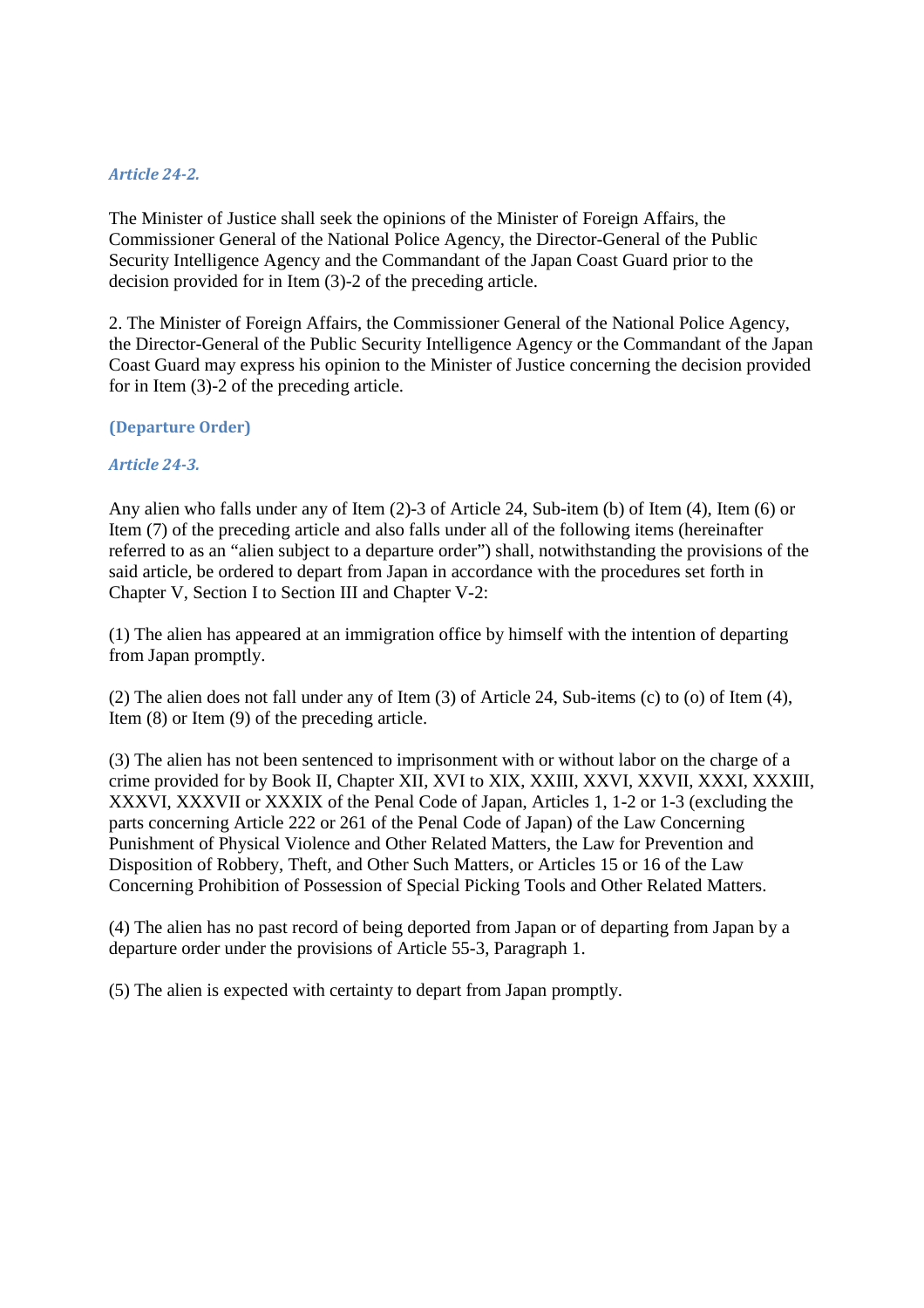## **SECTION III DEPARTURE**

#### **(Procedures for Departure)**

### *Article 25.*

Any alien (excluding crewmen but including those departing with the re-entry permission provided for in Article 26; hereinafter referred to as the same in the following article) who is to depart from Japan with the intention to proceed to an area outside of Japan shall receive confirmation of departure from an immigration inspector in accordance with the procedures provided for by a Ministry of Justice ordinance at the port of entry or departure from which he leaves Japan.

2. The alien stipulated in the preceding paragraph shall not leave Japan unless he has received confirmation of departure.

### **(Deferment of Confirmation of Departure)**

### *Article 25-2.*

An immigration inspector may suspend confirmation of departure for up to 24 hours after the application for confirmation has been made in accordance with the provisions of the preceding article by an alien who desires to leave Japan with the intention to proceed to an area outside of Japan, when a notification has been received from relevant agencies that the alien is any one of the following.

(1) A person who is subject to legal action for a crime for which the death sentence or life sentence, imprisonment with labor for 3 years or more, or imprisonment may be imposed; or a person against whom a warrant of arrest, a warrant of custody, warrant of detention, or a warrant of legal consultation detention has been issued.

(2) A person who has been sentenced to imprisonment or a heavier penalty and has not been found guilty with suspension of execution of sentence, and who must complete the sentence or must wait until being freed from completion of the sentence (except for those released on parole).

(3) A person against whom a warrant for provisional confinement or confinement has been issued based on the provisions of the Law on Extradition (Law No.68 of 1953).

2. An immigration inspector shall, when he has suspended confirmation of departure as provided for in the preceding paragraph, immediately notify to that effect the relevant agency from which the notification of the preceding paragraph was received.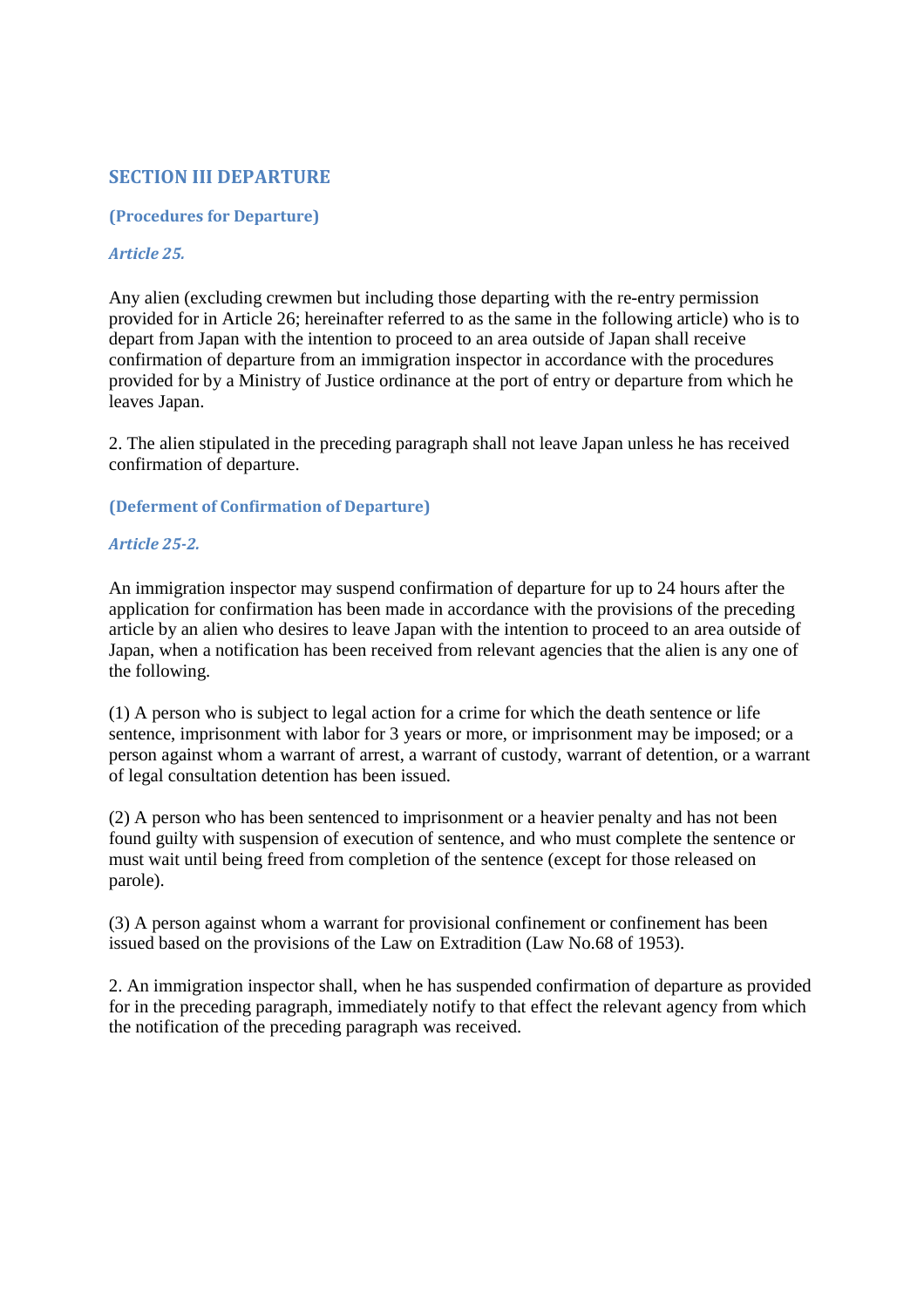### **(Re-entry Permission)**

#### *Article 26.*

The Minister of Justice may grant re-entry permission to an alien in accordance with the procedures provided for by a Ministry of Justice ordinance upon an application from the alien who is residing in Japan (except for those who have received permission for provisional landing and have received permission for landing under Articles 14 to 18) and is to depart from Japan with the intention of re-entering Japan prior to the date of expiration of his period of stay (or the period within which he is eligible to stay in cases where he has no fixed period of stay). In doing so, the Minister of Justice may grant multiple re-entry permission upon application if considered to be appropriate.

2. The Minister of Justice shall, when granting the permission provided for in the preceding paragraph, have an immigration inspector endorse a re-entry permit in the passport of the alien if he possesses a passport, or issue a re-entry permit in accordance with the procedures provided for by a Ministry of Justice ordinance if he is not in possession of a passport and is unable to acquire one for reason of being without nationality or any other reasons. In such case the permission shall become effective as of the time of endorsement by stamping or the date written on the reentry permit.

3. The Minister of Justice shall determine a period of validity of re-entry permission (including multiple re-entry permission), which shall not exceed 3 years from the date of issuance of the permission.

4. The Minister of Justice may, if he finds that a person who has left Japan with re-entry permission has reasonable grounds for not being able to re-enter within the valid period of the permission, grant an extension, upon application, of the period of validity up to a period of 1 year and within 4 years from the issuance date of the re-entry permission.

5. The permission provided for in the preceding paragraph shall be entered in the passport or the re-entry permit, and the administrative work shall be entrusted to a Japanese consular officer.

6. If the Minister of Justice finds that it is not appropriate to further grant multiple re-entry permission to an alien who has re-entered with multiple re-entry permission, the permission may be revoked while the said alien is in Japan.

7. The re-entry permit provided for in Paragraph 2 shall be considered as a passport, only in cases of entry into Japan, in accordance with the re-entry permission of the re-entry permit concerned.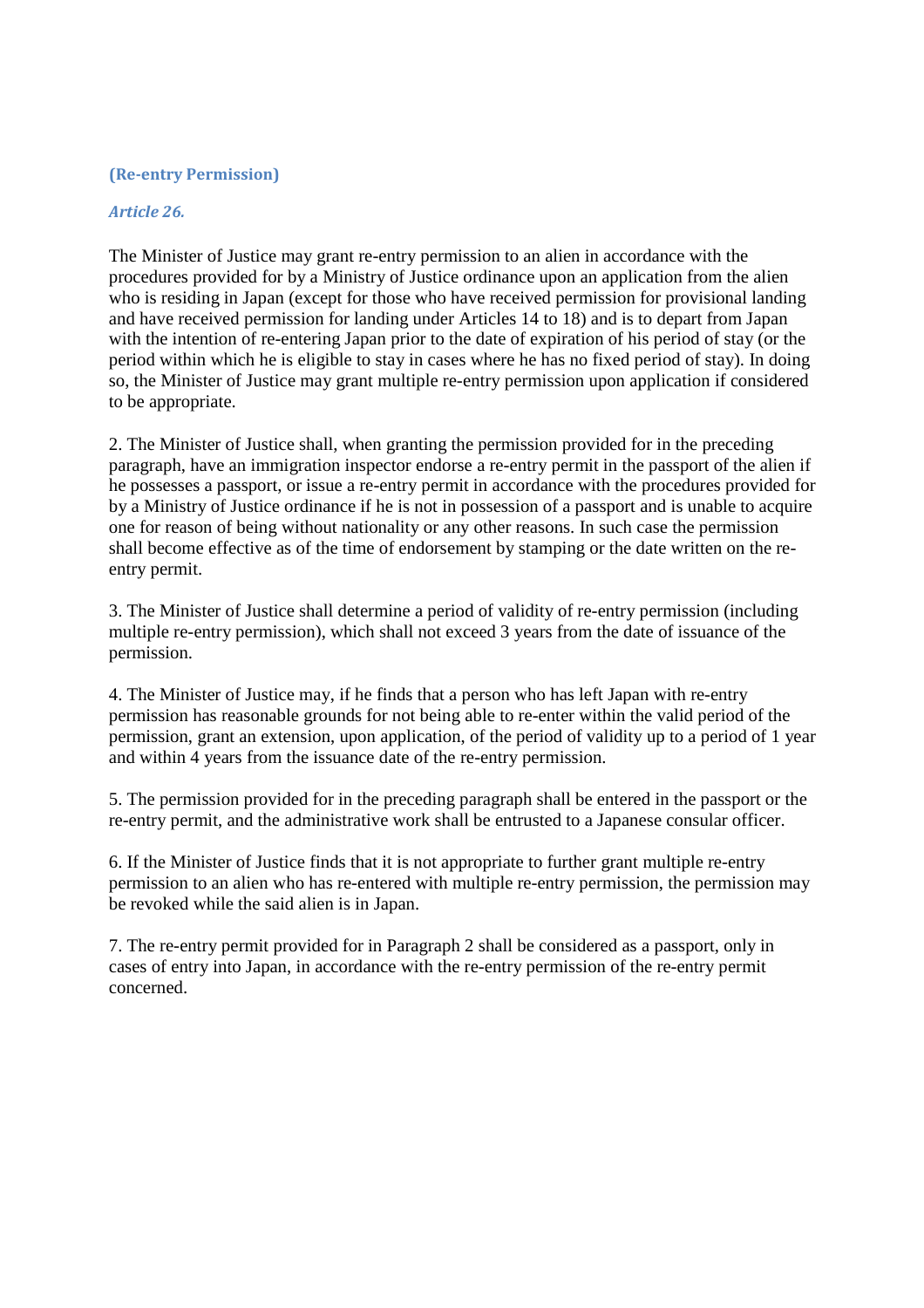# **CHAPTER V PROCEDURES FOR DEPORTATION**

## **SECTION I INVESTIGATION OF VIOLATIONS**

**(Investigation of Violations)** 

## *Article 27.*

An immigration control officer may, when he finds an alien whom he recognizes as falling under any one of the items of Article 24, conduct an investigation into any violation that may have been committed by such alien (hereinafter referred to as "suspect").

**(Necessary Inquiries and Information for Investigation of Violations)** 

## *Article 28.*

An immigration control officer may conduct any investigation necessary in order to attain the objectives for an investigation into any possible violation. However, compulsory dispositions may not be carried out unless special provisions are provided for in this chapter and Chapter VIII.

2. An immigration control officer may make inquiries to public offices or to public or private organizations for information on necessary matters connected with investigations of violations.

## **(Request of Appearance and Investigation of a Suspect)**

## *Article 29.*

An immigration control officer may, in cases where it is necessary to conduct an investigation into any violation, request the appearance of a suspect and question him.

2. In the case of the preceding paragraph, an immigration control officer shall put the suspect's statement on record.

3. In putting the statement on record as given in the preceding paragraph, an immigration control officer shall make the suspect read it or he will read it aloud to the suspect and have him sign it, and shall affix his own signature thereto.

4. In the case of the preceding paragraph, if the suspect is unable to sign or refuses to sign the statement, an immigration control officer shall make an additional entry to such effect in the record.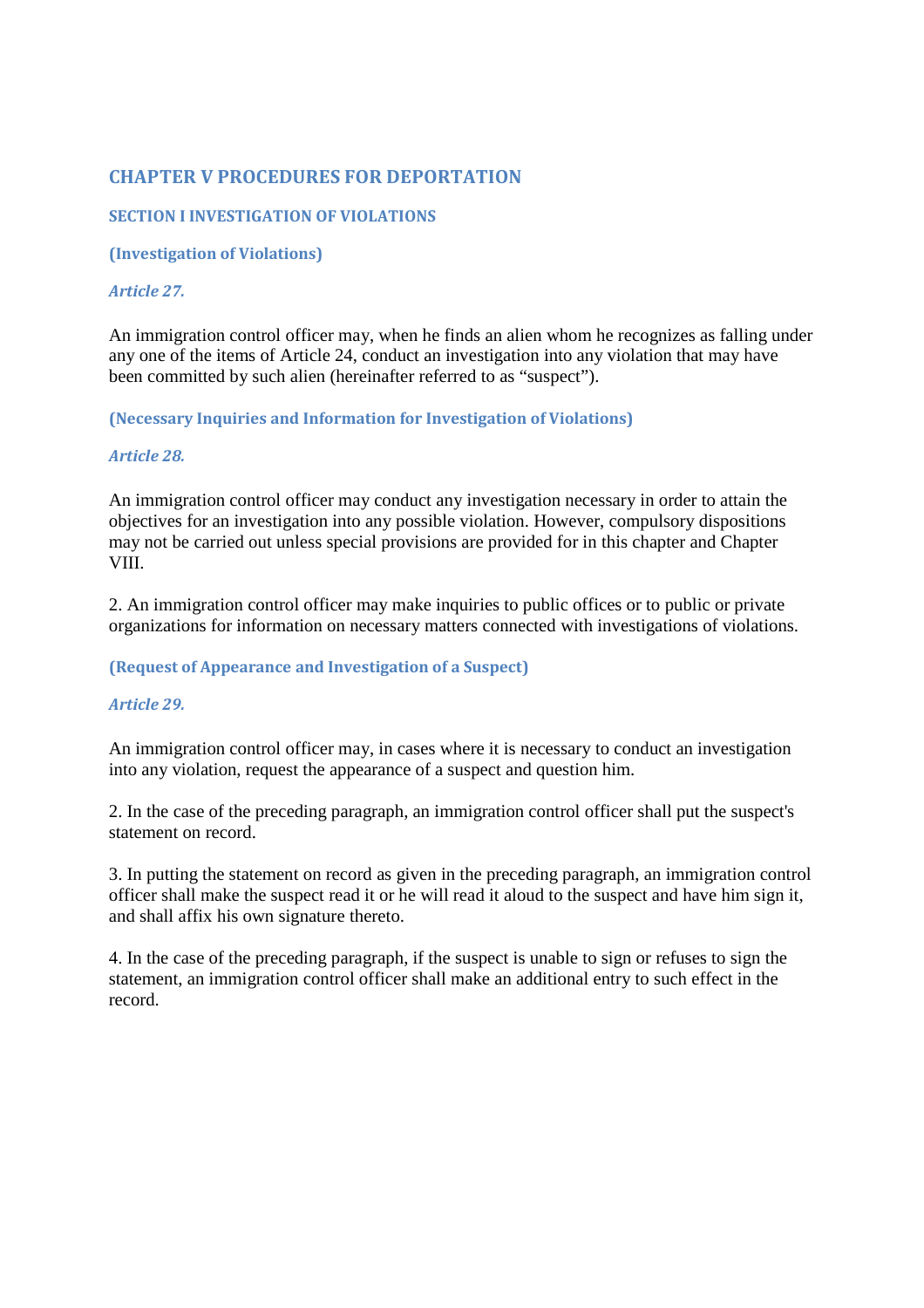### **(Request of Appearance of Witnesses)**

### *Article 30.*

An immigration control officer may, if it is necessary in conducting an investigation into a violation, request the appearance of a witness for questioning.

2. In the case of the preceding paragraph an immigration control officer shall put the witness's statement on record.

3. The provisions of Paragraphs 3 and 4 of the preceding article shall apply mutatis mutandis to the case of the preceding paragraph. In this case "suspect" in Paragraphs 3 and 4 of the preceding article shall read "witness".

**(Inspection, Search and Seizure)** 

#### *Article 31.*

An immigration control officer may, in cases where it is necessary in conducting an investigation into a violation, carry out a visit of inspection, search or seizure with permission from a judge of the district court or summary court exercising jurisdiction over the area where his office is located.

2. In the case of the preceding paragraph, if urgency is required, an immigration control officer may take such action as provided for in the same paragraph with permission from a judge of the district court or summary court exercising jurisdiction over the place subject to inspection, persons or articles subject to search, articles subject to search, or articles subject to seizure.

3. An immigration control officer shall, when he is to apply for the permission provided for in Paragraph 1 or in the preceding paragraph, submit an application together with data that indicates that a suspect is likely to fall under one of the items of Article 24 and if the immigration control officer is to inspect a place such as a dwelling other than that of the suspect he shall submit data that indicates the existence of circumstances under which the place is likely to be connected with a case of violation. If the immigration control officer is to search a person other than the suspect, his personal effects, dwellings or other places he shall submit data that indicates existence of an article which should be seized and that such article is likely to be connected with a case of violation and if the immigration control officer is to seize the article of a person other than the suspect he shall submit data that indicates existence of circumstances that the article is likely to be connected with a case of violation.

4. When the application provided for in the preceding paragraph is submitted, a judge of the district court or summary court shall enter in the warrant the place of inspection, the person or articles subject to search, articles to be seized, official position and name in full of the applicant, the effective period of the warrant, and the name of the court with a signature and seal, and deliver it to the immigration control officer.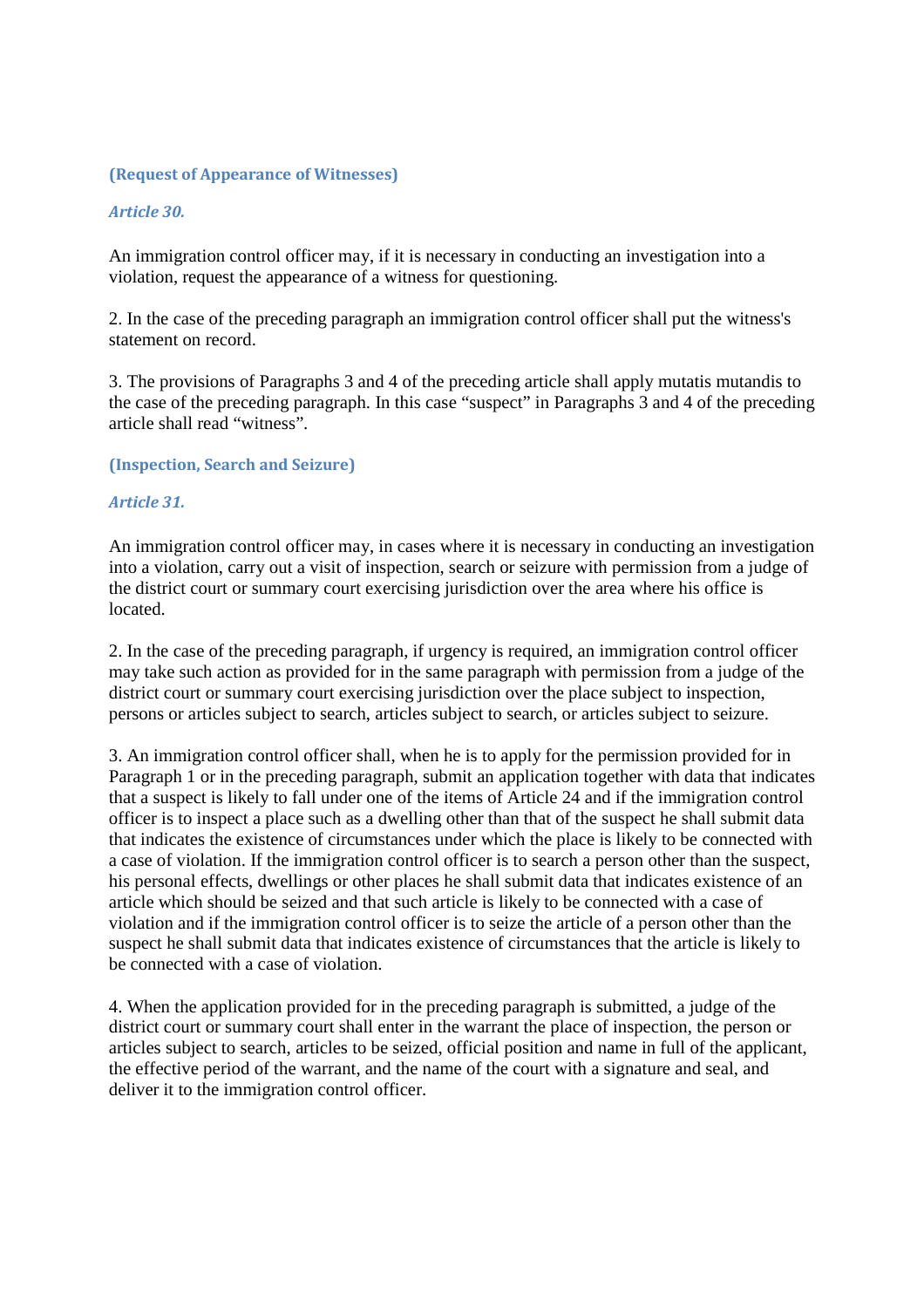5. An immigration control officer may deliver the warrant provided for in the preceding paragraph to another immigration control officer and have him carry out inspection, search or seizure.

**(Necessary Actions)** 

#### *Article 32.*

An immigration control officer may, in the event that it is necessary to carry out a search or seizure, remove locks, open seals, or take any other necessary actions.

**(Carrying of Identification Card)** 

#### *Article 33.*

An immigration control officer shall carry with him his identification card and show it upon request to the person concerned when he conducts investigation, inspection, search or seizure.

**(Attendance at Search or Seizure)** 

#### *Article 34.*

An immigration control officer shall, in the event that he conducts a search or seizure at a dwelling or building, ensure that the proprietor, tenant, administrator or person who acts in the capacity of such person is present. If this cannot be done, he shall ensure that a neighbor or an official of a local public entity is present.

#### **(Restriction on Hours)**

#### *Article 35.*

An immigration control officer shall not enter any dwelling or building to conduct a search or seizure before sunrise or after sunset, unless the warrant indicates that it may be conducted at night.

2. An immigration control officer may, in the event that he has started the search or seizure before sunset, continue even after sunset.

3. An immigration control officer shall not be required to act according to the restrictions stipulated in Paragraph 1 when conducting a search or seizure at the following places:

(1) Any place which is considered to be commonly used for acts contrary to public morals.

(2) A hotel, restaurant or any other place which the public may frequent even at night; provided however, that this shall apply only during the hours open to the public.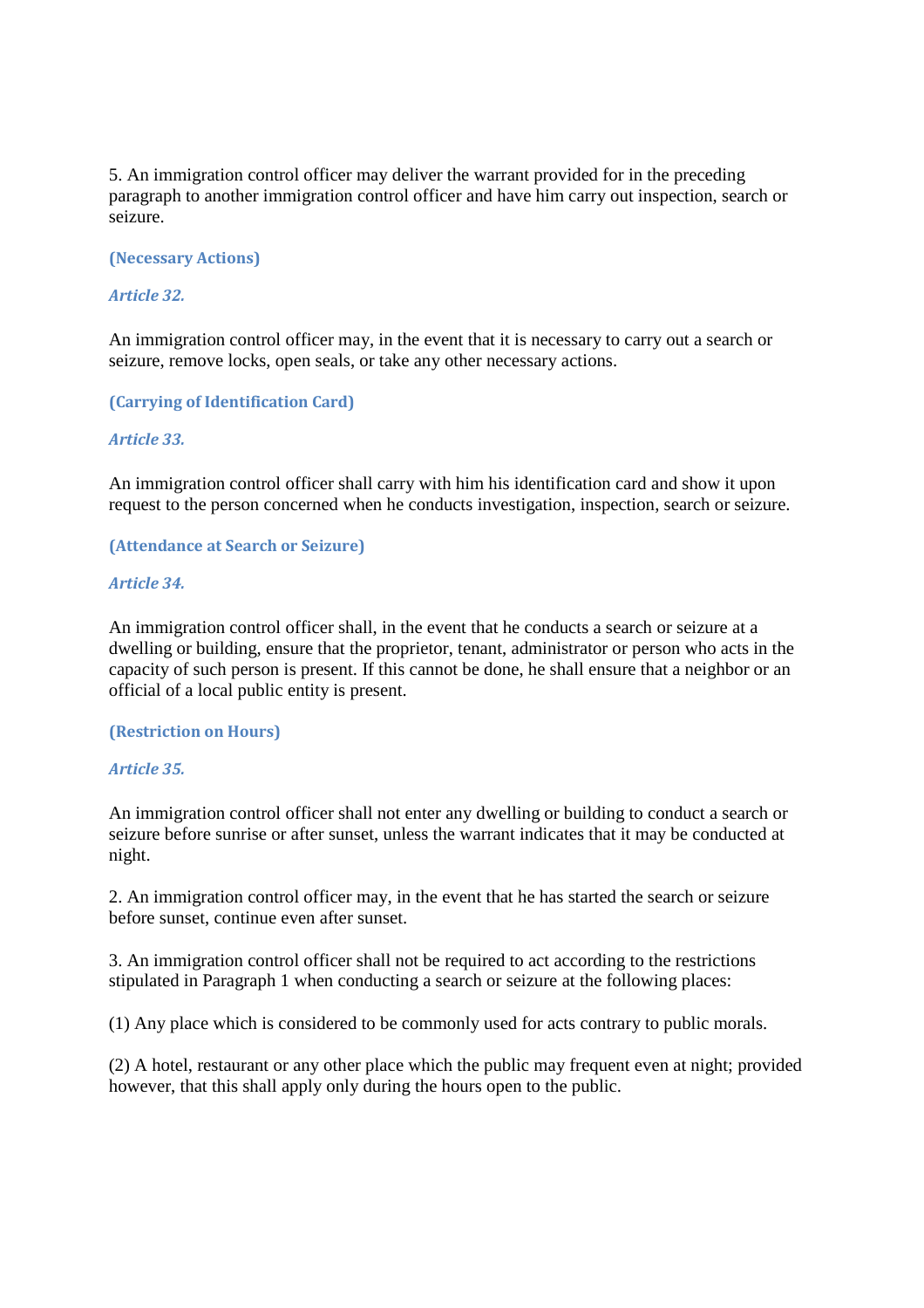### **(Prohibition of Entry and Exit)**

#### *Article 36.*

An immigration control officer may prohibit any person from entering or leaving the premises without permission while he is conducting an investigation, inspection, search or seizure.

#### **(Procedures for Seizure)**

#### *Article 37.*

An immigration control officer shall, in the event that he has carried out a seizure, make a list of the articles seized and deliver it to the owner, holder, custodian or a person who acts in the capacity of such person.

2. An immigration control officer shall, should he find that there is no need to retain a seized article, return it promptly.

#### **(Preparation of Records)**

#### *Article 38.*

An immigration control officer shall, in the event that he has conducted an inspection, search or seizure, prepare a record thereof and make a person required to be present read it, or he will read it aloud to the person and have him sign it, and shall affix his own signature thereto.

2. In the case of the preceding paragraph, if the person present is unable to sign or refuses to sign the record, the immigration control officer shall make an additional entry to that effect in the record.

## **SECTION II DETENTION**

**(Detention)** 

#### *Article 39.*

An immigration control officer may, if he has reasonable grounds to believe that a suspect falls under any one of the items of Article 24, detain the suspect in accordance with a written detention order.

2. Such a written detention order as given in the preceding paragraph shall be issued upon application from an immigration control officer by a supervising immigration inspector of the office to which the former is attached.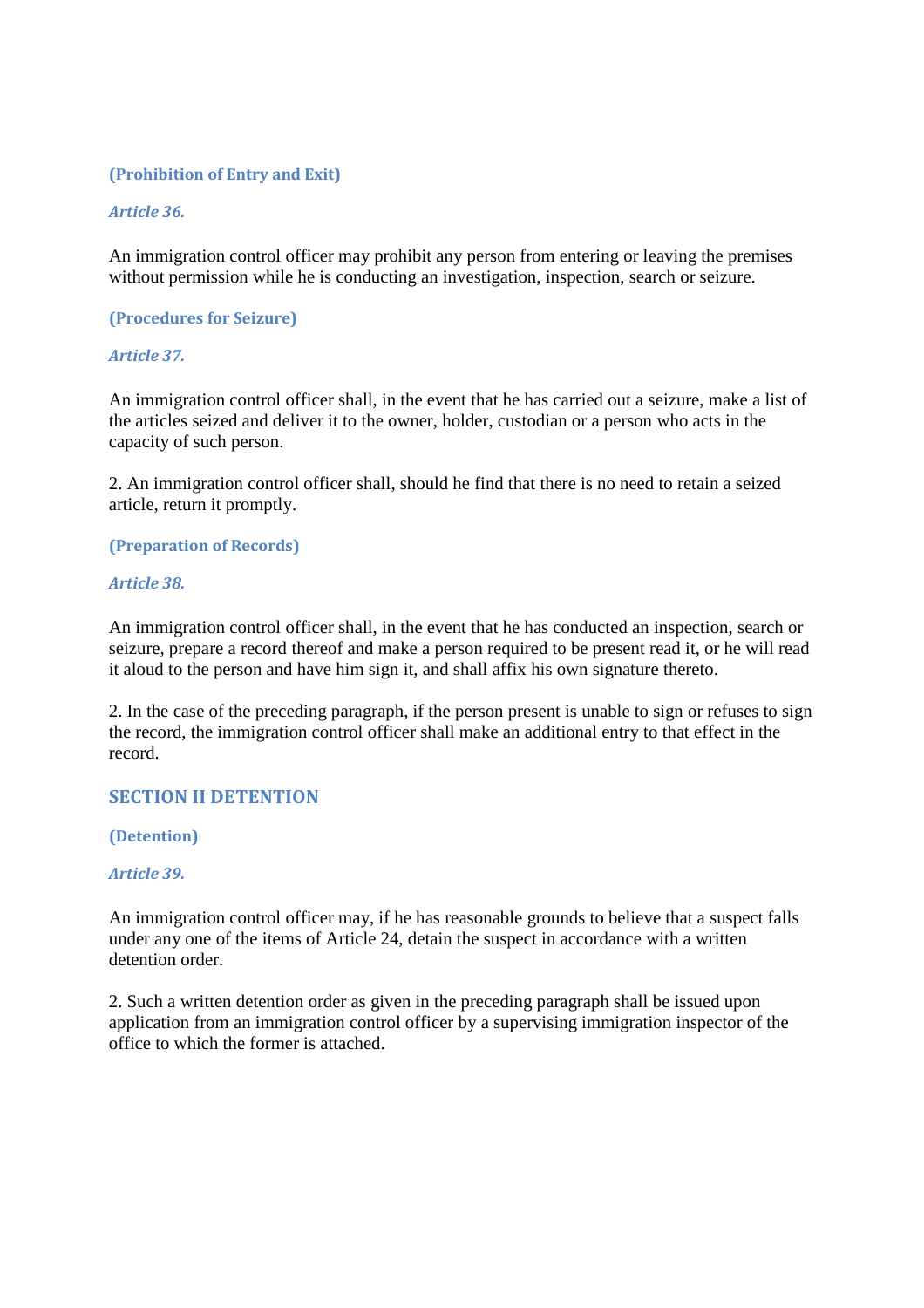#### **(Form of a Written Detention Order)**

#### *Article 40.*

In the written detention order provided for in Paragraph 1 of the preceding article, the name, place of residence, nationality of the suspect, summary of the suspected offense, place of detention, effective period and date of issuance of the order, and other matters provided for by a Ministry of Justice ordinance shall be written and a supervising immigration inspector shall sign his name and affix his seal thereto.

### **(Period and Place of Detention and Entrusting of Custody)**

#### *Article 41.*

The period of detention determined by the written detention order shall be within 30 days. However, if a supervising immigration inspector finds that there are unavoidable circumstances, he may extend such period for only a further 30 days.

2. The place wherein the alien may be detained under the written detention order shall be an immigration center, detention house, or any other proper place designated by the Minister of Justice or by a supervising immigration inspector commissioned by the Minister of Justice.

3. A police official may, upon the request of a supervising immigration inspector who finds it necessary, place a suspect under custody in a police station.

#### **(Procedures for Detention)**

#### *Article 42.*

An immigration control officer shall, when he detains a suspect based on a written detention order, show the detention order to the suspect.

2. In cases of urgency, an immigration control officer may, even if he is not in possession of a written detention order, detain a suspect informing the suspect of the summary of the suspected offense and also of the fact that the order is outstanding, provided that the order shall be shown to the suspect as soon as possible.

#### **(Emergency Cases)**

#### *Article 43.*

If an immigration control officer finds that there are reasonable grounds to believe that a person clearly falling under one of the items of Article 24 is likely to escape before issuance of the written detention order, the immigration control officer may detain him without a written detention order.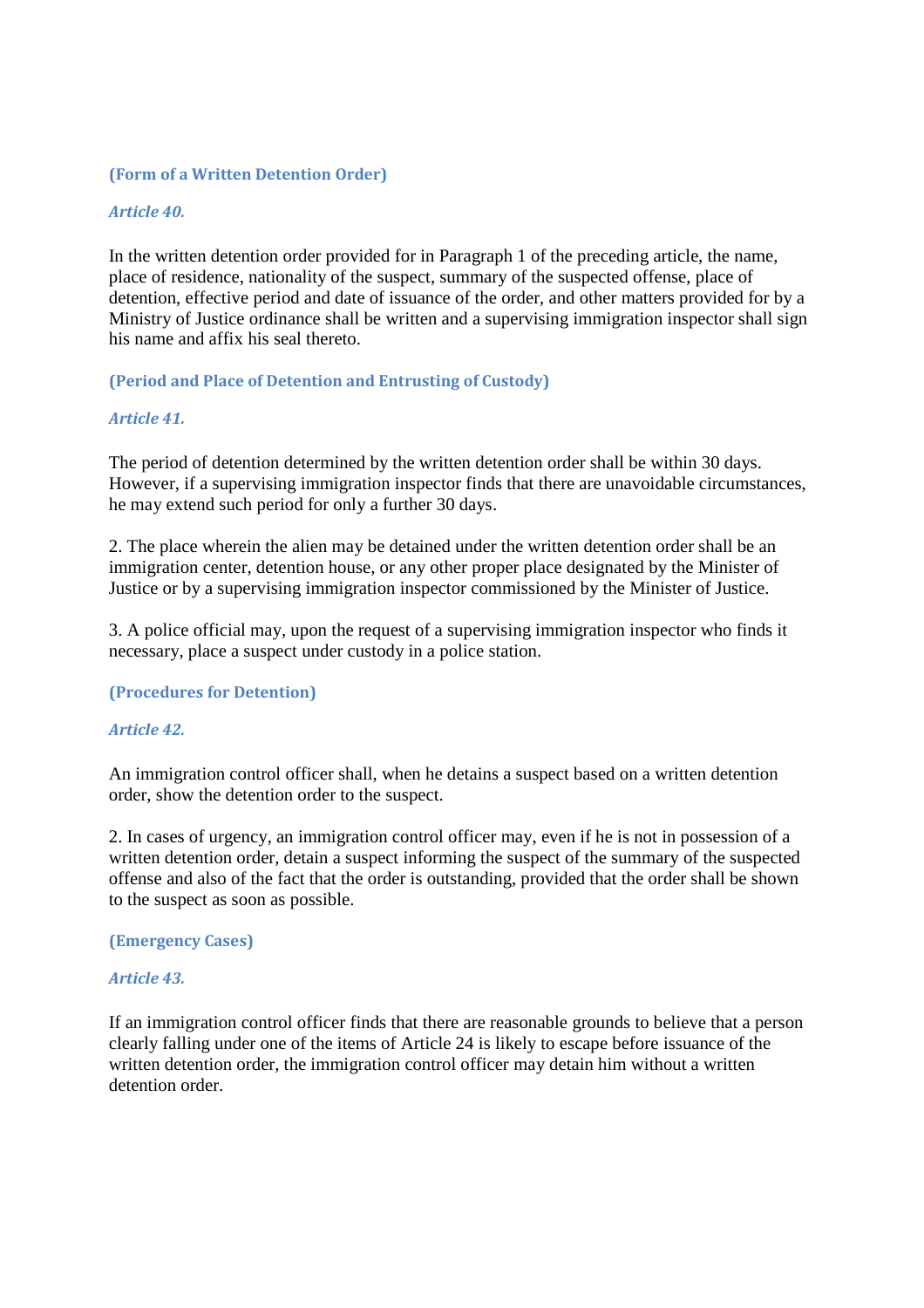2. In cases where detention has been carried out in accordance with provisions of the preceding paragraph, the immigration control officer shall notify a supervising immigration inspector promptly of the grounds therefor and request the issuance of a written detention order.

3. In such a case as of the preceding paragraph, if a supervising immigration inspector does not approve the detention as provided for in Paragraph 1, the immigration control officer shall immediately release the detained person.

## **(Delivery of the Suspect)**

## *Article 44.*

If an immigration control officer has detained a suspect pursuant to the provisions of Article 39, Paragraph 1, he shall deliver the suspect to an immigration inspector together with the records and evidence within 48 hours from the time he has taken the suspect into custody.

# **SECTION III EXAMINATION, HEARING AND FILING OF OBJECTIONS**

## **(Examination by an Immigration Inspector)**

## *Article 45.*

An immigration inspector shall, when a suspect has been delivered to him pursuant to the provision of the preceding article, promptly examine whether the suspect falls under the category of alien subject to deportation (alien who falls under any of the items of Article 24 but does not fall under the category of alien subject to a departure order; hereinafter referred to as the same).

2. An immigration inspector shall, in the event that he has held an examination in accordance with the preceding paragraph, prepare a record thereof.

## **(Burden of Proof on the Suspect)**

## *Article 46.*

Any suspect subject to examination under the preceding article, when he is suspected of falling under any one of Items (1) (except for the part concerning Article 3 (1) b), or (2) in Article 24, shall have the burden of proof to establish that he does not fall under the item.

**(Procedures after Examination)** 

## *Article 47.*

An immigration inspector shall immediately release a suspect when he has found, as a result of examination, that the suspect does not fall under any one of the items of Article 24.

2. When an immigration inspector finds, as a result of examination, that the suspect falls under the category of alien subject to a departure order, he shall promptly notify a supervising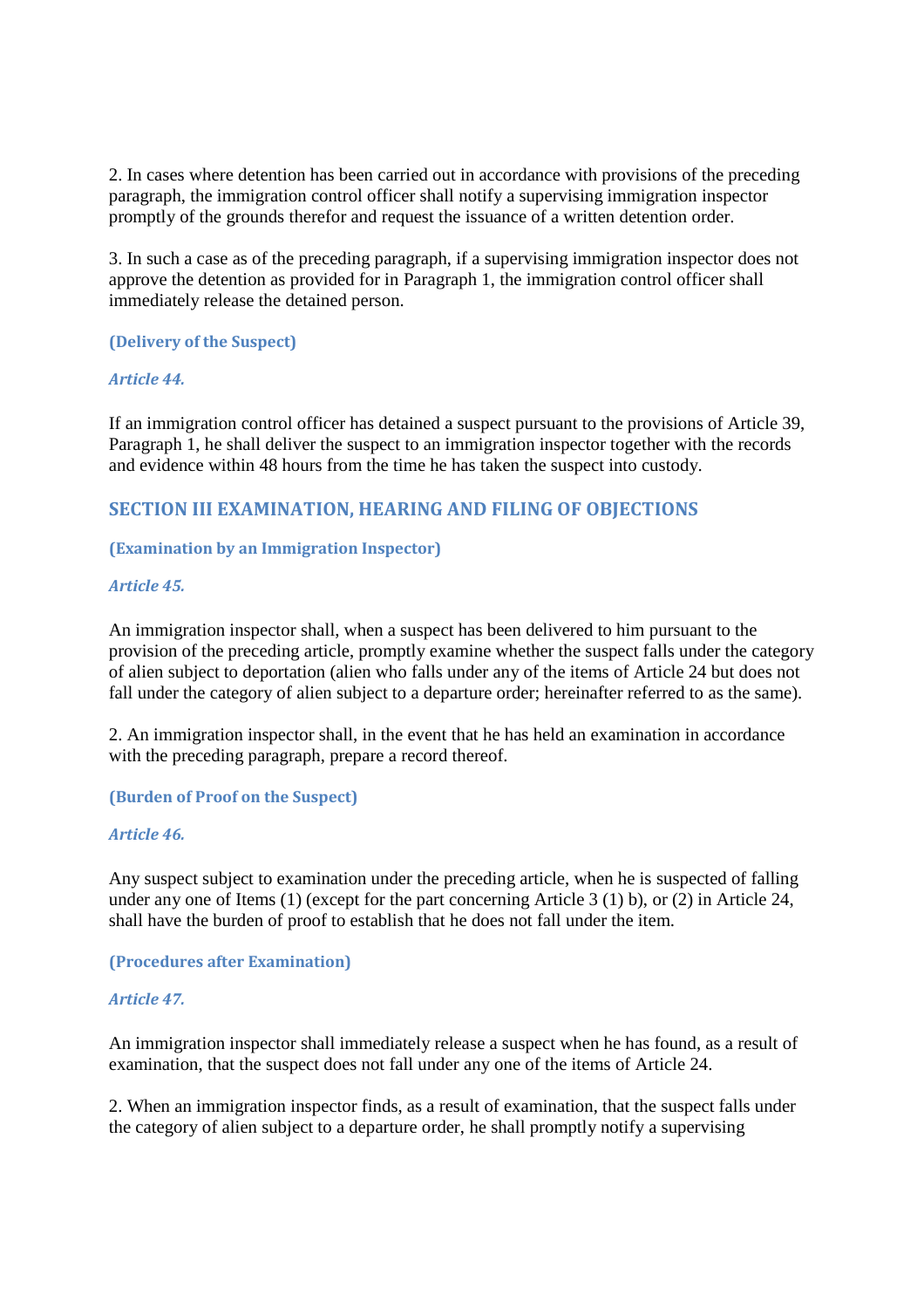immigration inspector of his findings. In this case, if the suspect has been given a departure order under the provisions of Article 55-3, Paragraph 1, the immigration inspector shall immediately release the suspect.

3. When an immigration inspector finds, as a result of examination, that the suspect falls under the category of alien subject to deportation, he shall promptly notify a supervising immigration inspector and the suspect of his findings in writing together with the statement of grounds for such findings.

4. When an immigration inspector submits a notification in accordance with the preceding paragraph, he shall notify the suspect that he may request a hearing pursuant to the provisions of Article 48.

5. In the case of Paragraph 3, if the suspect has no objection to the findings, the supervising immigration inspector shall, after having the alien sign a document with a statement that he will not request a hearing, promptly issue a written deportation order under the provision of Article 51.

## **(Hearing)**

## *Article 48.*

Any suspect who has received the notification provided for in Paragraph 3 of the preceding article may, if he has an objection to the findings provided for in the same paragraph, orally request a special inquiry officer for a hearing within 3 days from the date of notification.

2. An immigration inspector shall, when a request has been made for the hearing under the preceding paragraph, submit the record provided for in Article 45, Paragraph 2 and other pertinent documents to a special inquiry officer.

3. A special inquiry officer shall, when a request is made for a hearing in accordance with Paragraph 1, promptly notify the suspect of the time and place of hearing and conduct the hearing.

4. A special inquiry officer shall, when a hearing is held in accordance with the preceding paragraph, prepare a record of the hearing.

5. The provisions of Article 10, Paragraphs 3 to 6 shall apply mutatis mutandis to the proceedings of a hearing under Paragraph 3.

6. When a special inquiry officer finds, as a result of the hearing, that the findings given in Paragraph 3 of the preceding article are not supported by factual evidence (only in cases where the suspect does not fall under any of the items of Article 24), he shall immediately release the suspect.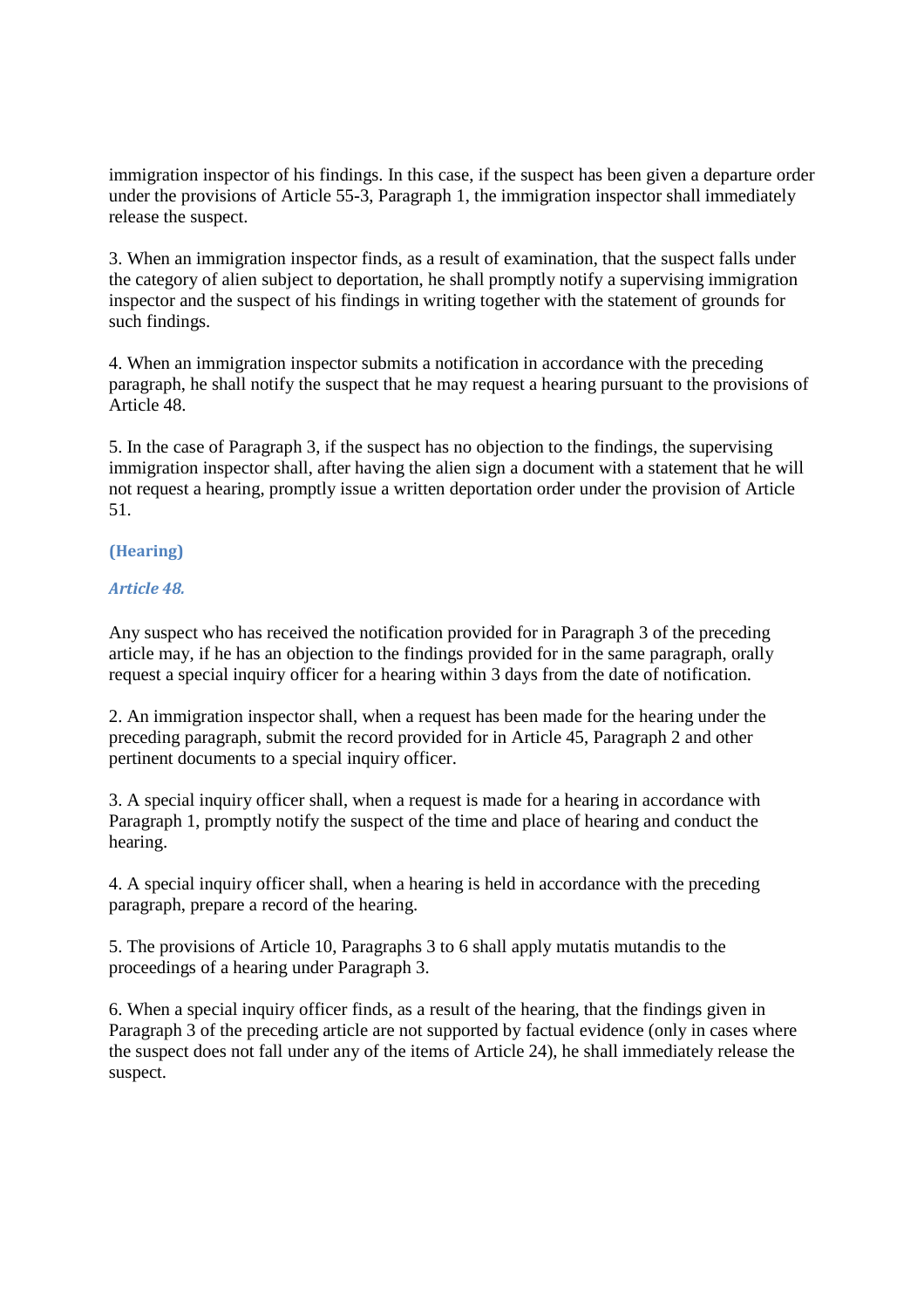7. When a special inquiry officer finds, as a result of the hearing, that the findings given in Paragraph 3 of the preceding article are not supported by factual evidence (only in cases where the suspect falls under the category of alien subject to a departure order), he shall promptly notify a supervising immigration inspector of his findings. In this case, if the suspect has been given a departure order under the provisions of Article 55-3, Paragraph 1, the immigration inspector shall immediately release the suspect.

8. When a special inquiry officer finds, as a result of the hearing, that there is no error in the findings given in Paragraph 3 of the preceding article, he shall promptly notify the supervising immigration inspector and the suspect to that effect, and at the same time notify the suspect that he may file an objection pursuant to the provisions of Article 49.

9. If the suspect, upon receipt of the notification provided for in the preceding paragraph, has no objection to the findings given in the same paragraph, the supervising immigration inspector shall have him sign a document with a statement that he will not file an objection and promptly issue the written deportation order provided for in Article 51.

## **(Filing of an Objection)**

## *Article 49.*

Any suspect, upon receipt of the notification provided for in Paragraph 8 of the preceding article, may, in cases where he has an objection to the findings under the same paragraph, file an objection with the Minister of Justice by submitting to a supervising immigration inspector, within 3 days from the date of receipt of the notification, a written statement containing the grounds for his complaint in accordance with the procedures provided for by a Ministry of Justice ordinance.

2. When the objection provided for in the preceding paragraph has been filed, a supervising immigration inspector shall submit to the Minister of Justice a record of the examination given in Article 45, Paragraph 2, and a record of the hearing given in Paragraph 4 of the preceding article, and other pertinent documents.

3. When the Minister of Justice has received the objection filed under Paragraph 1, he shall decide whether the objection is with reason and notify a supervising immigration inspector of his decision.

4. The supervising immigration inspector shall, upon receipt of notification from the Minister of Justice of his decision that the objection is with reason (only in cases where the suspect does not fall under any of the items of Article 24), immediately release the suspect.

5. When the supervising immigration inspector has issued a departure order to the suspect under the provisions of Article 55-3, Paragraph 1, he shall immediately release the suspect upon receipt of notification from the Minister of Justice of the decision that the objection has been found to be with reason (provided that the suspect does not fall under the category of alien subject to a departure order).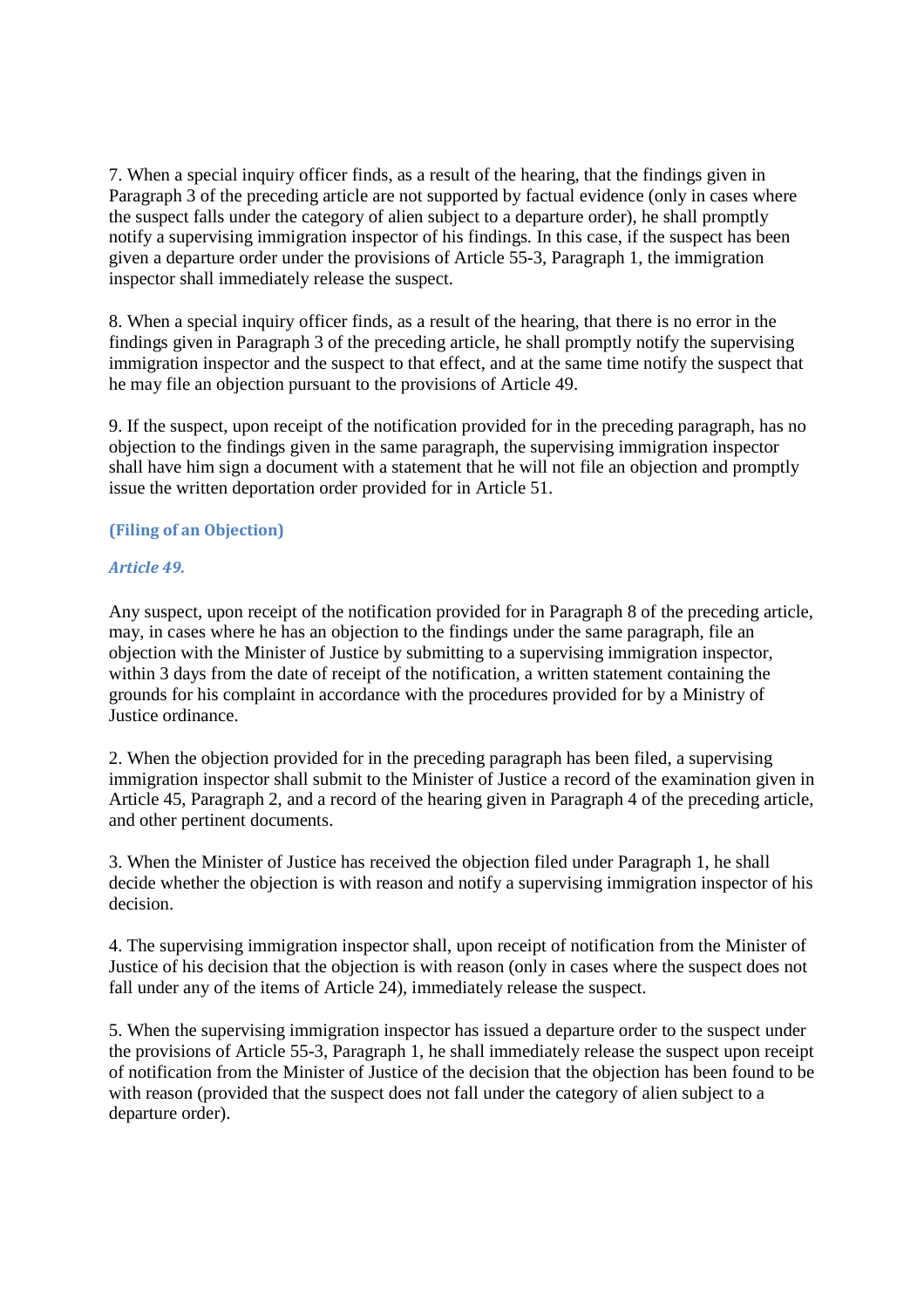6. The supervising immigration inspector shall, upon receipt of notification from the Minister of Justice of the decision that the objection is without reason, promptly notify the suspect to that effect and issue a written deportation order in accordance with the provision of Article 51.

## **(Special Cases of Decisions by the Minister of Justice)**

## *Article 50.*

The Minister of Justice may, even if he finds that the objection filed is without reason, in making a decision under Paragraph 3 of the preceding article, grant the suspect special permission to stay in Japan if he falls under any of the following items:

(1) He has obtained permission for permanent residence.

(2) He has had in the past a permanent domicile in Japan as a Japanese national.

(3) He resides in Japan under the control of another due to trafficking in persons.

(4) The Minister of Justice finds grounds for granting special permission to stay, other than the previous two subparagraphs.

2. In the case of the preceding paragraph, the Minister of Justice may impose conditions, which he may deem necessary such as on the period of stay, in accordance with a Ministry of Justice ordinance.

3. The permission in accordance with Paragraph 1 shall be regarded as a decision that the objection filed is with reason with respect to the application of Paragraph 4 of the preceding article.

# **SECTION IV ENFORCEMENT OF WRITTEN DEPORTATION ORDERS**

#### **(Form of Written Deportation Orders)**

#### *Article 51.*

A deportation order issued in accordance with Article 47, Paragraph 5, Article 48, Paragraph 9 or Article 49, Paragraph 6, or in accordance with the deportation procedures based on the provisions of Article 63, Paragraph 1, shall contain the full name, age and nationality of the alien, reason for deportation,destination, date of issuance of the deportation order, and other matters as provided for by a Ministry of Justice ordinance, and the name and seal of a supervising immigration inspector shall be affixed thereto.

**(Enforcement of Written Deportation Orders)** 

## *Article 52.*

A written deportation order shall be enforced by an immigration control officer.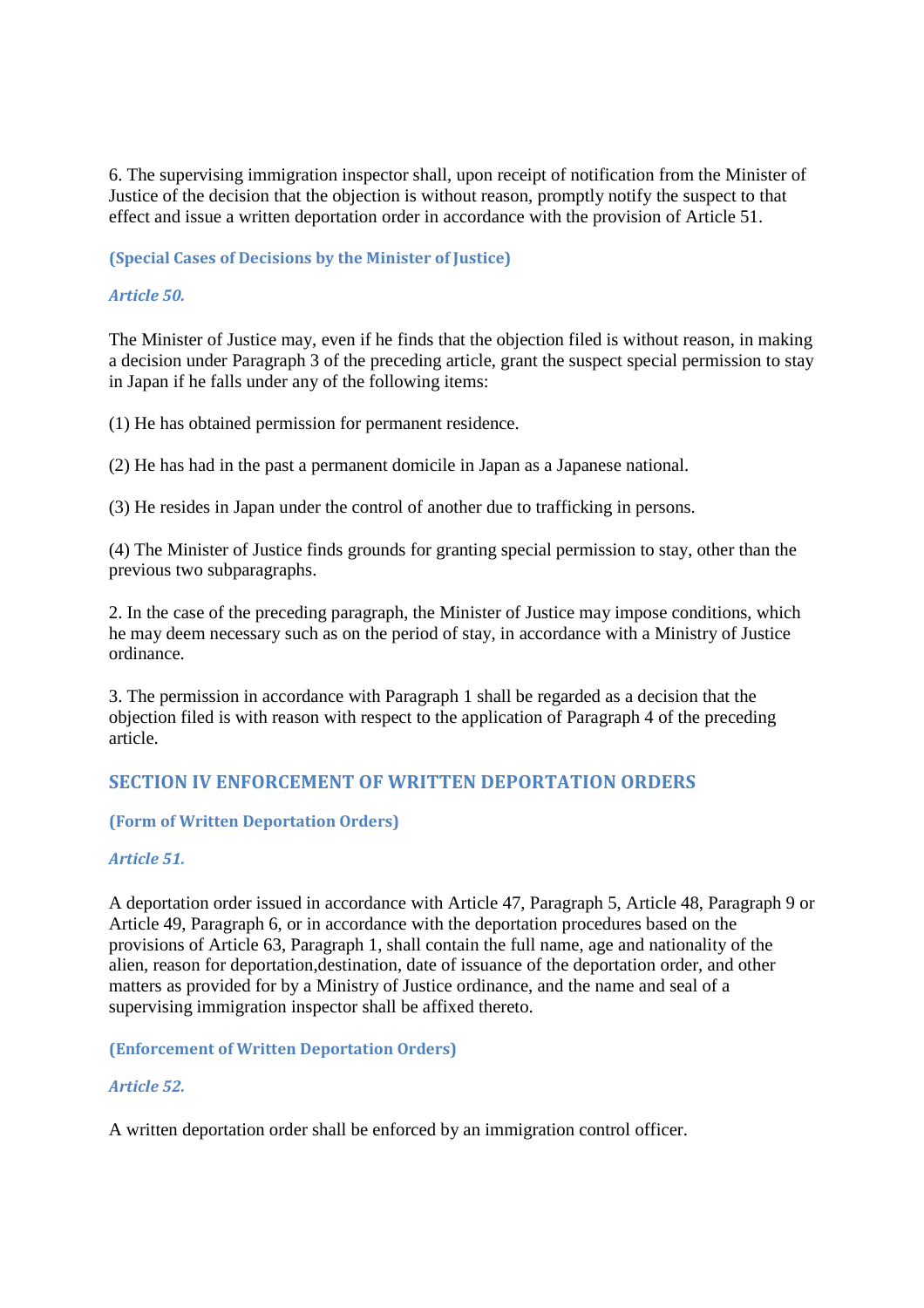2. A police official or maritime safety official may, at the request of a supervising immigration inspector who finds it necessary due to shortage of immigration control officers, enforce a written deportation order.

3. In enforcing a deportation order, an immigration control officer (including a police official or maritime safety official who enforces a written deportation order pursuant to the provision of the preceding paragraph; hereinafter the same shall apply in this article) shall show the deportation order or its copy to the alien and have him deported promptly to the destination as provided for in the following article. However, an immigration control officer shall deliver him to the carrier if the alien is to be sent back by the carrier under Article 59.

4. In the case of the preceding paragraph, if a person against whom a deportation order has been issued desires to leave Japan voluntarily at his own expense, the director of an immigration center or a supervising immigration inspector may permit him to do so upon an application from the said person.In this case, regardless of the entries in the written deportation order and the provisions of the following article, the director of an immigration center or a supervising immigration inspector may determine the destination of the person based on his application.

5. If, in the case of the main text of Paragraph 3, the alien cannot be deported immediately, an immigration control officer may detain him in an immigration center, detention house, or any other place designated by the Minister of Justice or by a supervising immigration inspector commissioned by the Minister of Justice until such time as deportation becomes possible.

6. In the case of the preceding paragraph, the director of an immigration center or a supervising immigration inspector may, if it is found that the alien cannot be deported, release him under conditions deemed necessary such as restrictions on the place of residence and area of movement and the obligation of appearing at a summons.

## **(Destinations of Deportation)**

## *Article 53.*

Any person subject to deportation shall be deported to a country of which he is a national or citizen.

2. If the person cannot be deported to such country as provided for in the preceding paragraph, such person shall be deported to one of the following countries in accordance with his wishes:

(1) A country in which he had been residing immediately prior to his entry into Japan.

(2) A country in which he once resided before his entry into Japan.

(3) A country to which the port, where he boarded the vessel or aircraft departing for Japan, belongs.

(4) A country where his place of birth is located.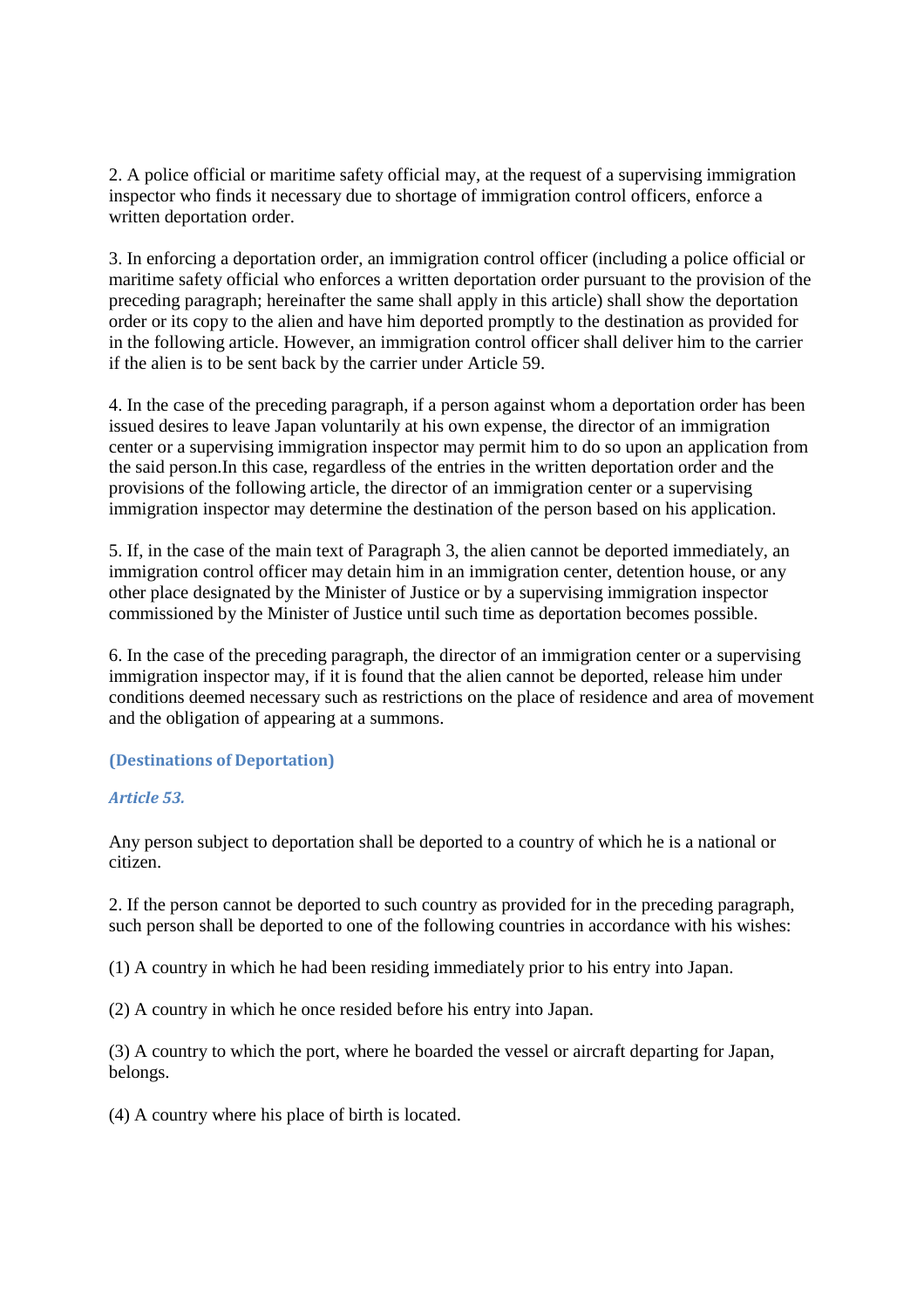(5) A country to which his birthplace belonged at the time of his birth.

(6) Any country other than those given in the preceding items.

3. Except for cases where the Minister of Justice finds it considerably detrimental to the interests and security of Japan, the countries provided for in the preceding two paragraphs shall not include the territories of countries stipulated in the Refugee Convention, Article 33, Paragraph 1.

# **SECTION V PROVISIONAL RELEASE**

### **(Provisional Release)**

### *Article 54.*

Any person detained under a written detention order or deportation order, his proxy, curator, spouse, lineal relative or sibling may apply for provisional release to the director of an immigration center or supervising immigration inspector in accordance with the procedures provided for by a Ministry of Justice ordinance.

2. The director of an immigration center or a supervising immigration inspector may accord provisional release to an alien detained under a written detention order or deportation order upon the application provided for in the preceding paragraph or ex officio, taking into consideration such matters as circumstances, evidence produced in support of the application, character and the financial ability of the alien in accordance with a Ministry of Justice ordinance, upon his depositing a bond of not more than 3 million yen as provided for by a Ministry of Justice ordinance, and with conditions as may be deemed necessary, such as restrictions on place of residence and area of movement and the obligation of appearing at a summons.

3. The director of an immigration center or a supervising immigration inspector, if he deems it proper, may permit a letter of guarantee submitted by a person other than the alien detained under a written detention order or deportation order to be substituted for the bond. Such a letter of guarantee shall contain the amount of the bond and a statement that the bond will be paid at any time.

#### **(Revocation of Provisional Release)**

## *Article 55.*

The director of an immigration center or a supervising immigration inspector may revoke a provisional release if the alien accorded provisional release has escaped, he has reasonable grounds to suspect the alien will attempt to escape, the alien fails to comply with an order to appear at a summons without justifiable reason, or has violated any of the conditions of provisional release.

2. The director of an immigration center or a supervising immigration inspector shall, if he revokes the provisional release under the preceding paragraph, prepare a written revocation of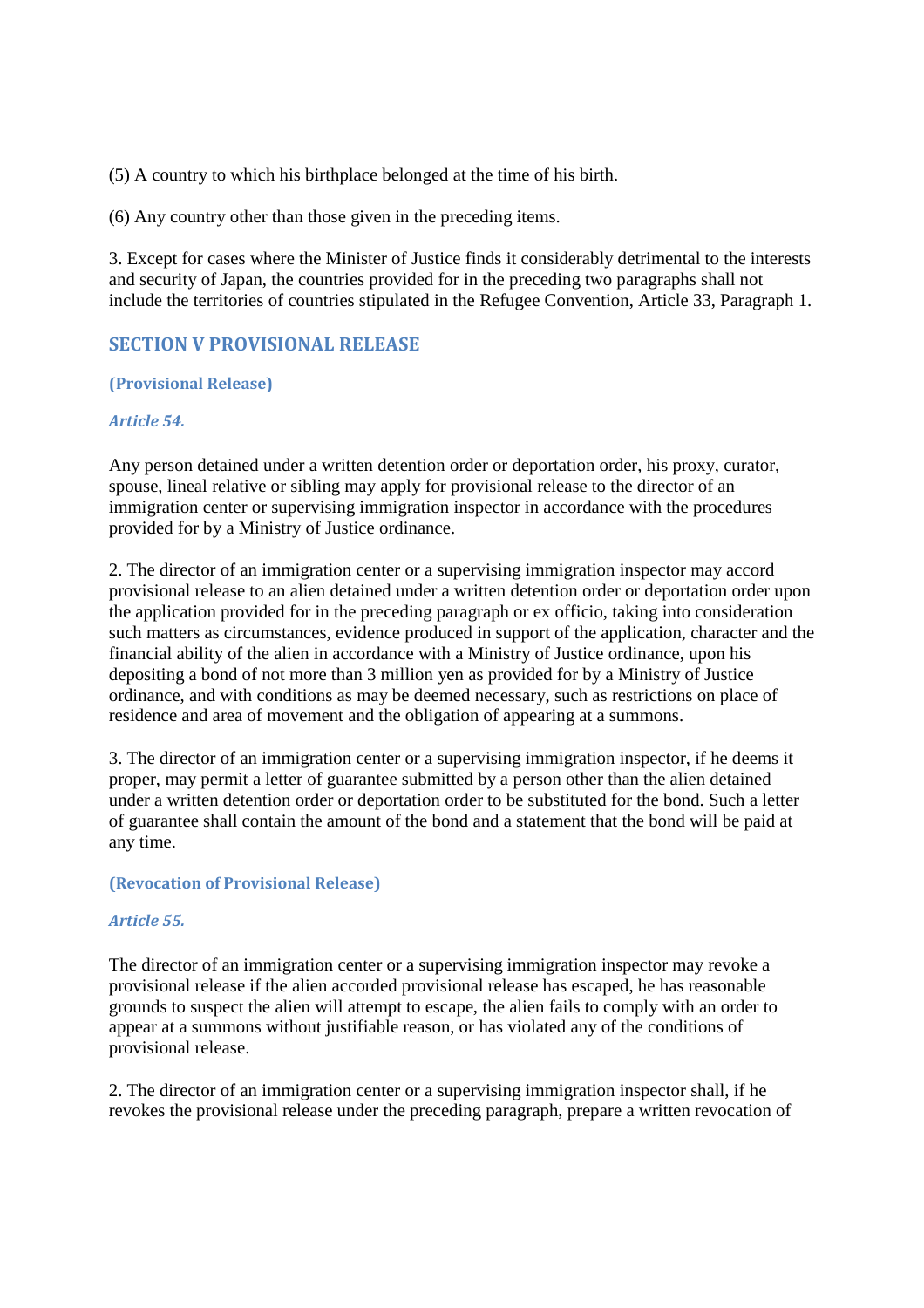provisional release and hand it to an immigration control officer with the written detention order or deportation order attached.

3. The director of an immigration center or a supervising immigration inspector shall confiscate the bond in whole if he revokes a provisional release on the grounds that the person may escape or has failed to comply with an order to appear at a summons without justifiable reason and he shall confiscate the bond in part if he revokes a provisional release on any other grounds.

4. Should the provisional release of any person be revoked, an immigration control officer shall show a written revocation of provisional release and a detention order or deportation order to such person and detain him at an immigration center, detention house, or any other place designated by the Minister of Justice or a supervising immigration inspector commissioned by the Minister of Justice.

5. An immigration control officer may, in cases of emergency, detain a person who is to have his provisional release revoked without a written revocation of provisional release and a detention order or deportation order by informing him that the provisional release has been revoked. However, a written revocation of provisional release and a detention order or deportation order shall be shown to such person as soon as possible.

# **CHAPTER V-2 DEPARTURE ORDERS**

#### **(Examination for Departure Orders)**

#### *Article 55-2.*

An immigration control officer shall, if he finds reasonable grounds to believe that a suspect falls under the category of alien subject to a departure order, notwithstanding the provisions of Article 39, send the suspect's case of violation to an immigration inspector.

2. The immigration inspector shall, when he receives the case of violation under the provisions of the preceding paragraph, immediately examine whether the suspect falls under the category of alien subject to a departure order.

3. When the immigration inspector finds, as a result of examination, that the suspect falls under the category of alien subject to a departure order, he shall promptly notify a supervising immigration inspector of his findings.

4. The immigration inspector shall, if he finds reasonable grounds to believe that the suspect falls under the category of alien subject to deportation, notify an immigration control officer of his findings and send the case of violation back to the immigration control officer.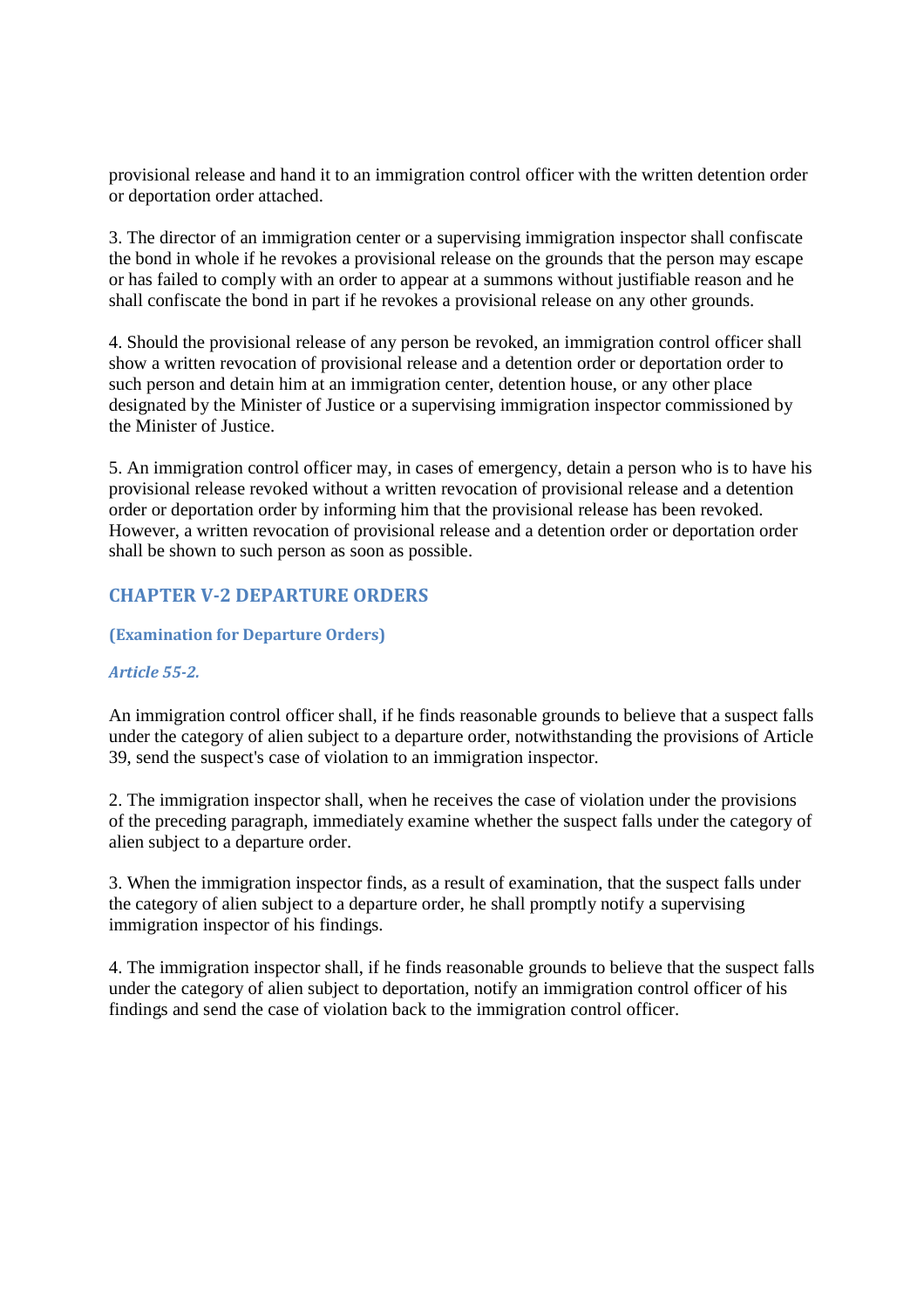## **(Departure Orders)**

#### *Article 55-3.*

A supervising immigration inspector shall, upon receipt of the notification under the provisions of Article 47, Paragraph 2, Article 48, Paragraph 7, Article 49, Paragraph 5, or Paragraph 3 of the preceding article, immediately order the suspect concerned in the notification to depart from Japan. In such case, the supervising immigration inspector shall designate a period not exceeding 15 days within which the suspect shall depart from Japan.

2. When ordering departure under the provisions of the preceding paragraph, the supervising immigration inspector shall deliver a written departure order to the suspect as set forth in the next paragraph.

3. When ordering departure under the provisions of Paragraph 1, the supervising immigration inspector may, as provided for by a Ministry of Justice ordinance, impose restrictions upon the suspect's place of residence and area of movement, and other conditions which the supervising immigration inspector may deem necessary.

#### **(Form of Written Departure Orders)**

#### *Article 55-4.*

A written departure order issued under the provisions of Paragraph 2 of the preceding article shall contain the full name, age and nationality of the alien who has been given a departure order, the reason for the departure order, the time limit for departure, the date of issuance of the departure order, and other matters as provided for by a Ministry of Justice ordinance, and the name and seal of a supervising immigration inspector shall also be affixed thereto.

#### **(Extension of the Time Limit for Departure)**

#### *Article 55-5.*

Upon receiving notification from the alien who has been given a departure order under the provisions of Article 55-3, Paragraph 1, that the alien is unable to depart from Japan by the time limit for departure under the departure order, the supervising immigration inspector may, as provided for by a Ministry of Justice ordinance, extend the time limit for departure, provided that the supervising immigration inspector finds reasons not attributable to the alien such as the operating schedule of the vessel or aircraft used for departure.

#### **(Revocation of a Departure Orders)**

#### *Article 55-6.*

The supervising immigration inspector may, when the alien who has been given a departure order under the provisions of Article 55-3, Paragraph 1 violates any of the restrictions imposed under the provisions of Paragraph 3 of the said article, revoke the departure order.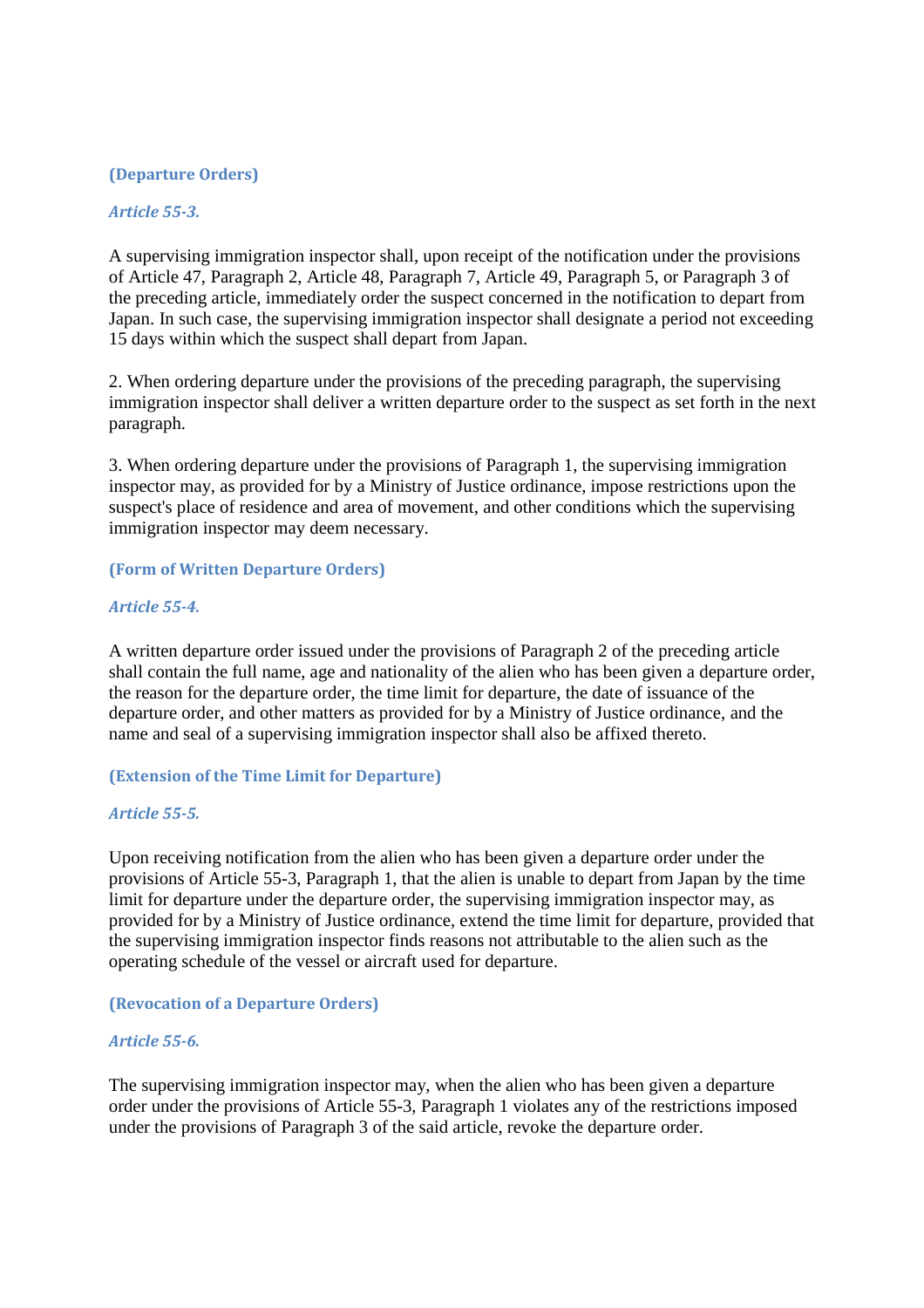# **CHAPTER VI RESPONSIBILITY OF THE CAPTAIN OF A VESSEL OR AIRCRAFT AND THE CARRIER**

## **(Duty of Cooperation)**

#### *Article 56.*

The captain of a vessel or aircraft entering Japan and the carrier who operates such a vessel or aircraft shall cooperate with an immigration inspector in carrying out his duties such as immigration inspection.

### **(Duty of Checking Passports or Other Documents)**

#### *Article 56-2.*

The carrier who operates a vessel or aircraft entering Japan (or the captain of such vessel or aircraft in the absence of the carrier) shall, for the purpose of preventing aliens from illegally entering Japan, check the passport, crewman's pocket-ledger or re-entry permit held by aliens who intend to board the vessel or aircraft.

## **(Duty of Reporting)**

### *Article 57.*

The captain of a vessel or aircraft entering Japan shall, pursuant to the provisions of a Ministry of Justice ordinance, report in advance to an immigration inspector of the port of entry or departure where the vessel or aircraft will arrive the names of its crewmen and passengers and other matters provided for by the Ministry of Justice ordinance.

2. The captain of a vessel or aircraft leaving Japan shall report upon the request of an immigration inspector at the port of entry or departure from which the vessel or aircraft leaves the matters related to its crewmen and passengers as provided for in the preceding paragraph.

3. The captain of a vessel or aircraft entering Japan shall, where he has knowledge of any alien aboard the vessel or aircraft, without a valid passport, crewman's pocket-ledger or re-entry permit, report such information immediately to an immigration inspector at the port of entry or departure.

4. The captain of a vessel or aircraft entering Japan shall, if a crewman who has been granted the permission provided for in Article 16, Paragraph 2 is on board, report immediately the name of the crewman and other matters provided for by a Ministry of Justice ordinance to an immigration inspector upon each arrival at a port of entry or departure.

5. The captain of a vessel or aircraft leaving Japan shall, at the request of an immigration inspector at the port of entry or departure from which the vessel or aircraft departs, report whether the person granted permission for landing in transit as provided for in Article 15,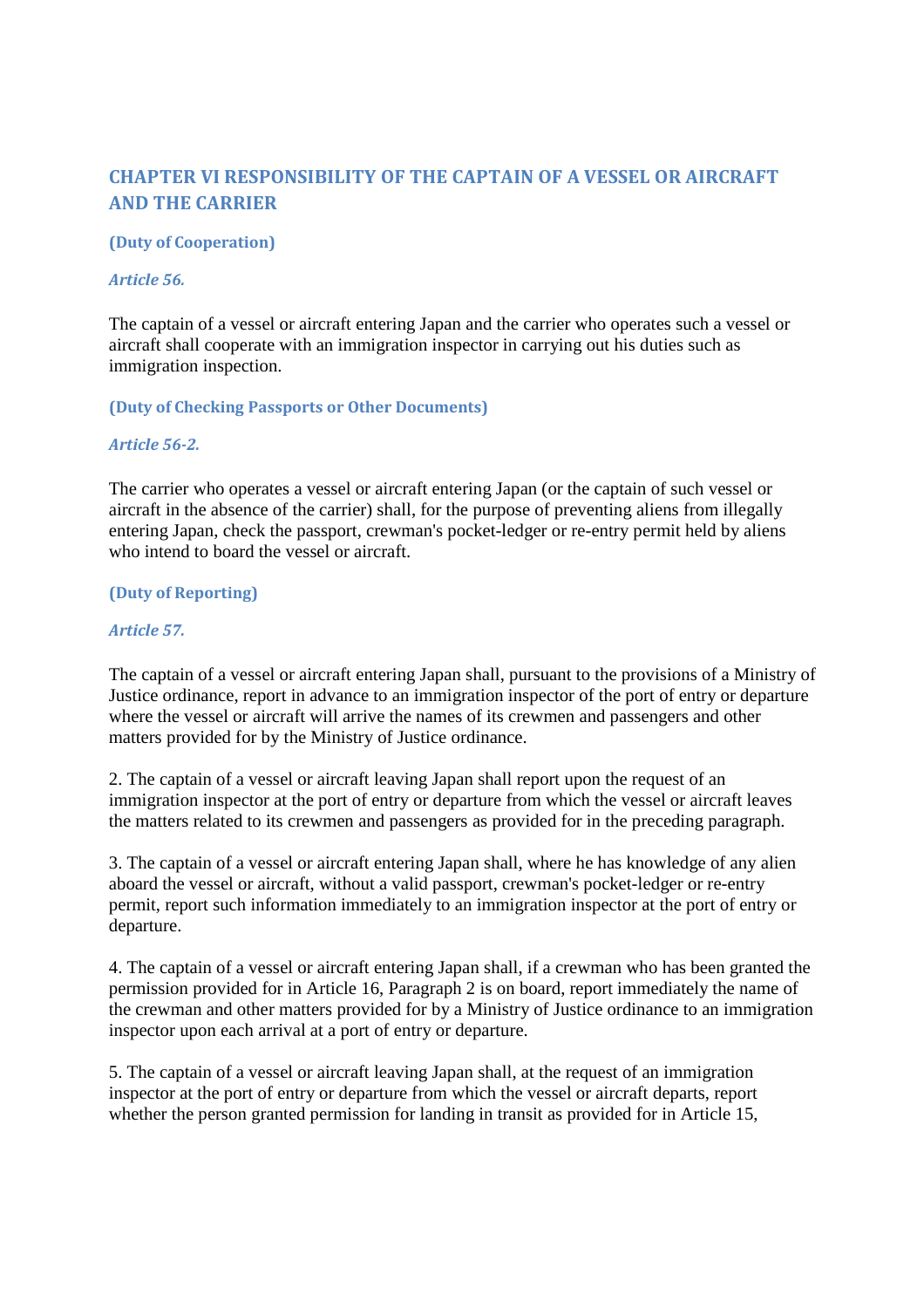Paragraph 1, has returned to his vessel or aircraft, whether the person who received landing permission for crewmen is aboard the correct vessel or aircraft, and whether any person who seeks to depart from Japan in violation of the provisions of Article 25, Paragraph 2, or Article 60, Paragraph 2, is aboard the vessel or aircraft.

## **(Duty of Prevention of Landing)**

## *Article 58.*

The captain of a vessel or aircraft arriving in Japan shall, if he has knowledge of any alien provided for in Paragraph 3 of the preceding article aboard the vessel or aircraft, prevent such alien from landing.

### **(Duty of Sending Back)**

### *Article 59.*

The captain of a vessel or aircraft or the carrier who operates a vessel or aircraft that has transported any alien coming under any one of the following items shall promptly send back such an alien outside Japan at his own expense and on his own responsibility by the same vessel or aircraft or any other vessel or aircraft owned by the same carrier:

(1) Any person denied landing in accordance with the provisions of Chapter III, Section I or II.

(2) Any person deported for coming under any one of Article 24, Items (5) to (6)-2.

(3) Other than those provided for in the preceding item, and among those who have been ordered within 5 years from the date of landing to be deported for coming under any one of the items of Article 24, any alien of whom the captain of a vessel or aircraft or the carrier who operates the vessel or aircraft can be considered as having had clear knowledge of the existence of grounds for deportation at the time of his landing.

2. In the case of the preceding paragraph, if the carrier concerned cannot send an alien back by the vessel or aircraft given in the same paragraph, he shall send back the said alien promptly by some other vessel or aircraft on his own responsibility and at his own expense.

3. Despite the provisions of the preceding two paragraphs concerning the expense and responsibility of the captain of a vessel or aircraft or the carrier, a supervising immigration inspector may exempt the captain or the carrier from bearing all or a part of the expenses and responsibility arising from keeping the alien who is specified by Paragraph 1 (1) at the facility designated under the provisions of Article 13-2, Paragraph 1, provided that the alien concerned has a valid passport with a visa issued by a Japanese consular officer.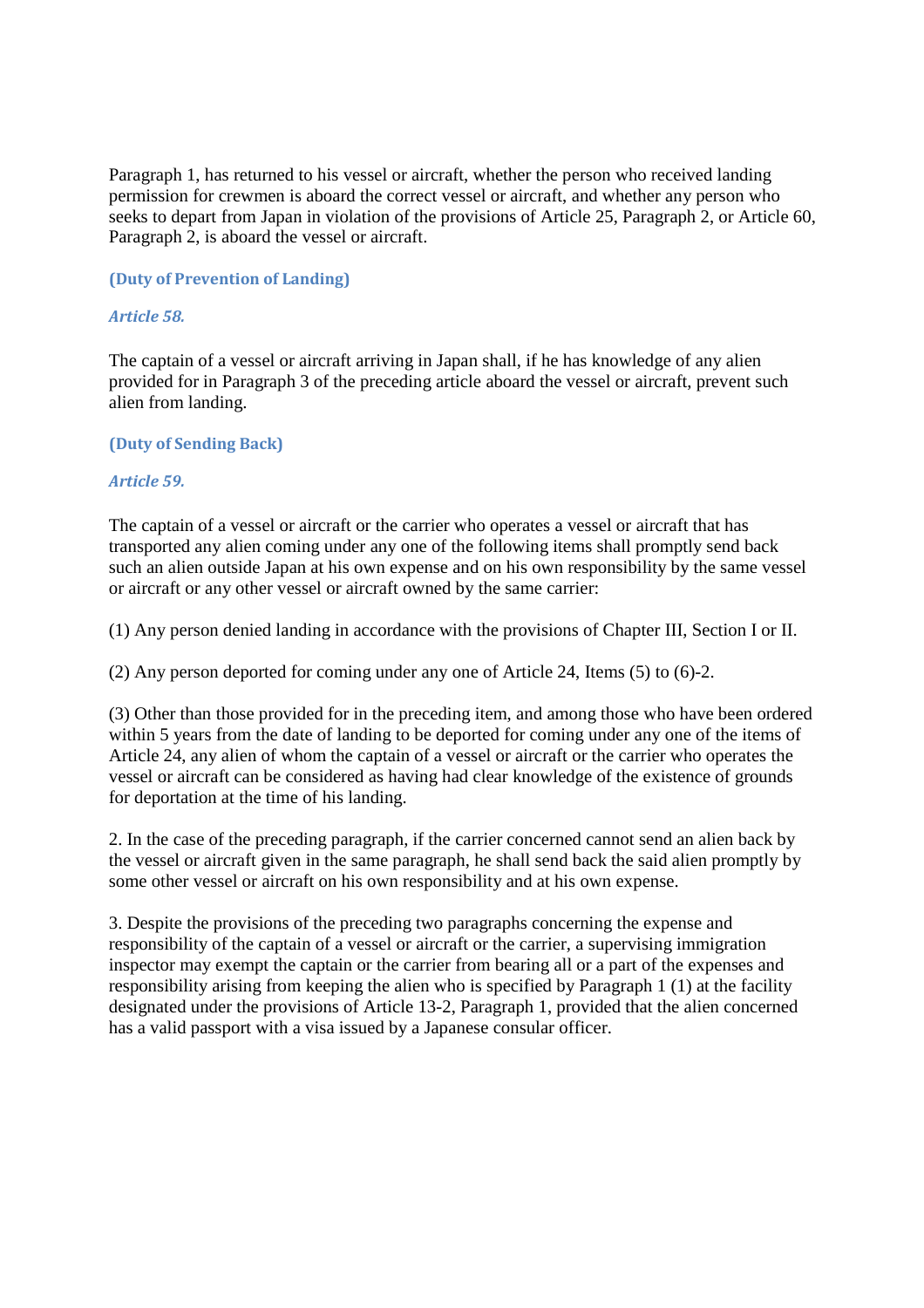# **CHAPTER VI-2 INQUIRY INTO THE FACTS**

## **(Inquiry into the Facts)**

#### *Article 59-2.*

The Minister of Justice may have an immigration inspector inquire into the facts, if necessary, for conducting dispositions relating to the issuance of a certificate in accordance with the provision of Article 7-2, Paragraph 1 or relating to permission in accordance with the provisions of Article 12, Paragraph 1, Article 19, Paragraph 2, Article 20, Paragraph 3 (including cases where the same shall apply mutatis mutandis under Article 22-2, Paragraph 3 (including cases where the same shall apply mutatis mutandis under Article 22-3)), Article 21, Paragraph 3, Article 22, Paragraph 2 (including cases where the same shall apply mutatis mutandis under Article 22-2, Paragraph 4 (including cases where the same shall apply mutatis mutandis under Article 22-3)), Article 50, Paragraph 1, or Article 61-2-11, or relating to the revocation of status of residence in accordance with the provision of Article 22-4, Paragraph 1.

2. An immigration inspector may request an alien and other persons concerned to make an appearance, may ask questions, or request the presentation of documents, if necessary, for the inquiry as provided for in the preceding paragraph.

3. The Minister of Justice or an immigration inspector may make inquiries to public offices or to public or private organizations and request submission of reports on necessary facts in relation to the inquiry of Paragraph 1.

# **CHAPTER VII DEPARTURE FROM AND RETURN TO JAPAN OF JAPANESE NATIONALS**

## **(Departure of Japanese Nationals)**

#### *Article 60.*

Any Japanese national (excluding crewmen) who departs from Japan with the intention to proceed to an area outside of Japan shall carry with him a valid passport and shall receive confirmation of departure from Japan from an immigration inspector in accordance with the procedures provided for by a Ministry of Justice ordinance, at the port of entry or departure from which such person departs.

2. A Japanese national under the preceding paragraph shall not depart from Japan unless he has received confirmation of departure from Japan.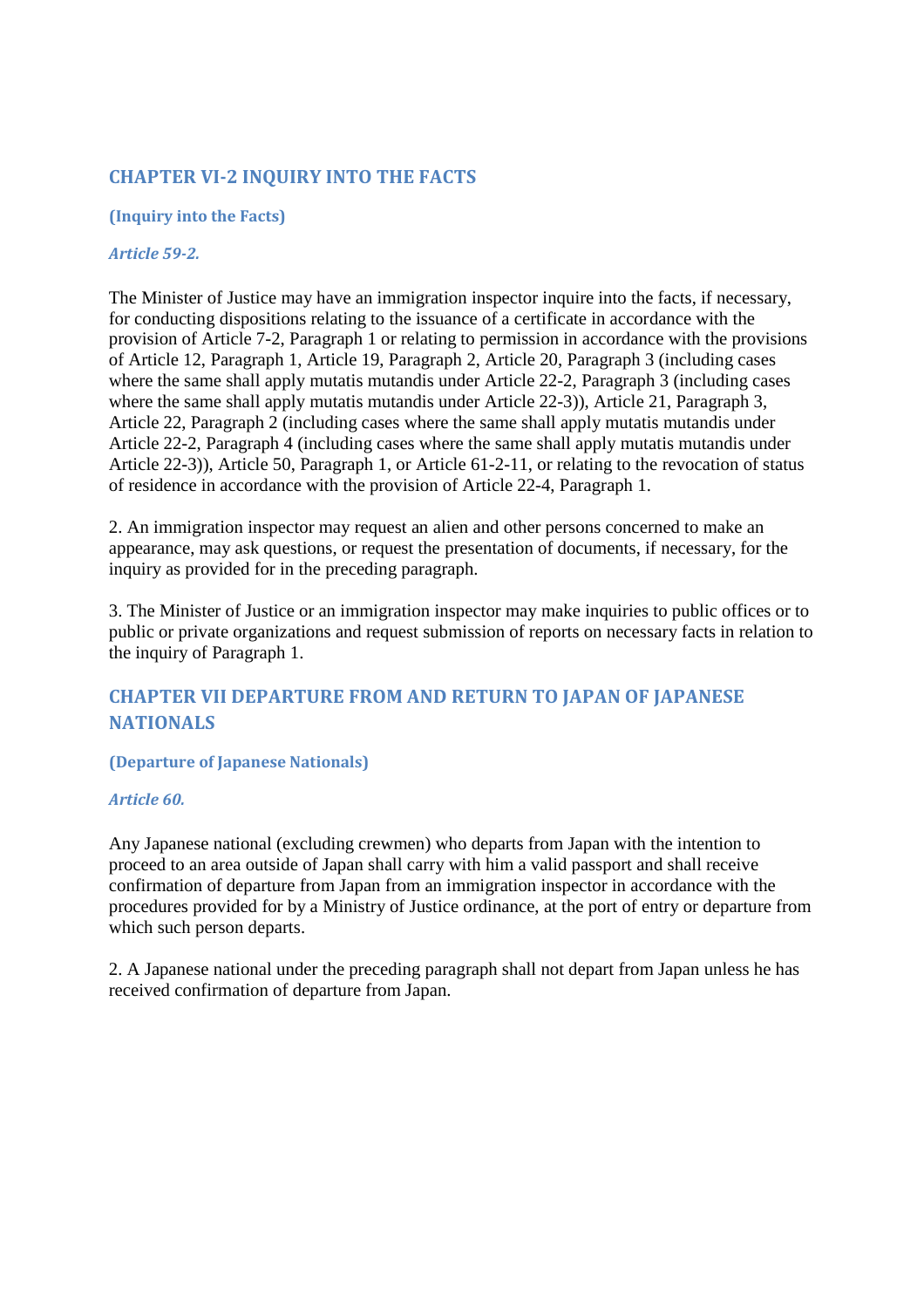### **(Return to Japan of Japanese Nationals)**

#### *Article 61.*

Any Japanese national (excluding crewmen) who returns to Japan from an area outside of Japan shall carry with him a valid passport (a document that certifies Japanese nationality if he is unable to possess a valid passport) and shall receive confirmation of return to Japan by an immigration inspector in accordance with the procedures provided for by a Ministry of Justice ordinance, at the port of entry or departure at which such person lands.

# **CHAPTER VII-2 RECOGNITION OF REFUGEE STATUS AND OTHER RELATED MATTERS**

#### **(Recognition of Refugee Status)**

#### *Article 61-2.*

The Minister of Justice may, if an alien in Japan submits an application in accordance with the procedures provided for by a Ministry of Justice ordinance, recognize such person as a refugee (hereinafter referred to as "recognition of refugee status") based on the data furnished.

2. When the recognition of refugee status has been made, the Minister of Justice shall issue a certificate of refugee status to the alien concerned in accordance with the procedures provided for by a Ministry of Justice ordinance; and if recognition of refugee status is denied, the alien shall be notified in writing with the reason attached.

#### **(Permission Concerning Status of Residence)**

#### *Article 61-2-2.*

The Minister of Justice shall, when he recognizes an alien as a refugee pursuant to Paragraph 1 of the preceding article and the alien who has filed the application under the provisions of the said paragraph falls under the category of alien without a status of residence (aliens other than those who stay in Japan under a status of residence specified in the left-hand column of Annexed Table I and Annexed Table II, those who have been granted permission for landing for temporary refuge and have not stayed in Japan beyond the period stated in the permit, and special permanent residents; hereinafter referred to as the same), permit the alien to acquire the status of residence "Long-Term Resident", unless the alien falls under any of the following items:

(1) The alien has filed the application under Paragraph 1 of the preceding article 6 months after the date on which he landed in Japan (or the date on which he became aware of the fact that the circumstances in which he might have become a refugee arose while he was in Japan), unless there were unavoidable circumstances.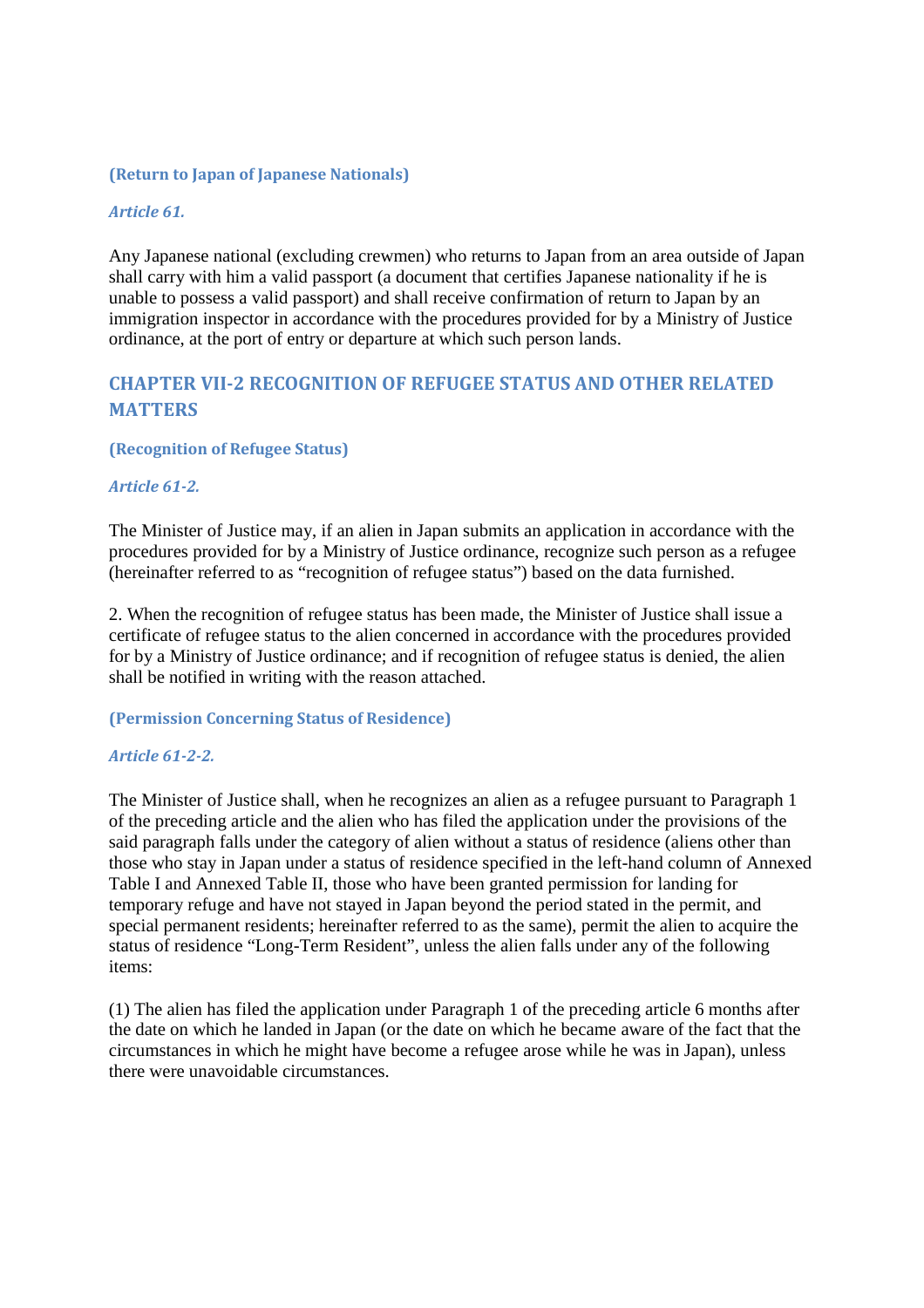(2) The alien has not entered Japan directly from a territory where his life, physical being or physical freedom was likely to be persecuted on the grounds set forth in Article 1, Paragraph A- (2) of the Refugee Convention, unless the circumstances in which he might have become a refugee arose while he was in Japan.

(3) The alien falls under Item (3) or Sub-items (e) to (o) of Item (4) of Article 24.

(4) The alien has been sentenced, after entering Japan, to imprisonment with or without labor on the charge of a crime provided for by Book II, Chapter XII, XVI to XIX, XXIII, XXVI, XXVII, XXXI, XXXIII, XXXVI, XXXVII or XXXIX of the Penal Code of Japan, or in Article 1, 1-2 or 1-3 (except for the parts concerning Article 222 or 261 of the Penal Code of Japan) of the Law Concerning Punishment of Physical Violence and Other Related Matters, the Law for Prevention and Disposition of Robbery, Theft, and Other Related Matters, or Articles 15 or 16 of the Law Concerning Prohibition of Possession of Special Picking Tools and Other Related Matters.

2. When an alien without a status of residence has filed the application under Paragraph 1 of the preceding article and is denied recognition as a refugee or permission is not granted under the preceding paragraph, the Minister of Justice shall examine whether there are grounds for granting special permission to stay to the alien without a status of residence, and may grant special permission to stay if he finds such grounds.

3. When granting permission under the preceding two paragraphs, the Minister of Justice shall determine the status of residence and the period of stay, and have an immigration inspector issue to the alien without a status of residence a certificate of status of residence that states the status of residence and the period of stay. In this case, the permission shall become effective with the contents thereof and as of the time of issuance.

4. When granting permission under Paragraph 1 or Paragraph 2, the Minister of Justice shall revoke the permission for provisional landing or permission for landing under the provisions of Chapter III, Section IV, which has been granted to the alien.

## *Article 61-2-3.*

When an alien recognized as a refugee (excluding those who have acquired a status of residence with permission under Paragraph 2 of the preceding article) files an application to change his status to that of "Long-Term Resident" under the provisions of Article 20, Paragraph 2, or files an application to acquire the status of residence "Long-Term Resident", under the provisions of Article 22-2, Paragraph 2 (including cases where the same shall apply mutatis mutandis under Article 22-3), the Minister of Justice shall, notwithstanding the provisions of Article 20, Paragraph 3 (including the cases where the same shall apply mutatis mutandis under Article 22- 2, Paragraph 3 (including the cases where the same shall apply mutatis mutandis under Article 22-3)), grant permission to the alien, unless the alien falls under Item (1), Paragraph 1 of the preceding article.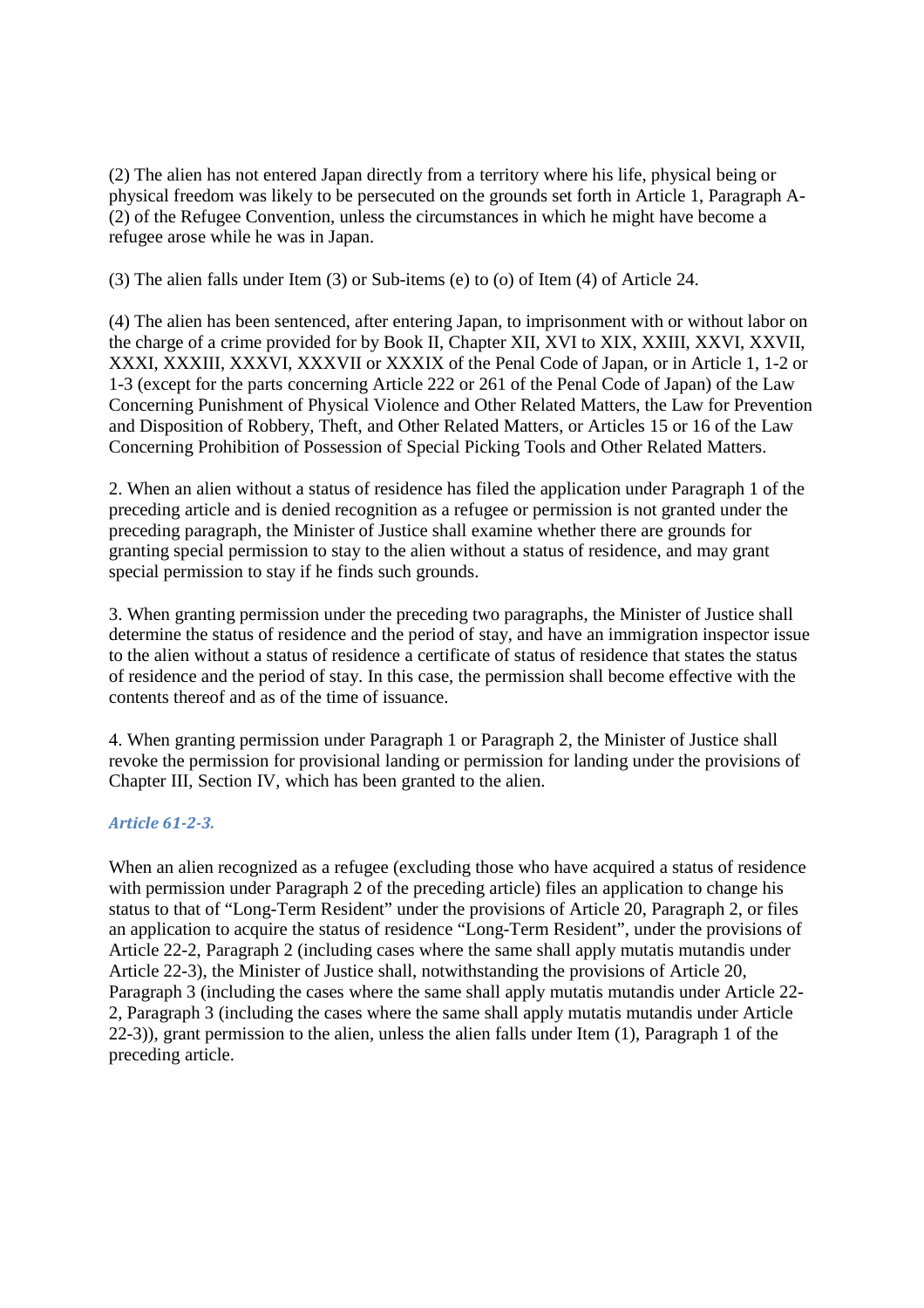## **(Permission for Provisional Stay)**

### *Article 61-2-4.*

The Minister of Justice shall, when an alien without a status of residence files the application under Article 61-2, Paragraph 1, permit the alien to provisionally stay in Japan, unless he falls under any of the following.

(1) The alien has been granted permission for provisional landing.

(2) The alien has been granted permission for landing at a port of call, permission for landing in transit, landing permission for crewmen, permission for emergency landing or landing permission due to disaster, and has not stayed in Japan beyond the period given in his passport or permit.

(3) The alien has been permitted to stay in Japan under the provisions of Article 22-2, Paragraph 1.

(4) The alien came under any of the persons provided for in Article 5, Paragraph 1, Items (4) to (14) when he entered Japan.

(5) There are reasonable grounds to suspect that the alien falls under any of the persons provided for in Item (3) or Sub-items (e) to (o) of Item (4) of Article 24.

(6) The alien clearly falls under any of Article 61-2-2, Paragraph 1, Item (1) or Item (2).

(7) The alien has been sentenced, after entering Japan, to imprisonment with or without labor on the charge of a crime provided for by Book II, Chapter XII, XVI to XIX, XXIII, XXVI, XXVII, XXXI, XXXIII, XXXVI, XXXVII or XXXIX of the Penal Code of Japan, or in Article 1, 1-2 or 1-3 (except for the parts concerning Article 222 or 261 of the Penal Code of Japan) of the Law Concerning Punishment of Physical Violence and Other Related Matters, the Law for Prevention and Disposition of Robbery, Theft, and Other Related Matters, or Article 15 or 16 of the Law Concerning Prohibition of Possession of Special Picking Tools and Other Related Matters.

(8) A written deportation order has been issued to the alien.

(9) There are reasonable grounds to suspect that the alien is likely to escape.

2. When granting permission under the preceding paragraph, the Minister of Justice shall, as provided for by a Ministry of Justice ordinance, determine the period of stay concerning the permission (hereinafter referred to as the "period of provisional stay"), and have an immigration inspector deliver to the alien without a status of residence a permit for provisional stay that states the period of provisional stay. In such case, the permission shall become effective with the contents thereof and as of the time of delivery.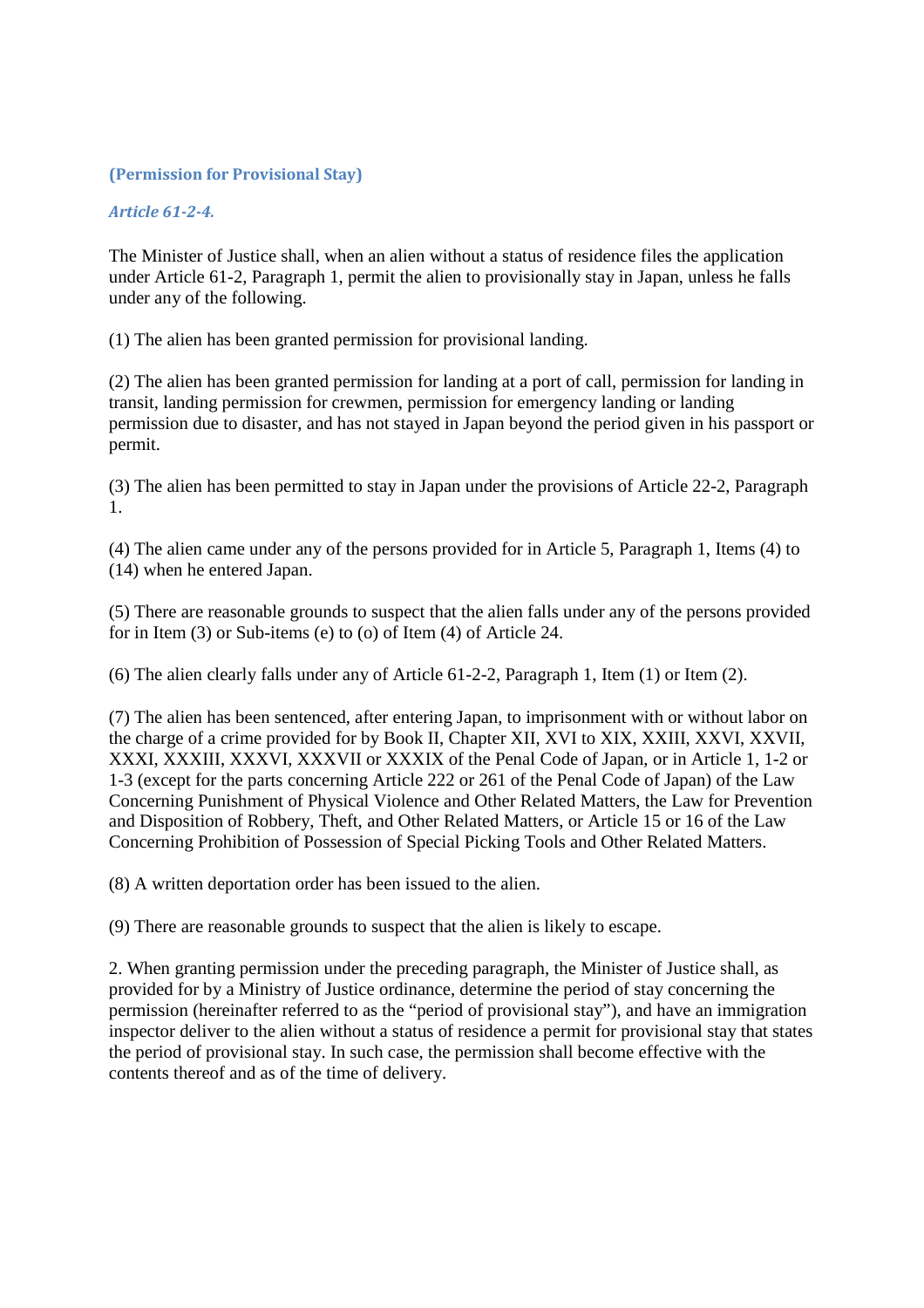3. When granting permission under Paragraph 1, the Minister of Justice may, as provided for by a Ministry of Justice ordinance, impose upon the alien without a status of residence restrictions on the place of residence, area of movement, activities, the obligation of appearing at a summons, and other conditions which may be considered necessary and, if deemed necessary, his fingerprints may be taken.

4. Upon receiving an application filed by an alien with the permission under Paragraph 1 to extend the period of provisional stay, the Minister of Justice shall permit the extension. In this case, the provisions of Paragraph 2 shall apply mutatis mutandis.

5. When an alien with the permission under Paragraph 1 subsequently comes to fall under any of the following items, the period of provisional stay granted to the alien (including the period of provisional stay extended under the provisions of the preceding paragraph; hereinafter referred to as the same) shall be deemed to have terminated at the time he comes to fall under the item.

(1) No objection has been filed under Article 61-2-9, Paragraph 1, against denial of recognition of refugee status, and the period set forth in Paragraph 2 of the said article has passed.

(2) An objection has been filed under Article 61-2-9, Paragraph 1, against denial of recognition of refugee status, but the objection has been withdrawn or a decision has been made to deny or dismiss the objection.

(3) The alien has been recognized as a refugee and has not been granted permission under Article 61-2-2, Paragraph 1 or Paragraph 2.

(4) The permission under Paragraph 1 has been revoked under the provisions of the next article.

(5) The application under Article 61-2, Paragraph 2, has been withdrawn.

**(Revocation of Permission for Provisional Stay)** 

*Article 61-2-5.* 

When any of the facts given in the following items are found with respect to an alien who has been granted permission under Paragraph 1 of the preceding article, the Minister of Justice may revoke the permission in accordance with the procedures provided for by a Ministry of Justice ordinance.

(1) The alien fell under any of Items (4) to (8) of Paragraph 1 of the preceding article when he was granted permission under the said paragraph.

(2) The alien has come to fall under Item (5) or Item (7) of Paragraph 1 of the preceding article after he was granted permission under the said paragraph.

(3) The alien has violated the conditions imposed under the provisions of Paragraph 3 of the preceding article.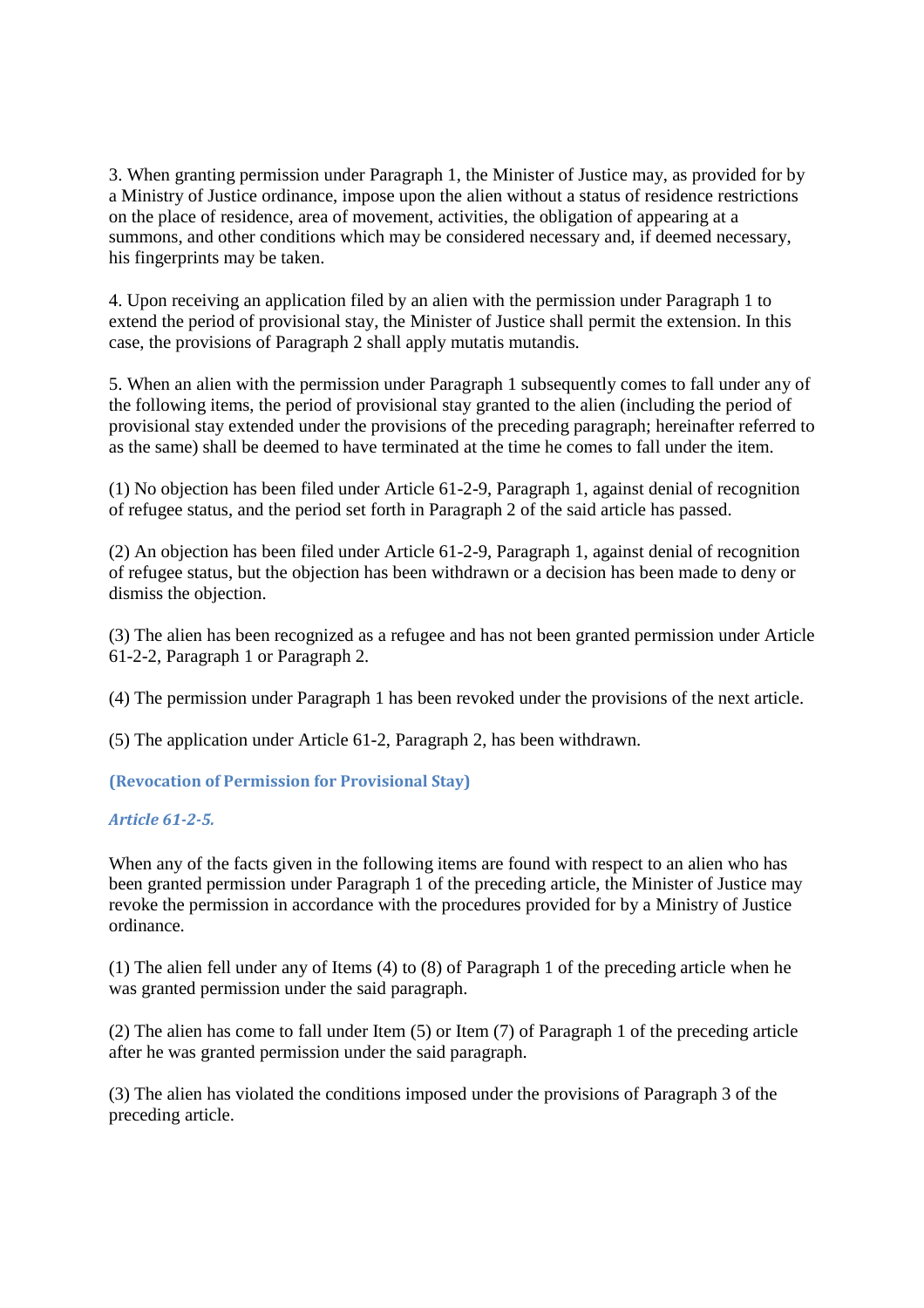(4) The alien has, with the intention of being recognized as a refugee, presented forged or altered materials or false materials, made false statements, or had persons concerned make false statements.

(5) The alien has carried out procedures to receive confirmation of departure under Article 25.

### **(Relation with the Procedures for Deportation)**

## *Article 61-2-6.*

The procedures for deportation set forth in Chapter V (including the procedures for deportation under the provisions of Article 63, Paragraph 1; hereinafter referred to as the same) shall not be carried out with respect to an alien who has been granted permission under Article 61-2-2, Paragraph 1 or Paragraph 2, on the grounds that the alien fell under any of the items of Article 24 when he was granted the permission.

2. The procedures for deportation set forth in Chapter V shall be suspended with respect to an alien without a status of residence who has filed the application under Article 61-2, Paragraph 1, and has been granted permission under Article 61-2-4, Paragraph 1, until the period of provisional stay concerning the permission has passed, even if there are reasonable grounds to suspect that the alien falls under any of the items of Article 24.

3. When the procedures for deportation set forth in Chapter 5 are carried out, deportation under the provisions of Article 52, Paragraph 3 (including delivery under the proviso of the said paragraph and deportation under Article 59; hereinafter referred to as the same) shall be suspended with respect to an alien without a status of residence who has filed the application under Article 61-2, Paragraph 1 and has not been granted permission under Article 61-2-4, Paragraph 1 or whose period of provisional stay concerning the permission has passed (excluding those who fall under Items (1) to (3) and Item (5) of Paragraph 5 of the said article), until the alien falls under any of the cases given in Items (1) to (3) of Paragraph 5 of the said article.

4. The provisions of Article 50, Paragraph 1, shall not apply to the procedures for deportation set forth in Chapter V where they are carried out with respect to an alien set forth in Paragraph 2, who has come to fall under any of Items (1) to (3) of Paragraph 5 of Article 61-2-4, or who falls under the provisions of the preceding paragraph.

#### **(Revocation of Recognition of Refugee Status)**

## *Article 61-2-7.*

When any of the facts given in the following items are found with respect to an alien residing in Japan who has been recognized as a refugee, the Minister of Justice shall revoke the recognition of refugee status in accordance with the procedures provided for by a Ministry of Justice ordinance.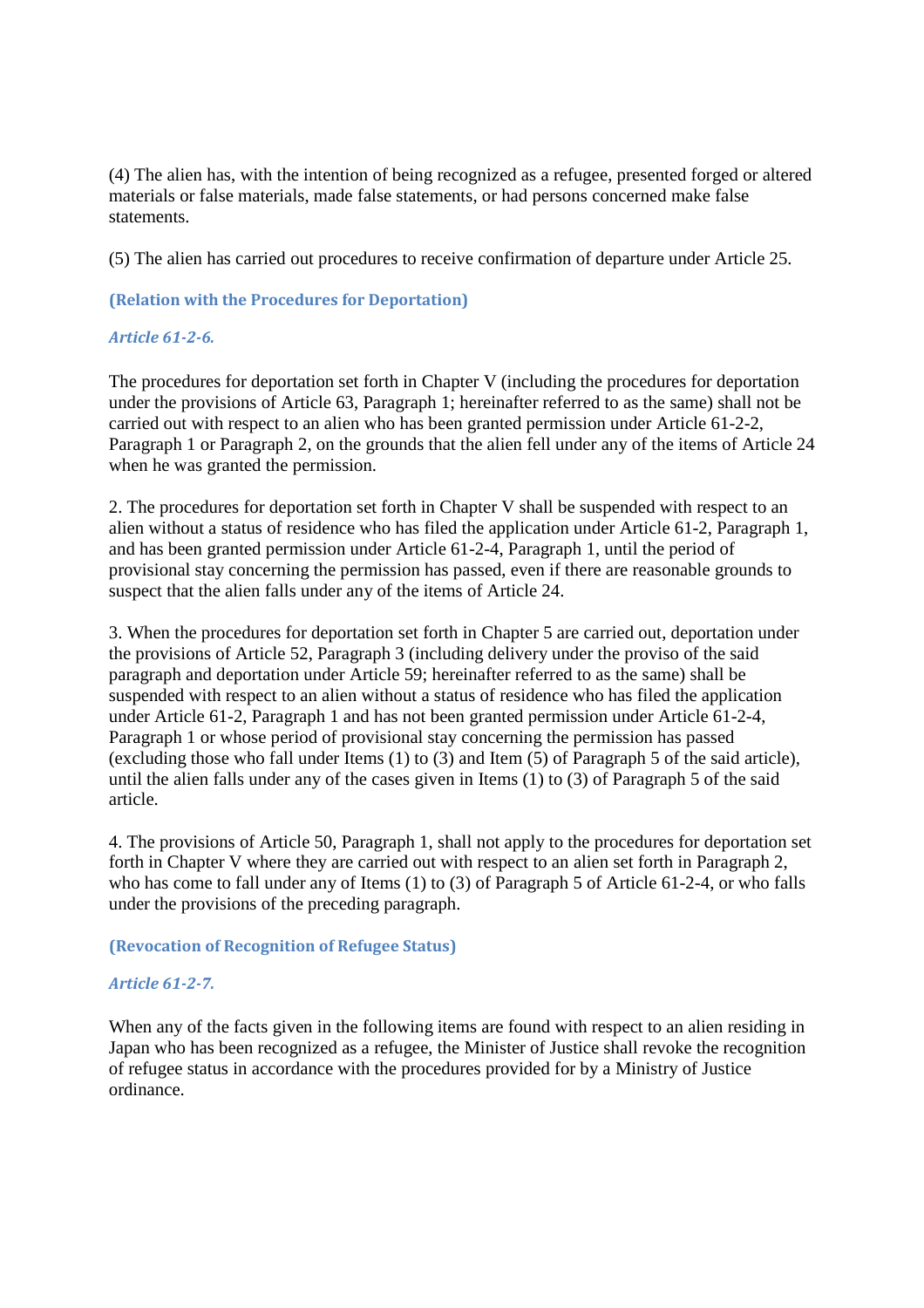(1) The alien has been recognized as a refugee by making a false statement or by other dishonest means.

(2) The alien has come to fall under any of Article 1, C-(1) through (6) of the Refugee Convention.

(3) The alien has taken an action provided for in Article 1, F-(a) or (c) of the Refugee Convention after being recognized as a refugee.

2. The Minister of Justice shall notify in writing with the reason attached, when revoking the recognition of refugee status as stipulated in the preceding paragraph, the alien concerned and place a notice in the Official Gazette of the loss of validity of the alien's certificate of refugee status and the refugee travel document.

3. When an alien who has been issued a certificate of refugee status or a refugee travel document receives notice of revocation of the recognition of refugee status as given in the preceding paragraph, he must return these certificates to the Minister of Justice without delay.

**(Revocation of Status of Residence of an Alien Recognized as a Refugee)** 

### *Article 61-2-8.*

When it is found that an alien residing in Japan under a status of residence specified in the lefthand column of Annexed Table I or Annexed Table II who is recognized as a refugee and has obtained, by making a false statement or by other dishonest means, permission under Article 61- 2-2, Paragraph 1 on the grounds that the alien does not fall under any of the items of the said paragraph, the Minister of Justice may revoke his status of residence in accordance with the procedures provided for by a Ministry of Justice ordinance.

2. The provisions of Paragraphs (2) to (7) of Article 22-4 shall apply mutatis mutandis to the revocation of the status of residence under the preceding paragraph. In this case, "immigration inspector" in Paragraph 2 of the said article shall read "refugee inquirer", and "applicable only from Items (3) to Item (5)" in Paragraph 6 of the said article shall read "Article 61-2-8, Paragraph 1."

#### **(Filing of an Objection)**

#### *Article 61-2-9.*

If an alien has an objection to one of the following decisions, he may file an objection with the Minister of Justice by submitting a document that states the matters provided for by a Ministry of Justice ordinance.

(1) Denial of recognition of refugee status.

(2) Revocation of recognition of refugee status as stipulated in Article 61-2-7, Paragraph 1.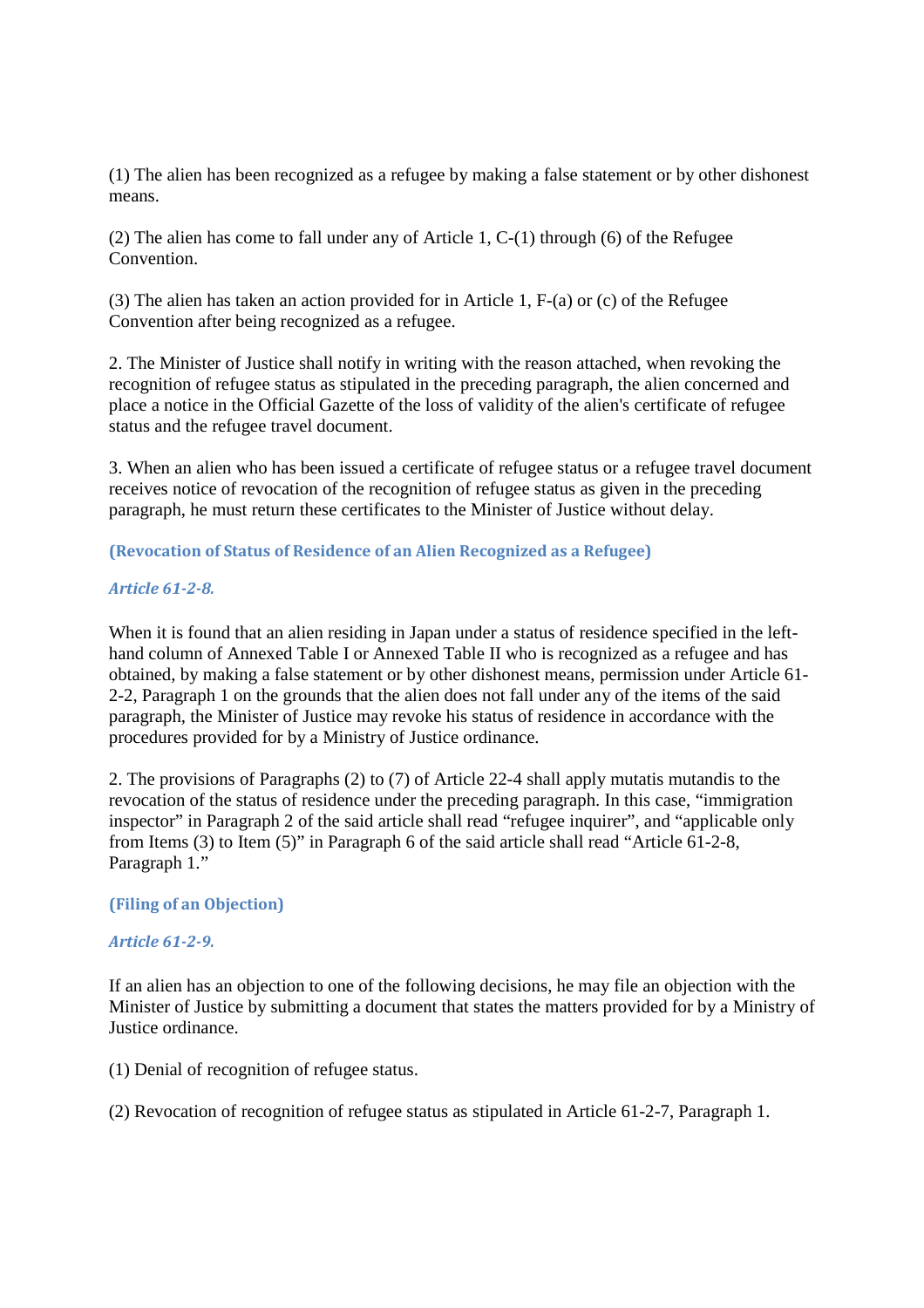2. The period set forth in Article 45 of the Administrative Complaint Investigation Law (Law No.160 of 1962) for the objection under the preceding article shall be within 7 days from the date on which the alien received the notification under Article 61-2, Paragraph 2, or Article 61-2-7, Paragraph 2.

3. When making a decision on the objection under Paragraph 1, the Minister of Justice shall, as provided for by a Ministry of Justice ordinance, consult with the refugee examination counselors.

4. When making a decision under Article 47, Paragraph 1 or Paragraph 2 of the Administrative Complaint Investigation Law regarding the objection under Paragraph 1, the Minister of Justice shall clearly state, in the reason to be attached to the decision, a summary of the opinions of the refugee examination counselors set forth in the preceding paragraph.

5. The refugee examination counselors may request the Minister of Justice to give the petitioner or intervener opportunities to present his opinions orally. In this case, the Minister of Justice shall immediately give him such opportunities.

6. The refugee examination counselors may observe the procedures in which the petitioner or intervener presents his opinions under the proviso of Article 25, Paragraph 1, which shall apply mutatis mutandis under Article 48 of the Administrative Complaint Administrative Law, or the preceding paragraph, and may question the petitioner or intervener.

**(Refugee Examination Counselor)** 

## *Article 61-2-10.*

The Ministry of Justice shall have a certain number of refugee examination counselors who are to present their opinions on the recognition of refugee status with respect to the objection under Paragraph 1 of the preceding article.

2. The refugee examination counselors shall be appointed by the Minister of Justice from among persons of reputable character who are capable of making fair judgments on the objection under Paragraph 1 of the preceding article and have an academic background in law or current international affairs.

3. The term of the refugee examination counselors shall be for 2 years, and they may be reappointed.

4. The refugee examination counselors shall perform their duties on a part-time basis.

**(Special Rules on Permanent Residence Permits for Refugees)** 

## *Article 61-2-11.*

If a person who has been recognized as a refugee has applied for permanent residence as provided for in Article 22, Paragraph 1, the Minister of Justice may grant permission despite the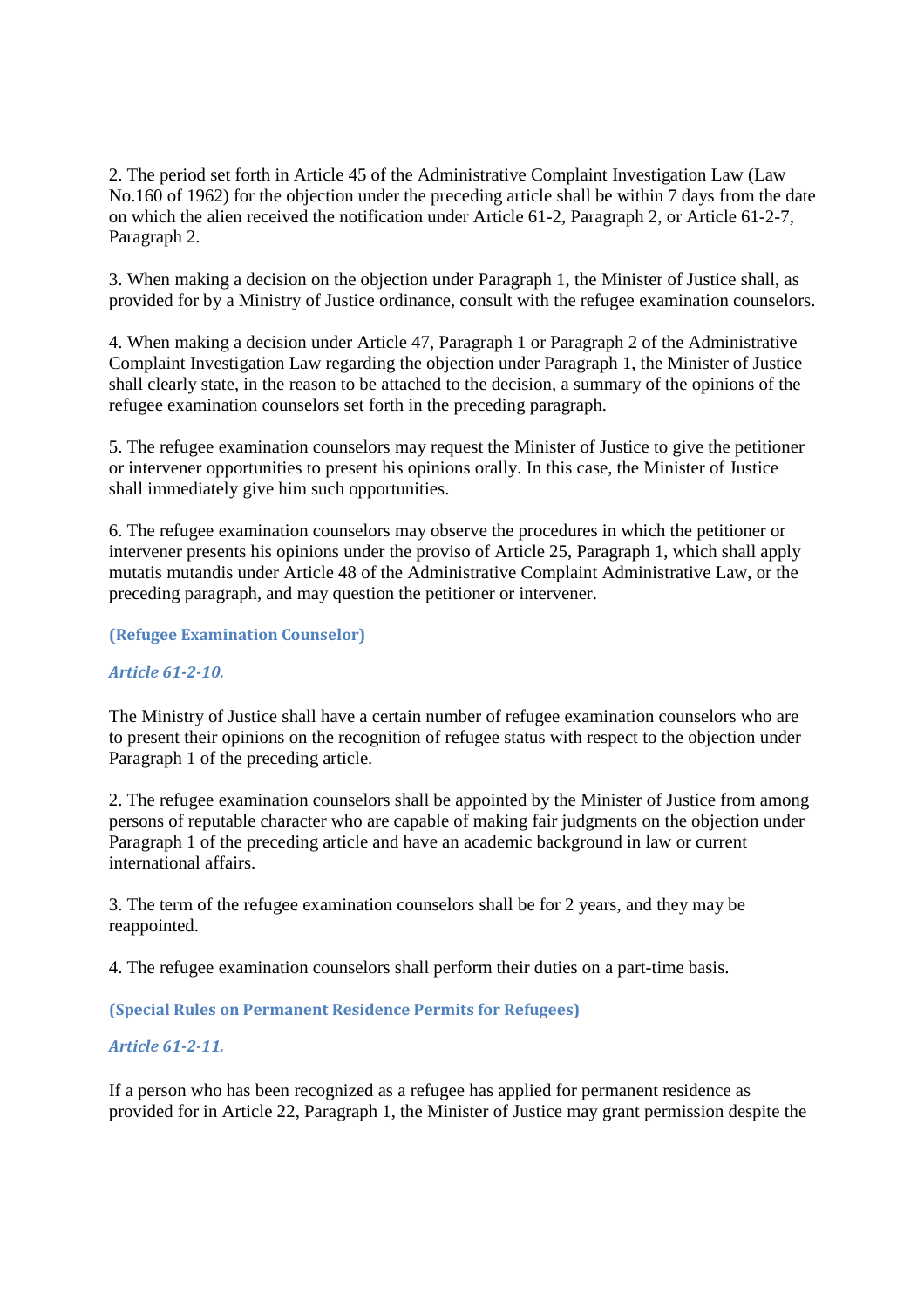provision of the main text of Paragraph 2 of the same article, and even if the person does not fulfill Item (2) of the same paragraph.

#### **(Refugee Travel Document)**

#### *Article 61-2-12.*

The Minister of Justice shall, if an alien in Japan who has been recognized as a refugee seeks to depart from Japan, issue a refugee travel document upon application by such alien, in accordance with the procedures provided for by a Ministry of Justice ordinance. However, this shall not apply if the Minister of Justice finds that there is a possibility of the person committing acts detrimental to the interests and security of Japan.

2. Any alien who is to be issued a refugee travel document in Japan under the provisions of the preceding paragraph while possessing a refugee travel document issued by a foreign country shall submit the foreign refugee travel document before receiving the refugee travel document under the preceding paragraph.

3. The term of validity of the refugee travel document given in Paragraph 1 shall be 1 year.

4. A person who has been issued the refugee travel document as provided for in Paragraph 1 may enter and depart from Japan within the term of validity. In this case, the re-entry permission provided for in Article 26 will not be required.

5. In the case of the preceding paragraph, if the Minister of Justice deems it necessary, the period of validity for entry with the refugee travel document may be limited to over 3 months and within 1 year.

6. The Minister of Justice may, if a person who has departed from Japan with the refugee travel document provided for in Paragraph 1 has reasonable grounds for not being able to enter Japan within the validity term of the refugee travel document, extend the validity term of the document by a period not exceeding 6 months upon an application by the person concerned.

7. The extension stipulated in the preceding paragraph shall be entered in the refugee travel document and the administrative work shall be entrusted to a Japanese consular officer.

8. The Minister of Justice may, if he finds that there is a possibility of the person who has been issued a refugee travel document as provided for in Paragraph 1 committing an act detrimental to the interests or security of Japan, order the person while he is in Japan to return the refugee travel document within the time limit prescribed in accordance with a Ministry of Justice Ordinance.

9. The refugee travel document ordered to be returned as stipulated in the preceding paragraph shall lose its validity at the time it is returned or at the time it passes the expiration date as stipulated in the same paragraph if it is not returned. In this case, the Minister of Justice shall, if it is not returned within the time limit as stipulated in the same paragraph, place a notice in the Official Gazette of the loss of validity of the refugee travel document concerned.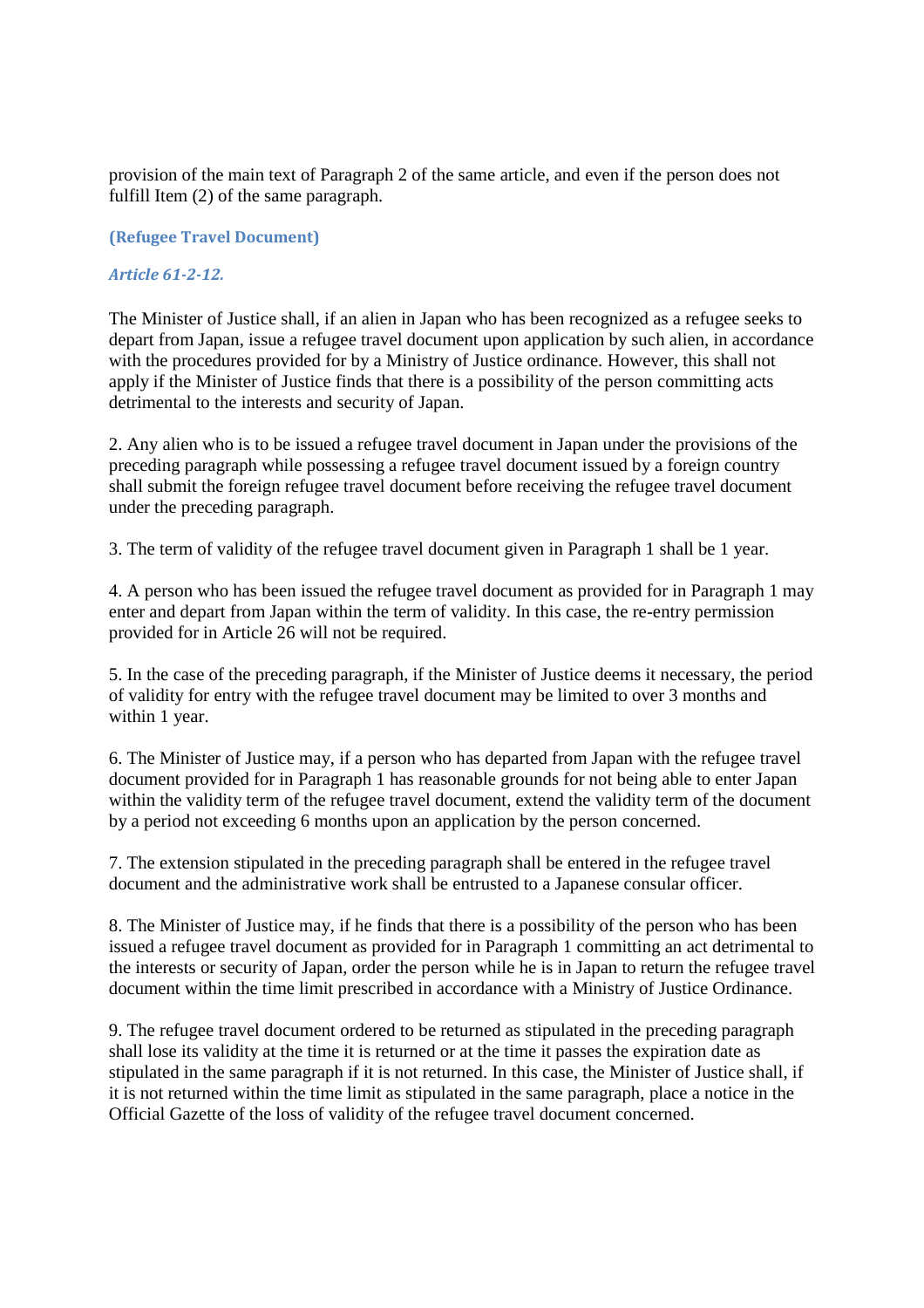## **(Return of the Certificate of Refugee Status Following Issuance of a Deportation Order)**

## *Article 61-2-13.*

If an alien in Japan who has been recognized as a refugee receives a deportation order as provided for in Article 47, Paragraph 5, Article 48, Paragraph 9 or Article 49, Paragraph 6, or by the procedures for deportation in accordance with Article 63, Paragraph 1, the said alien shall promptly return the certificate of refugee status and refugee travel document in his possession to the Minister of Justice.

#### **(Inquiry into the Facts)**

### *Article 61-2-14.*

The Minister of Justice may have a refugee inquirer inquire into the facts, if necessary for the recognition of refugee status, the granting of permission under the provisions of Article 61-2-2, Paragraph 1 or Paragraph 2, Article 61-2-3 or Article 61-2-4, Paragraph 1, the revocation of permission under the provisions of Article 61-2-5, the revocation of recognition of refugee status under the provisions of Article 61-2-7, Paragraph 1, or the revocation of status of residence under the provisions of Article 61-2-8, Paragraph 1.

2. The refugee inquirer may request the persons concerned to make an appearance, may ask questions, or request the presentation of documents if necessary for the inquiry as stipulated in the preceding paragraph.

3. The Minister of Justice or the refugee inquirer may make inquiries to public offices or to public or private organizations and request submission of reports on necessary facts in relation to the inquiry of Paragraph 1.

# **CHAPTER VIII MISCELLANEOUS PROVISIONS**

## **(Immigration Inspector)**

## *Article 61-3.*

Immigration centers and regional immigration bureaus shall have immigration inspectors assigned.

2. The duties of an immigration inspector shall be as follows:

(1) To conduct examinations and hearings concerning landing and deportation as well as examination of departure orders.

(2) To hear the opinions under the provisions of Article 22-4, Paragraph 2 (including cases where the same shall apply mutatis mutandis under Article 61-2-8, Paragraph 2).

(3) To issue written detention orders or written deportation orders.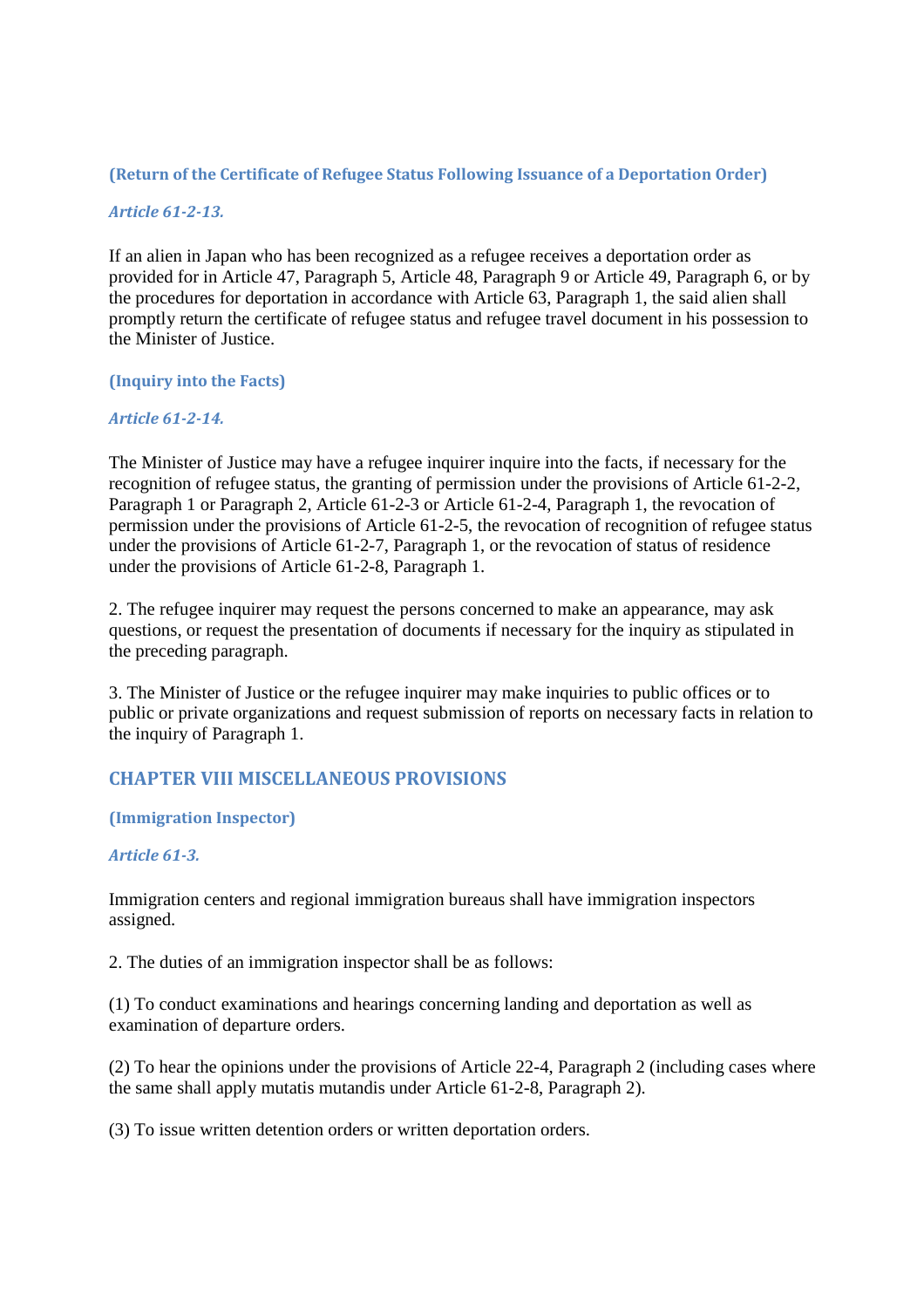(4) To carry out provisional release of detainees under written detention orders or written deportation orders.

(5) To deliver the departure order under Article 55-3, Paragraph 1.

(6) To conduct inquiries into facts in accordance with the provisions of Article 59-2, Paragraph 1 and Article 61-2-14, Paragraph 1.

3. An immigration inspector of a regional immigration bureau may, if he deems it necessary, carry out his duties beyond the area over which the regional immigration bureau exercises its jurisdiction.

**(Immigration Control Officer)** 

#### *Article 61-3-2.*

Immigration centers and regional immigration bureaus shall have immigration control officers assigned.

2. The duties of an immigration control officer shall be as follows:

(1) To conduct investigations into cases of violation of the provisions of laws and ordinances relating to entry, landing, or residence.

(2) To detain, escort, and send back those persons who are subject to enforcement of written detention orders or deportation orders.

(3) To guard immigration centers, detention houses, or any other facility.

3. The provisions of Paragraph 3 of the preceding article shall apply mutatis mutandis to an immigration officer.

4. The immigration control officer shall, in the application of the National Public Service Law (Law No.120 of 1947) be deemed a member of the police force.

5. The ranks of immigration control officers shall be determined by a Cabinet order until such time as the position classifications may be decided in accordance with the Law Concerning the Position Classification Plan for National Public Service Officers (Law No.180 of 1950).

#### **(Carrying and Use of Weapons)**

#### *Article 61-4.*

An immigration inspector and an immigration control officer may carry weapons in performing their duties.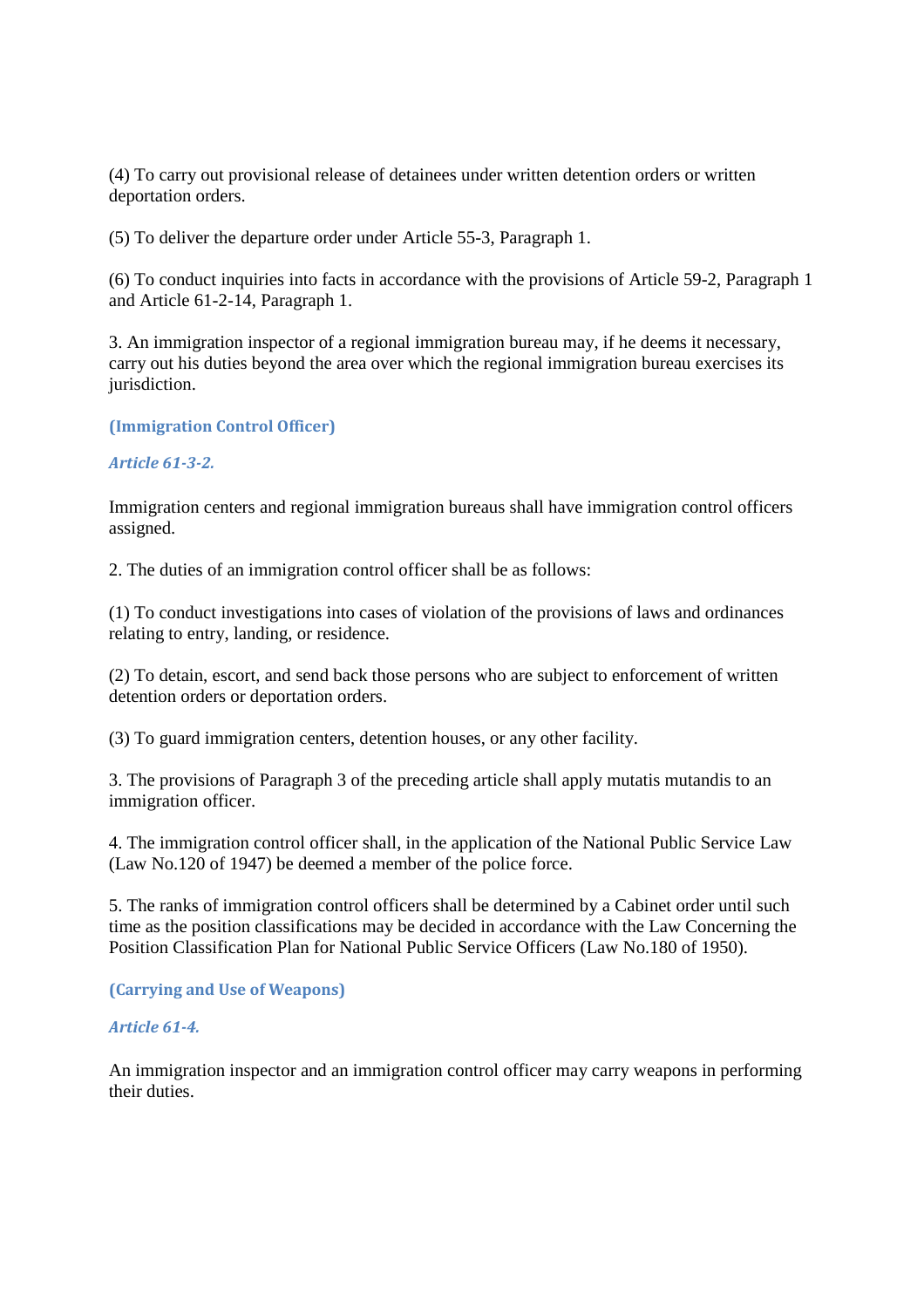2. An immigration inspector and an immigration control officer may use their weapons with respect to carrying out their duties within the limits judged to be reasonably necessary according to the circumstances. However, they shall not injure a person except in any one of the following cases.

(1) The case falls under Article 36 or 37 of the Penal Code.

(2) The person subject to enforcement of a written detention order or deportation order attempts to resist the immigration inspector or immigration control officer performing his duties with respect to such person or a third person resists the immigration inspector or immigration control officer in an attempt to let the said person escape and the immigration inspector or immigration control officer has reasonable grounds to believe that there are no alternative means to prevent such resistance or escape.

### **(Uniform and Identification Card)**

### *Article 61-5.*

An immigration inspector and an immigration control officer shall, when they perform their duties, unless otherwise provided for by laws and ordinances, wear their respective uniforms or carry with them a proper identification card indicating their official status.

2. The identification card given in the preceding paragraph shall be shown upon request to the person against whom the immigration inspector or immigration control officer is to perform his duties.

3. The forms of the uniform and identification card given in Paragraph 1 shall be prescribed by a Ministry of Justice ordinance.

#### **(Detention House)**

#### *Article 61-6.*

Regional immigration bureaus shall be equipped with a detention house for detaining persons who are subject to enforcement of written detention orders.

#### **(Treatment of Detainees)**

#### *Article 61-7.*

A person detained in an immigration center or detention house (hereinafter referred to as "detainee") shall be given maximum liberty consistent with the security requirements of the immigration center or the detention house.

2. The detainee shall be provided with prescribed bedding and supplied with prescribed food.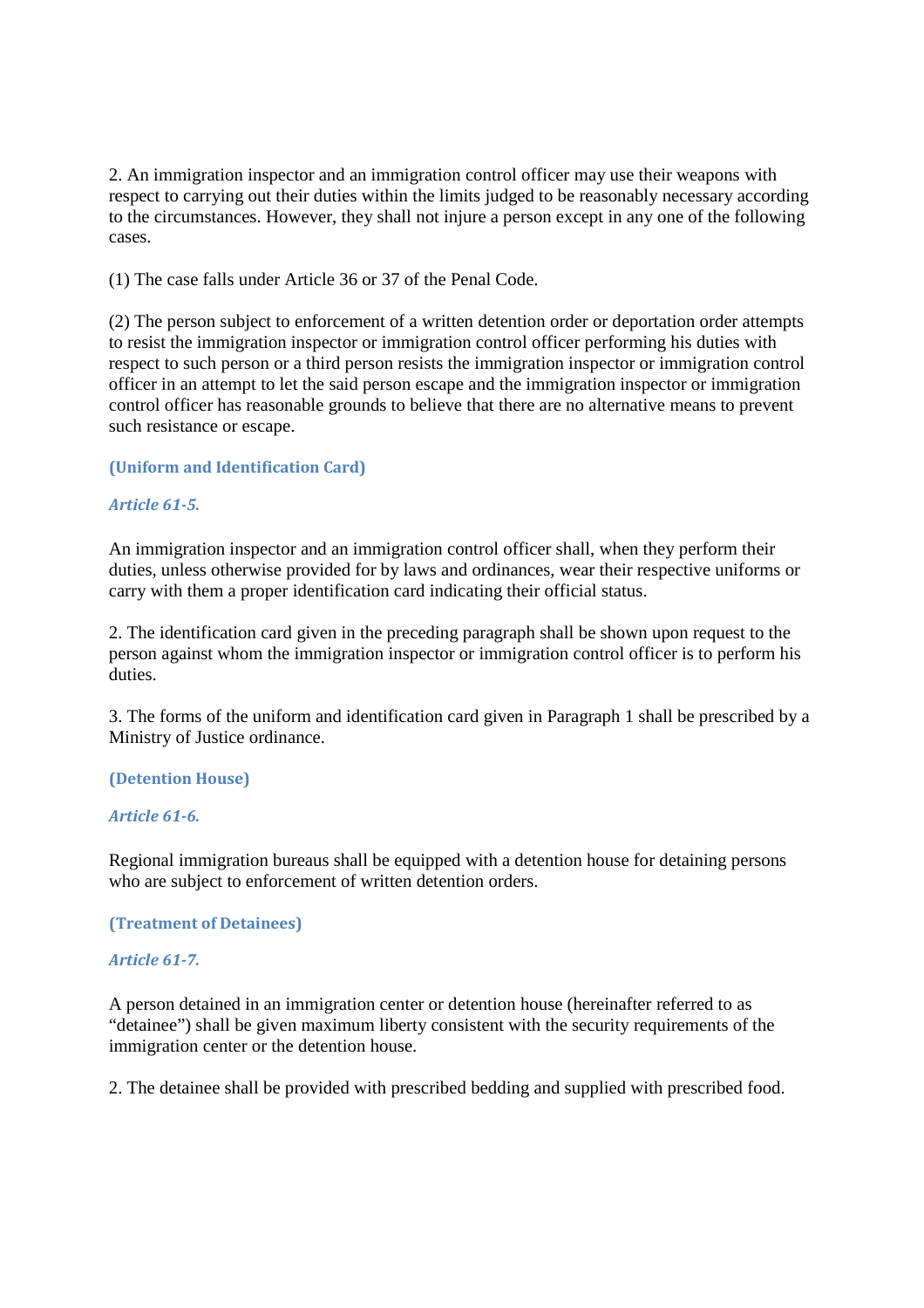3. The supplies furnished to the detainee shall be adequate and the accommodation of the immigration center or detention house shall be maintained in sanitary conditions.

4. The director of an immigration center or regional immigration bureau may, when he considers it necessary for security or sanitation purposes of the immigration center or detention house, examine the person, personal effects, or clothing of the detainee, and may hold in custody the detainee's personal effects or clothing.

5. The director of the immigration center or regional immigration bureau may, when he considers it necessary for the security of the immigration center or detention house inspect any communications the detainee may send or receive, and may prohibit or restrict such sending or receipt.

6. Other than those provided for in the preceding paragraphs, necessary matters concerning the treatment of detainees shall be prescribed by a Ministry of Justice ordinance.

## **(Cooperation of Other Administrative Organs Concerned)**

#### *Article 61-8.*

The director general of an internal bureau of the Ministry of Justice, as prescribed by a Cabinet order, or the director of an immigration center or a regional immigration bureau may request necessary cooperation from the National Police Agency, the Metropolitan Police Department, Prefectural Police Headquarters, the Maritime Safety Agency, Customs, Public Employment Office and other administrative organs concerned with regard to the enforcement of immigration control and recognition of refugee status.

2. Any administrative organ concerned whose cooperation has been requested pursuant to the provisions of the preceding paragraph shall comply with the request to the extent that such action will not interfere with the performance of its primary functions.

#### **(Provision of Information)**

#### *Article 61-9.*

The Minister of Justice may provide foreign authorities in charge of the duties corresponding to those duties of immigration control and recognition of refugee status prescribed by the Immigration Control and Refugee Recognition Act (hereinafter referred to as the "foreign immigration authorities" in this article) with information deemed helpful for the enforcement of their duties (limited to those corresponding to the duties of immigration control and recognition of refugee status prescribed by the Immigration Control and Refugee Recognition Act; hereinafter the same in the next paragraph).

2. Upon the provision of information in accordance with the preceding paragraph, appropriate measures shall be taken to ensure that the information is not used for purposes other than helping the foreign immigration authorities enforce their duties.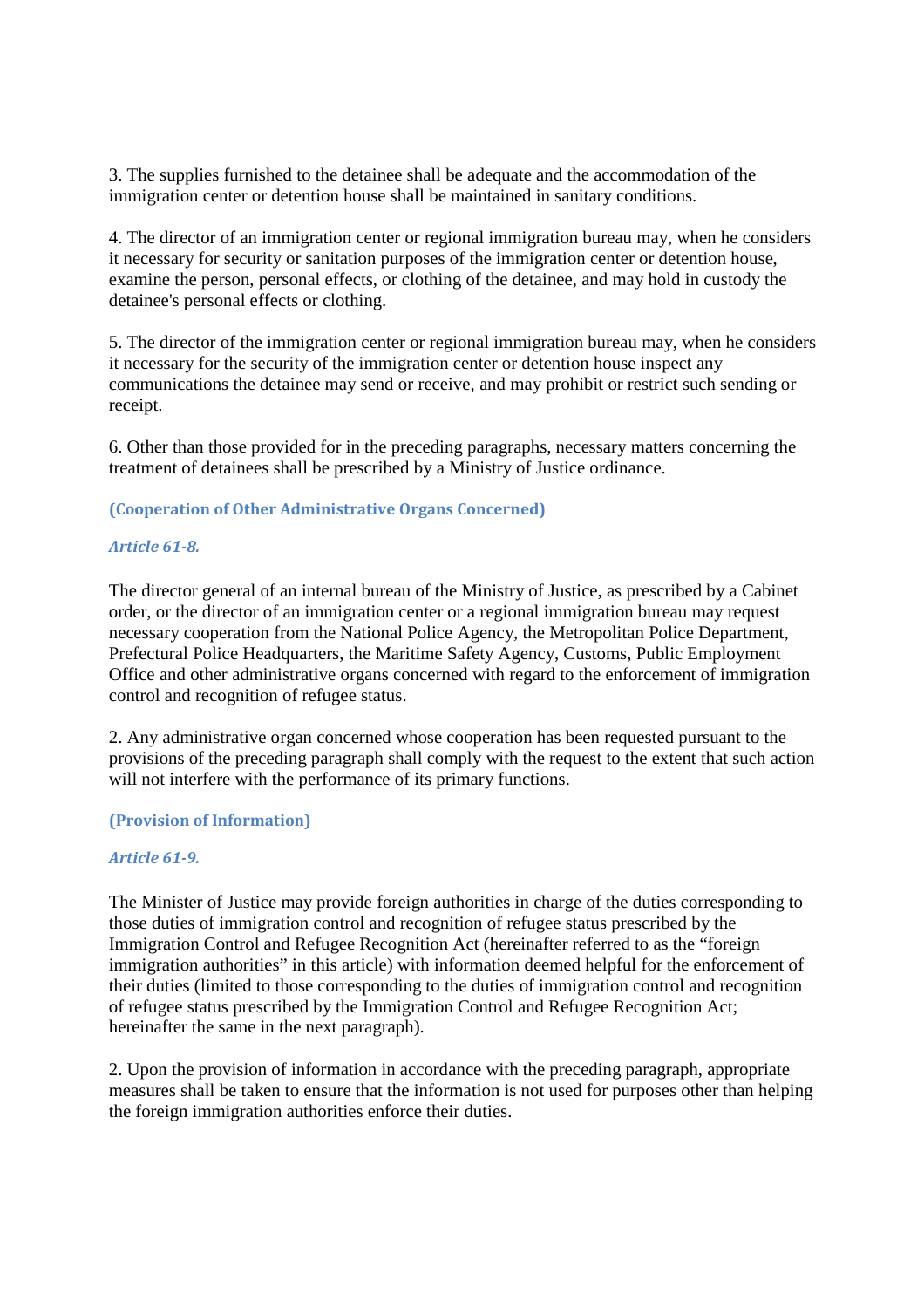3. Upon receiving a request from the foreign immigration authorities, the Minister of Justice may, notwithstanding the provisions of the preceding paragraph, give consent for the information provided under the preceding paragraph to be used for the investigation or adjudication of a foreign criminal case relating to the request, except in the following cases.

(1) The crime subject to the investigation or adjudication of the criminal case relating to the request is a political crime or the request appears to have been made for the purpose of conducting the investigation or adjudication of a political crime.

(2) The act that constitutes the crime subject to the investigation or adjudication of the criminal case relating to the request would not constitute a crime under Japanese laws or regulations if it were committed in Japan.

(3) The foreign country that has made the request has not assured that it will accept a similar request from Japan.

4. When giving the consent under the preceding paragraph, the Minister of Justice shall, in advance, receive confirmation from the Minister of Foreign Affairs that the request does not fall under Item (3) of the preceding paragraph.

## **(Basic Plan for Immigration Control)**

#### *Article 61-10.*

The Minister of Justice shall formulate a basic plan for the control of entry and residence of an alien (hereinafter referred to as the Basic Plan for Immigration Control), in order to exercise equitable control over immigration affairs.

2. The Basic Plan for Immigration Control shall provide for the following matters:

(1) Matters relating to an alien entering into and residing in Japan.

(2) Matters relating to guidelines for the control of entry and residence of an alien.

(3) Matters necessary for implementation of the control of entry and residence of an alien, other than those included in the preceding two paragraphs.

3. Prior to the formulation of the Basic Plan for Immigration Control, the Minister of Justice shall consult with the heads of relevant administrative organs.

4. The Minister of Justice shall announce without delay an outline of the Basic Plan for Immigration Control when it has been formulated.

5. The provisions of the preceding two paragraphs shall also be applied in the event of modification of the Basic Plan for Immigration Control.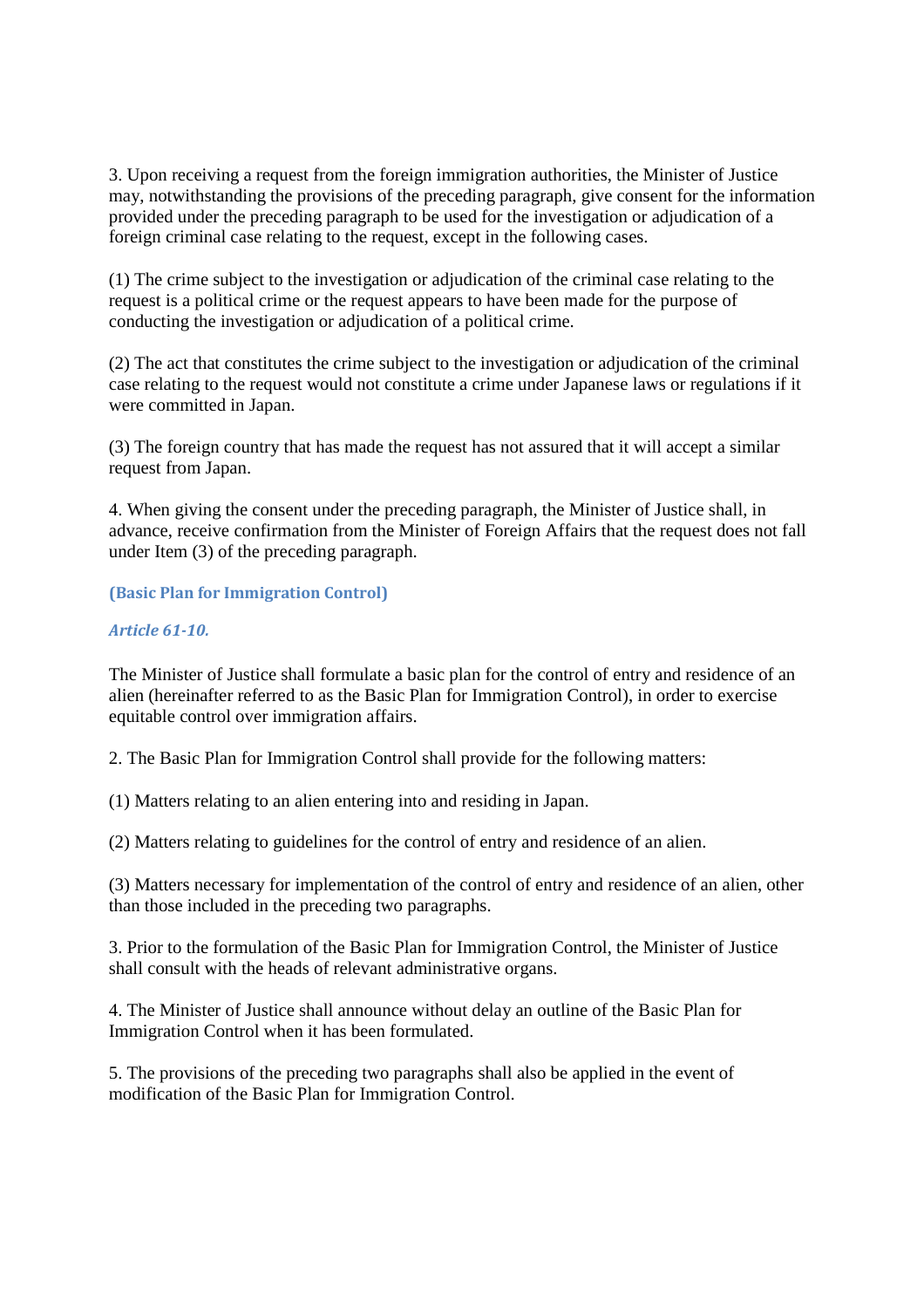#### *Article 61-11.*

The Minister of Justice shall endeavor to exercise equitable control over the entry into and departure from Japan of aliens, based on the Basic Plan for Immigration Control.

### **(Furnishing of Information)**

### *Article 62.*

Any person may, if he has knowledge of an alien whom he recognizes as falling under any one of the items of Article 24, report such information.

2. Any official of the Government or a local public entity shall, if he has come to have knowledge of such an alien under the preceding paragraph in the performance of his duties, report such information.

3. In cases of the alien stipulated in Paragraph 1 who is serving a sentence and is to be released due to completion of the sentence, stay of execution of the sentence or for any other reason (excluding release on parole), or in cases where such alien is to be released from a juvenile prison or a women's guidance home after receiving the disposition stipulated in Article 24, Paragraph 1, Item (3) of the Juvenile Law or in Article 17 of the Anti-Prostitution Law (Law No.118 of 1956), the head of the correction institution shall report such information immediately.

4. The district offenders rehabilitation commission, in cases of the alien stipulated in Paragraph 1 who is serving a sentence or has been committed to a juvenile prison under the disposition stipulated in Article 24, Paragraph 1, Item (3) of the Juvenile Law or to a women's guidance home under the disposition stipulated in Article 17 of the Anti-Prostitution Law, when granting release on parole, or provisional release from juvenile prison or women's guidance home, shall report such information immediately.

5. The information provided for in the preceding four paragraphs shall be submitted, orally or in writing, to an authorized immigration inspector or immigration control officer.

#### **(Relation to Criminal Procedures)**

#### *Article 63.*

In cases of procedures provided for by laws and ordinances related to criminal suits, enforcement of sentences, or treatment of the inmates of juvenile prisons or the women's guidance home being carried out for any alien subject to deportation, procedures for deportation may be taken against such alien in accordance with the provisions of Chapter V (excluding Section II, Articles 52 and 53) applicable mutatis mutandis, even when he is not being detained. In this case "request the appearance of the suspect" in Article 29, Paragraph 1, shall read "request the appearance of the suspect or make a visit in person", and "when a suspect has been delivered to him pursuant to the provision of the preceding article" in Article 45, Paragraph 1, shall read "when, as a result of investigation of violations, he has reasonable grounds to believe that the suspect falls under the category of aliens subject to deportation".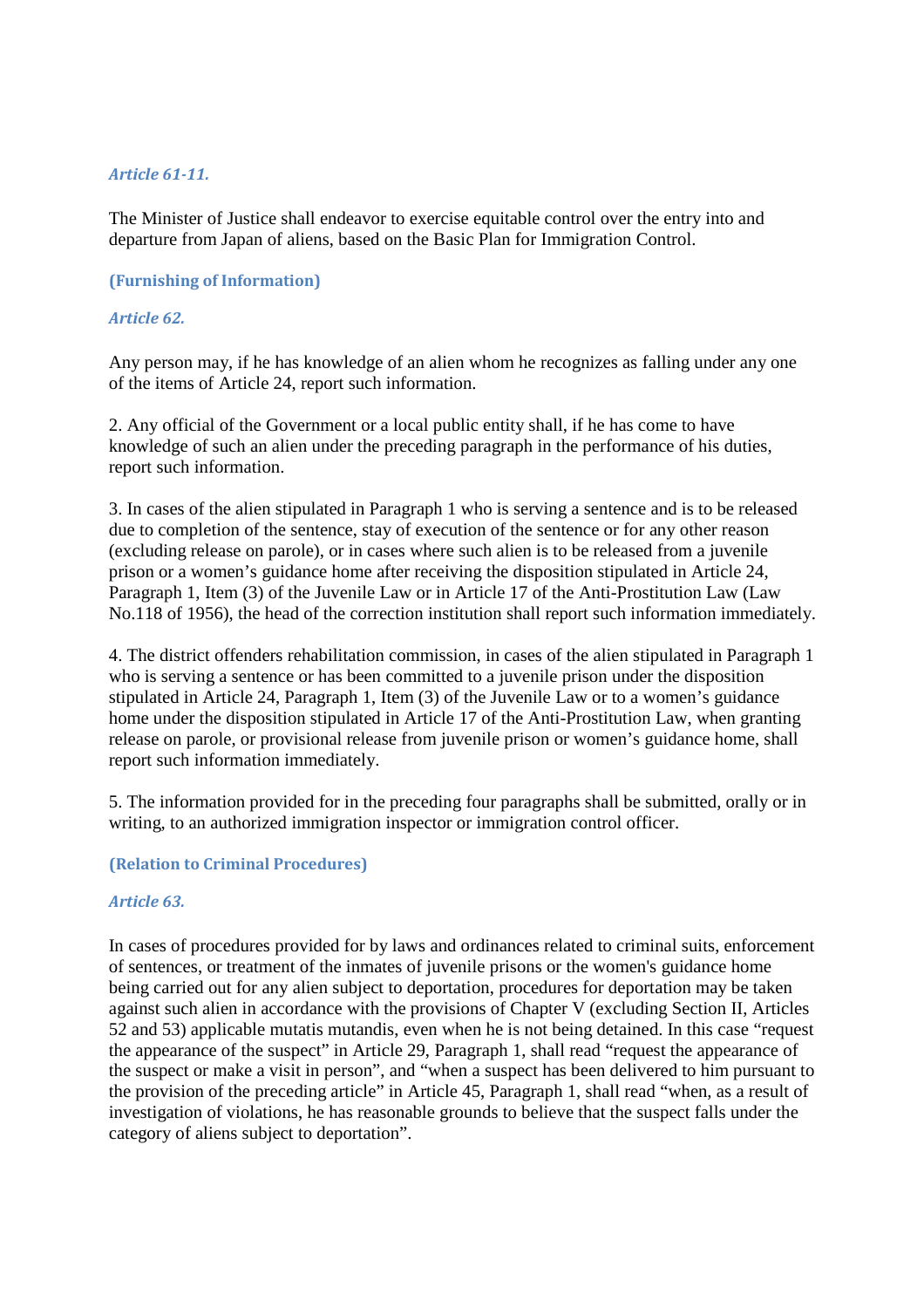2. In cases of a written deportation order having been issued pursuant to the provision of the preceding paragraph, the enforcement of such order shall be carried out after the procedures under the provisions of laws and ordinances related to criminal suits, enforcement of sentences or treatment of the inmates of juvenile homes or the women's guidance home have been completed. However, the enforcement of such order may be carried out with the approval of the Prosecutor-General or the Superintending Prosecutor even when the alien is still serving his sentence.

3. If an immigration inspector, when carrying out the examination under Article 45 or Article 55- 2, Paragraph 2, finds reasonable grounds to be convinced that the suspect has committed a crime, he shall file a formal accusation against him with a public prosecutor.

## **(Delivery of the Suspect)**

### *Article 64.*

If a public prosecutor has taken delivery of the suspect of the offense under Article 70 but has decided not to institute prosecution, he shall release the suspect and deliver him to an immigration control officer upon presentation of a written detention order or deportation order.

2. The head of the correctional institution shall, in the case of Article 62, Paragraph 3 or 4, if a written detention order or deportation order has been issued to the alien concerned, at the time of his release, deliver him to the immigration control officer concerned upon presentation of a written detention order or deportation order.

#### **(Exception to the Code of Criminal Procedure)**

## *Article 65.*

A judicial police officer may, in cases where he has arrested or taken delivery of a suspect of one of the offenses under Article 70, or of an offender caught in the act of such offense and only in cases where a written detention order is issued and the person is not suspected of any other criminal offense, deliver the suspect to an immigration control officer together with the pertinent documents and evidence, notwithstanding the provision of Article 203 of the Code of Criminal Procedure (Law No.131 of 1948) (including cases where this shall apply mutatis mutandis under the provisions of Article 211 and 216 thereof).

2. In the case of the preceding paragraph, the procedure for delivering a suspect shall be taken within 48 hours from the time when the suspect was taken into custody.

#### **(Reward for Providing Information)**

#### *Article 66.*

If a person has furnished information under Article 62, Paragraph 1, and if such information has led to issuance of a written deportation order, the Minister of Justice may grant such person a reward of an amount not exceeding 50,000 yen as provided for by a Ministry of Justice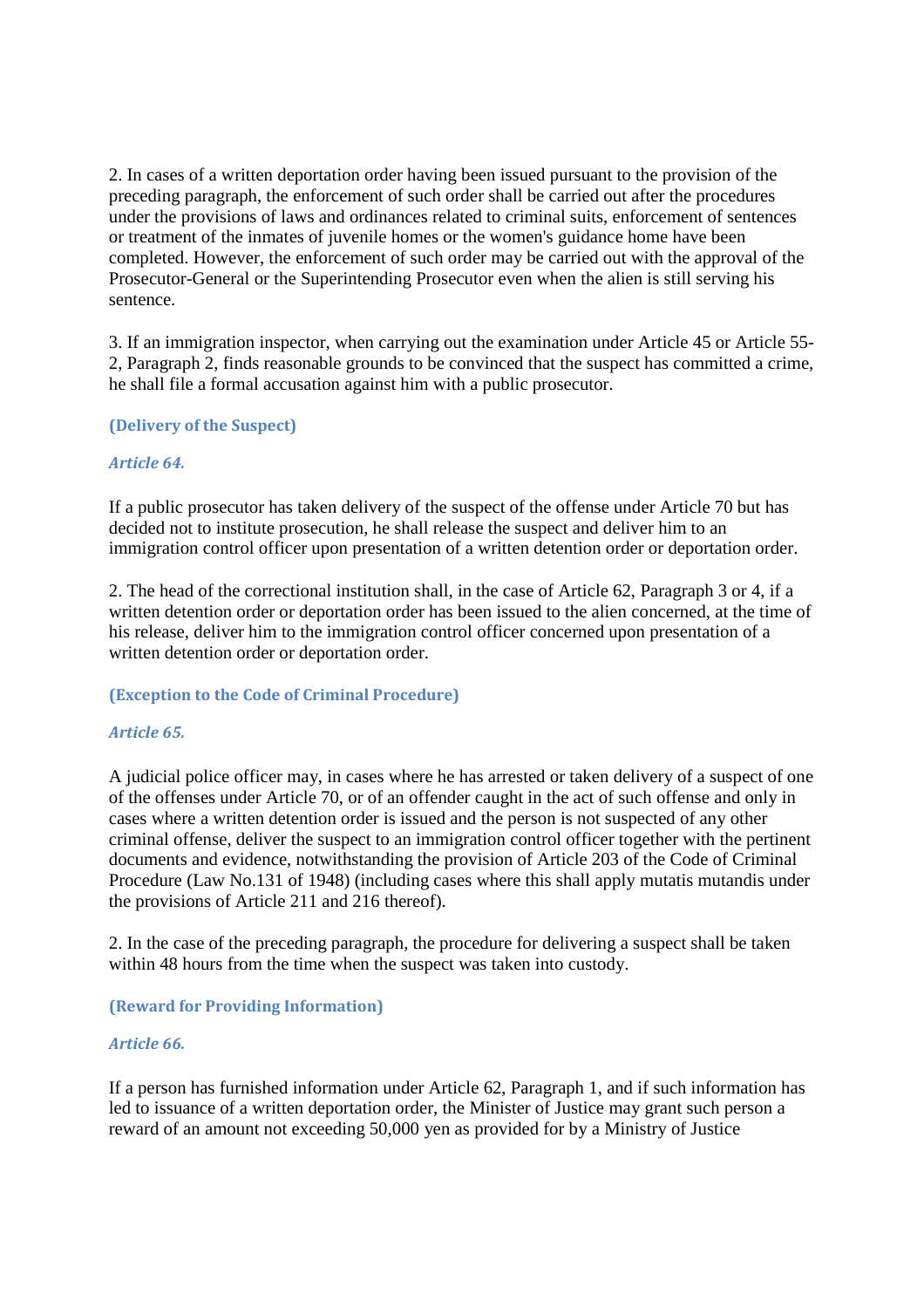ordinance. However, this shall not apply in cases where the information was based on facts of which an official of the Government or a local public entity came to have knowledge in the performance of his duties.

**(Fees)** 

*Article 67.* 

An alien shall pay as provided for by a separate Cabinet order a fee not exceeding 10,000 yen to the Government for entry, issuance or endorsement by stamping any of the following permits:

(1) Permission for change of status of residence under Article 20.

(2) Permission for extension of period of stay under Article 21.

(3) Permission for permanent residence under Article 22.

(4) Re-entry permission under Article 26 (to include permission for extension of validity period).

### *Article 67-2.*

Any alien who is issued the certificate of authorization for employment provided for in Article 19-2, Paragraph 1, shall pay a fee in the amount provided for by a separate Cabinet order, which shall be determined by calculating the actual expenses.

#### *Article 68.*

An alien shall pay a fee when obtaining a refugee travel document as provided for in Article 61- 2-12, Paragraph 1 or when having an extension of validity period entered in the refugee travel document as provided for in Paragraph 7 of the same article.

2. The amount of the fee given in the preceding paragraph shall be separately determined by a Cabinet order in accordance with Item 3 of the appendix of the Refugee Convention.

#### **(Entrustment to a Ministerial Ordinance)**

#### *Article 69.*

The procedures for the enforcement of the provisions of Chapter II through this chapter and other necessary matters for enforcement thereof shall be prescribed by a Ministry of Justice ordinance.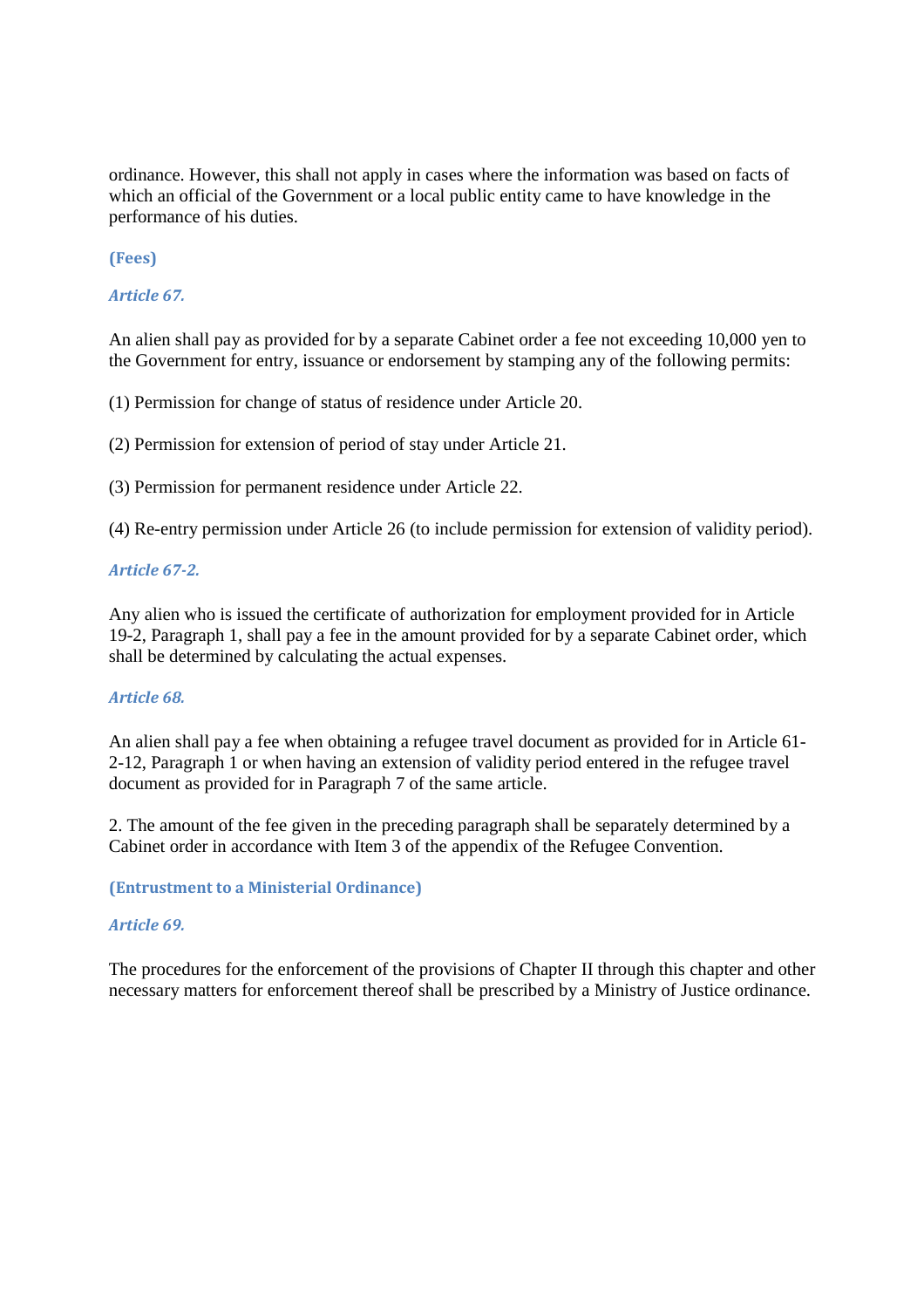#### **(Entrustment of Authority)**

#### *Article 69-2.*

The authority of the Minister of Justice provided for by the Immigration Control and Refugee Recognition Act may be entrusted to the director of a regional immigration bureau in accordance with the provision of a Ministry of Justice ordinance. However, this shall not apply to the authorities provided for in Article 22, Paragraph 2 (including cases where the same shall apply mutatis mutandis under Article 22-2, Paragraph 4 (including cases where the same shall apply mutatis mutandis under Article 22-3)), the authorities provided for in Article 22-4, Paragraph 1 (applicable only to those cases concerning the status of permanent resident), and the authorities provided for in Article 61-2-7, Paragraph 1 and Article 61-2-11.

### **(Transitional Provision)**

#### *Article 69-3.*

In cases of enactment of an order or revision or repeal under the provisions of the Immigration Control and Refugee Recognition Act, the order may determine necessary transitional provisions (including transitional provisions regarding penalties) insofar that such provisions are judged to be reasonably necessary for enactment, revision or repeal of the order.

# **CHAPTER IX PENAL PROVISIONS**

#### *Article 70.*

Any person subject to any of the following items shall be punished with imprisonment with or without labor for not more than 3 years or a fine not exceeding 3 million yen, or shall be punished with either imprisonment with or without labor and a fine.

(1) A person who entered Japan in violation of the provision of Article 3.

(2) A person who landed in Japan without obtaining landing permission from an immigration inspector.

(3) A person whose status of residence has been revoked under the provisions of Article 22-4, Paragraph 1 (applicable only to Item (1) or Item (2)) and who has stayed in Japan.

(3)-2 A person who has received a designated period under the provisions of Article 22-4, Paragraph 6 (including cases where the same shall apply mutatis mutandis under Article 61-2-8, Paragraph 2) and has stayed in Japan beyond the period.

(4) A person who is clearly found to be engaged solely in activities related to the management of business involving income or activities for which he has received remuneration in violation of the provisions of Article 19, Paragraph 1.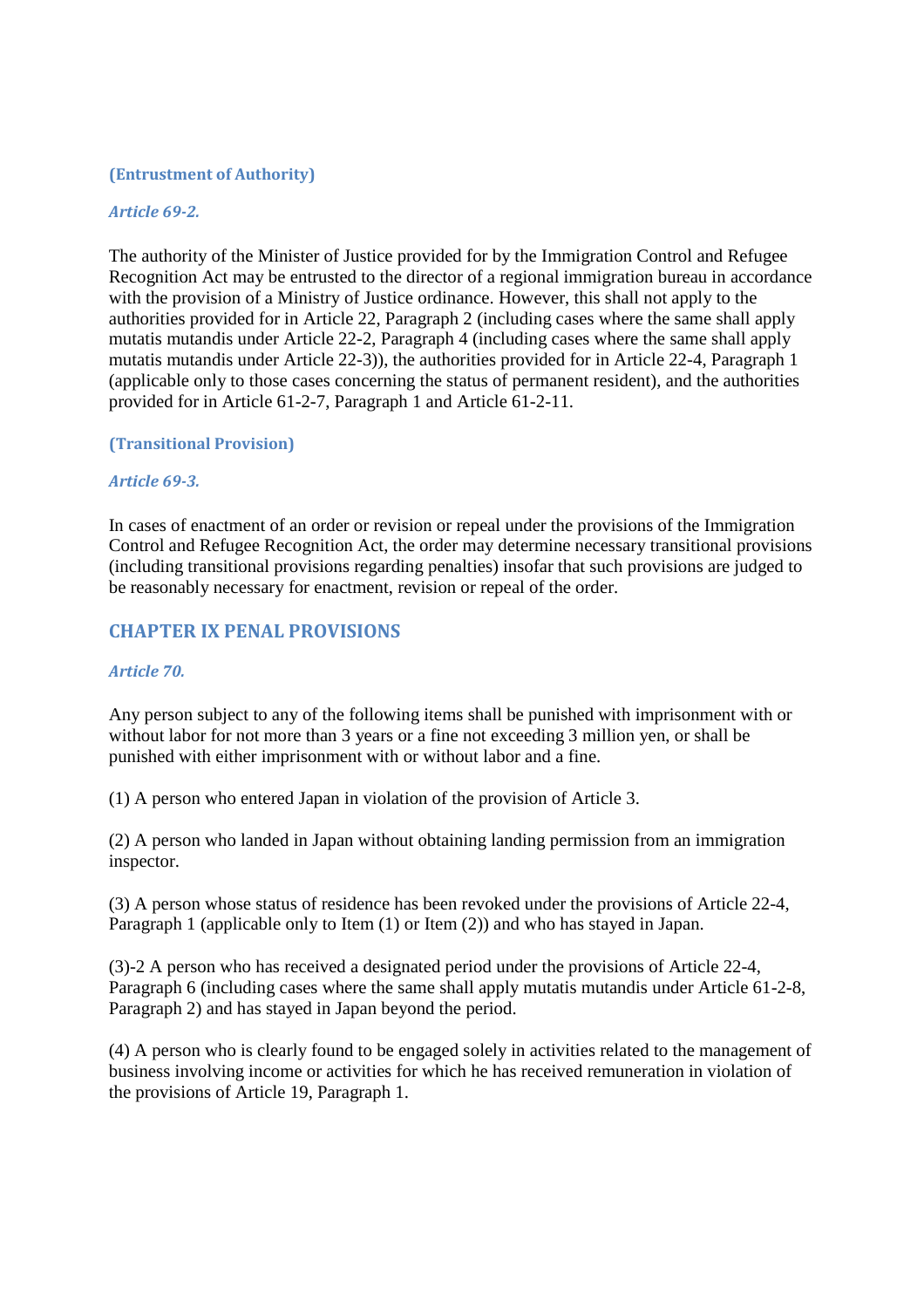(5) A person who has stayed in Japan beyond the period of stay authorized without obtaining an extension or change thereof.

(6) A person who was granted permission for provisional landing and escaped or failed to appear at a summons without justifiable reason in violation of the conditions imposed under Article 13, Paragraph 3.

(7) A person who has been granted permission for landing at a port of call, permission for landing in transit, landing permission for crewmen, permission for emergency landing, landing permission due to disaster or landing permission for temporary refuge and has stayed in Japan beyond the period given in his passport or permit.

(7)-2 A person, who was designated a period for departure under the provisions of Article 16, Paragraph 7, but did not return to his vessel or leave Japan within that period.

(8) A person provided for in Article 22-2, Paragraph 1, who without receiving permission pursuant to Paragraph 3 of the same article, applicable mutatis mutandis to Article 20, Paragraphs 3 and 4 or pursuant to Article 22-2, Paragraph 4, applicable mutatis mutandis to Article 22, Paragraphs 2 and 3, has stayed in Japan beyond the period provided for in Article 22- 2, Paragraph 1.

(8)-2 A person who has been given a departure order under the provisions of Article 55-3, Paragraph 1, and has stayed in Japan beyond the time limit for departure under the departure order.

(8)-3 A person whose departure order has been revoked under the provisions of Article 55-6 and has stayed in Japan.

(8)-4 A person who has been granted permission under Article 61-2-4, Paragraph 1, and has stayed in Japan beyond the period of provisional stay.

(9) A person who was recognized as a refugee by making a false statement or by other dishonest means.

2. Any person falling under the preceding items (1) or (2) who has landed and stayed illegally in Japan, shall be punished in the same manner.

## *Article 70-2.*

Any person who has committed any of the offenses provided for in Items (1), (2), (5), (7) of Paragraph 1 or Paragraph 2 of the preceding article, may be exempt from penalty if the evidence produced is applicable to each of the following items. However, this will be permitted only when, after having committed the offense, a report was submitted without delay in the presence of an immigration inspector corresponding to the following items:

(1) He is a refugee.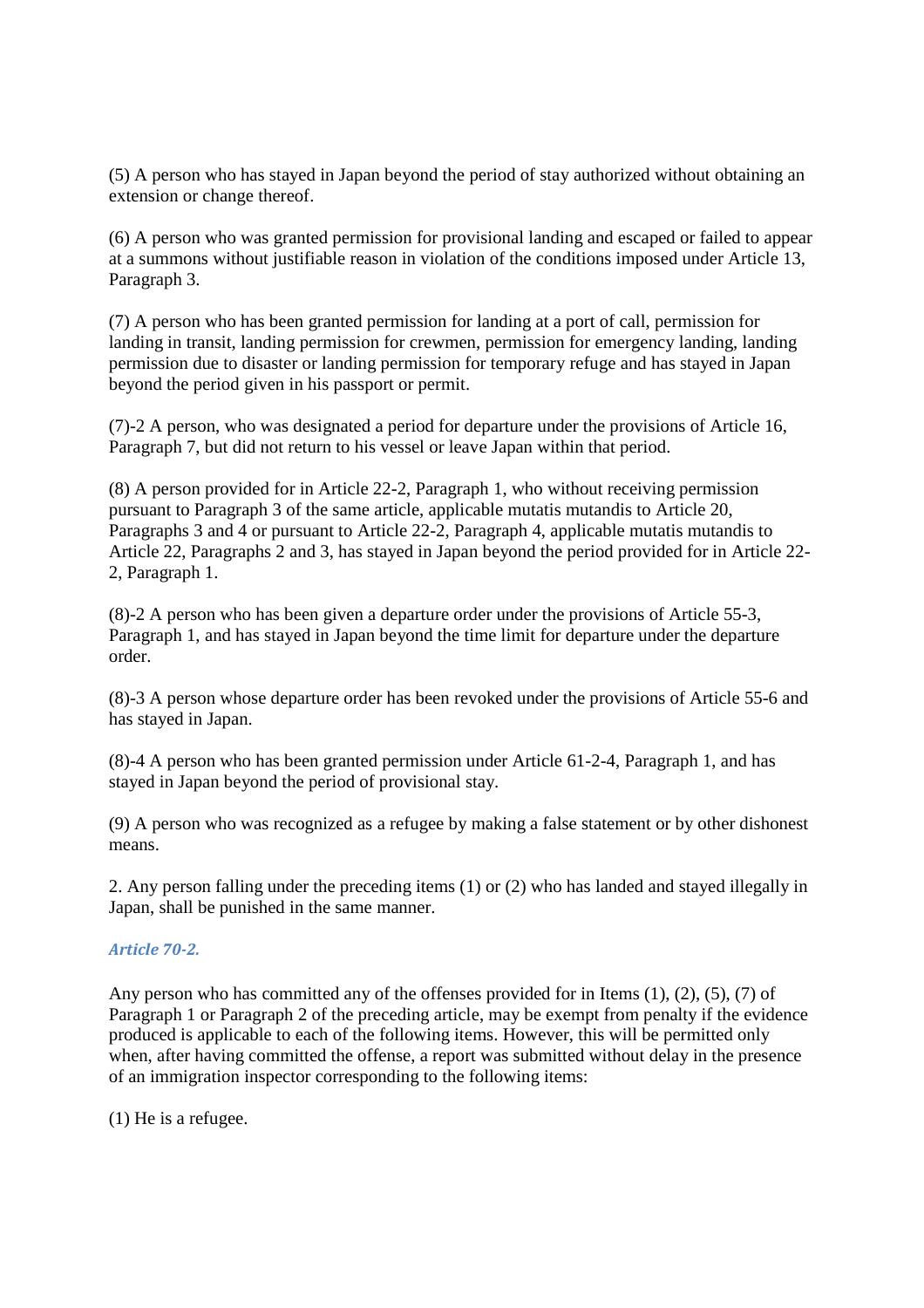(2) He entered Japan directly from a territory which was likely to be harmful to his life, physical being, or physical liberty as prescribed in Article 1, Paragraph A-(2) of the Refugee Convention.

(3) The offense was committed because of reasonable grounds for the preceding item.

## *Article 71.*

Any person who has departed or has attempted to depart from Japan in violation of the provisions of Article 25, Paragraph 2, or Article 60, Paragraph 2, shall be punished with imprisonment with or without labor for not more than 1 year or a fine not exceeding 300,000 yen, or shall be punished with either imprisonment with or without labor and a fine.

### *Article 72.*

Any alien coming under any of the following items shall be punished with imprisonment with labor for not more than 1 year or with a fine not exceeding 200,000 yen, or shall be punished with both imprisonment and a fine.

(1) When a person taken into custody under a written detention order or deportation order has escaped.

(2) When a person released under the provision of Article 52, Paragraph 6 has escaped or has failed to appear at a summons without justifiable reason in violation of the conditions imposed under the provisions of the same paragraph.

(3) When a person permitted to land for temporary refuge has escaped in violation of the conditions imposed under the provisions of Article 18-2, Paragraph 3.

(3)-2 When a person who has been given a departure order under the provisions of Article 55-3, Paragraph 1 has escaped in violation of the conditions imposed under the provisions of Paragraph 3 of the said article.

(3)-3 When a person who has been given permission under Article 61-2-4, Paragraph 1 has escaped or has failed to appear at a summons without justifiable reason, in violation of the conditions imposed under the provisions of Paragraph 3 of the said article.

(4) When a person has failed to return the certificate of refugee status or refugee travel document in violation of the provisions of Article 61-2-7, Paragraph 3, or Article 61-2-13.

(5) When a person who has been ordered to return the refugee travel document under Article 61- 2-12, Paragraph 8 has failed to return it within the period under the provisions of the said paragraph.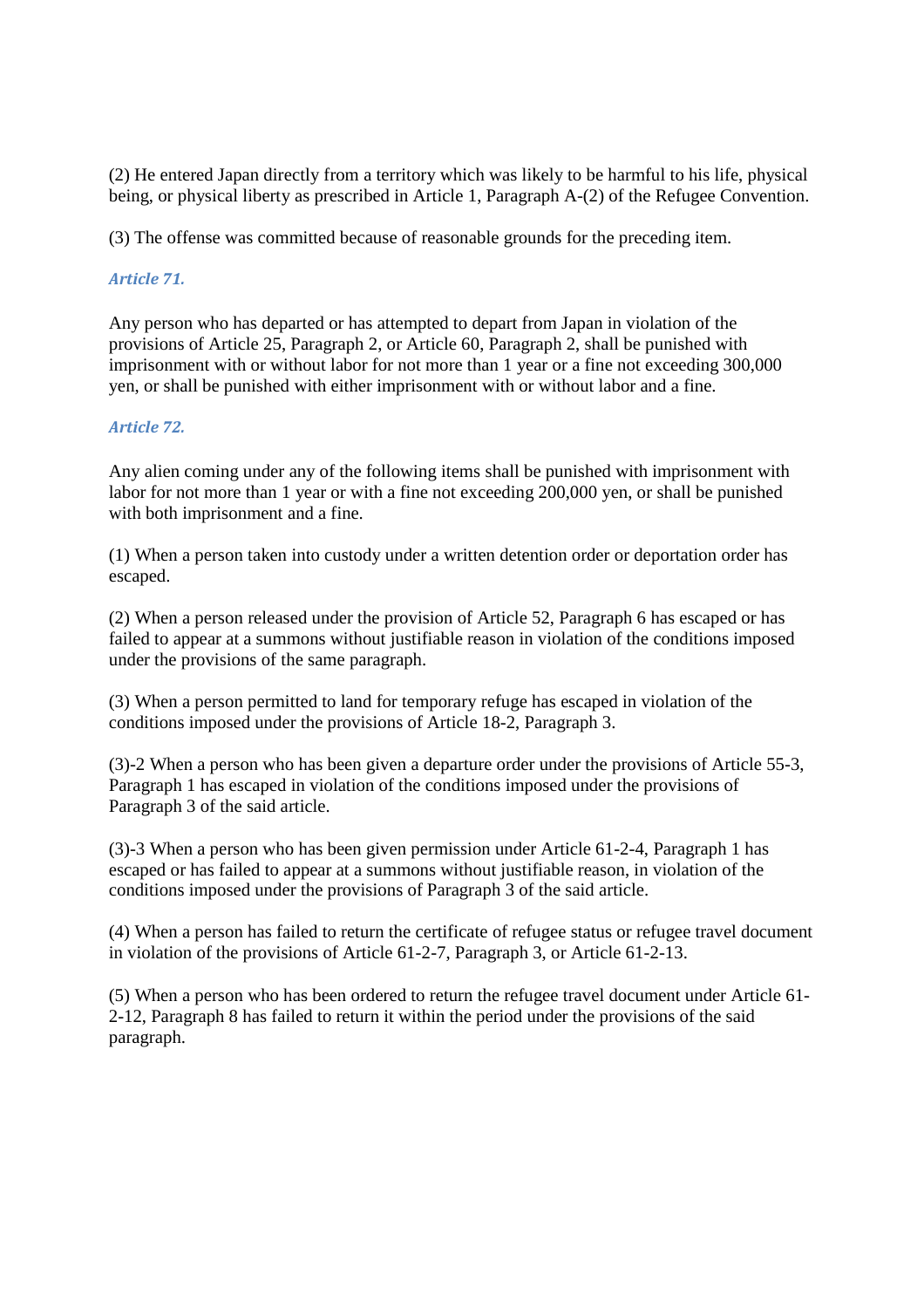### *Article 73.*

Other than the cases to which the provisions of Article 70, Paragraph 1, Item (4) are to be applied, any person who has been engaged in activities related to the management of business involving income or other activities for which he receives remuneration in violation of the provisions of Article 19, Paragraph 1 shall be punished with imprisonment with or without labor for not more than 1 year or a fine not exceeding 2 million yen, or shall be punished with either imprisonment with or without labor and a fine.

#### *Article 73-2.*

Any person falling under any of the following items shall be punished with imprisonment with labor for not more than 3 years or a fine not exceeding 3 million yen, or shall be punished with both imprisonment and a fine.

(1) A person who has had an alien engage in illegal work in connection with business activities.

(2) A person who has placed an alien under his control for the purpose of having the alien engage in illegal work.

(3) A person who has repeatedly mediated either the procurement of an alien to engage in illegal work or the act specified in the preceding item.

2. Illegal work given in the preceding paragraph means activities which violate the provisions of Article 19, Paragraph 1, or activities committed by those who fall under the provisions of Article 70, Paragraph 1, Item (1) to (3)-2, (5), (7), (7)-2, or (8)-2 to (8)-4, and for which he receives remuneration or other income.

## *Article 74.*

Any person who has had collective stowaways (those aliens in groups who intend to land in Japan without obtaining permission for landing from an immigration inspector, or intend to land obtaining permission for landing from an immigration inspector by making a false statement or by other dishonest means; hereinafter referred to as the same) under his control enter into Japan or land in Japan shall be punished with imprisonment with labor for not more than 5 years or a fine of 3 million yen or less.

2. In cases where the person has committed the crime provided for in the preceding paragraph in the pursuit of profit, he shall be punished with imprisonment with labor for not less than 1 year nor more than 10 years and a fine not exceeding 10 million yen.

3. Attempts at the crimes provided for in the preceding two paragraphs (applicable only to the act of having the stowaways land) shall be punished.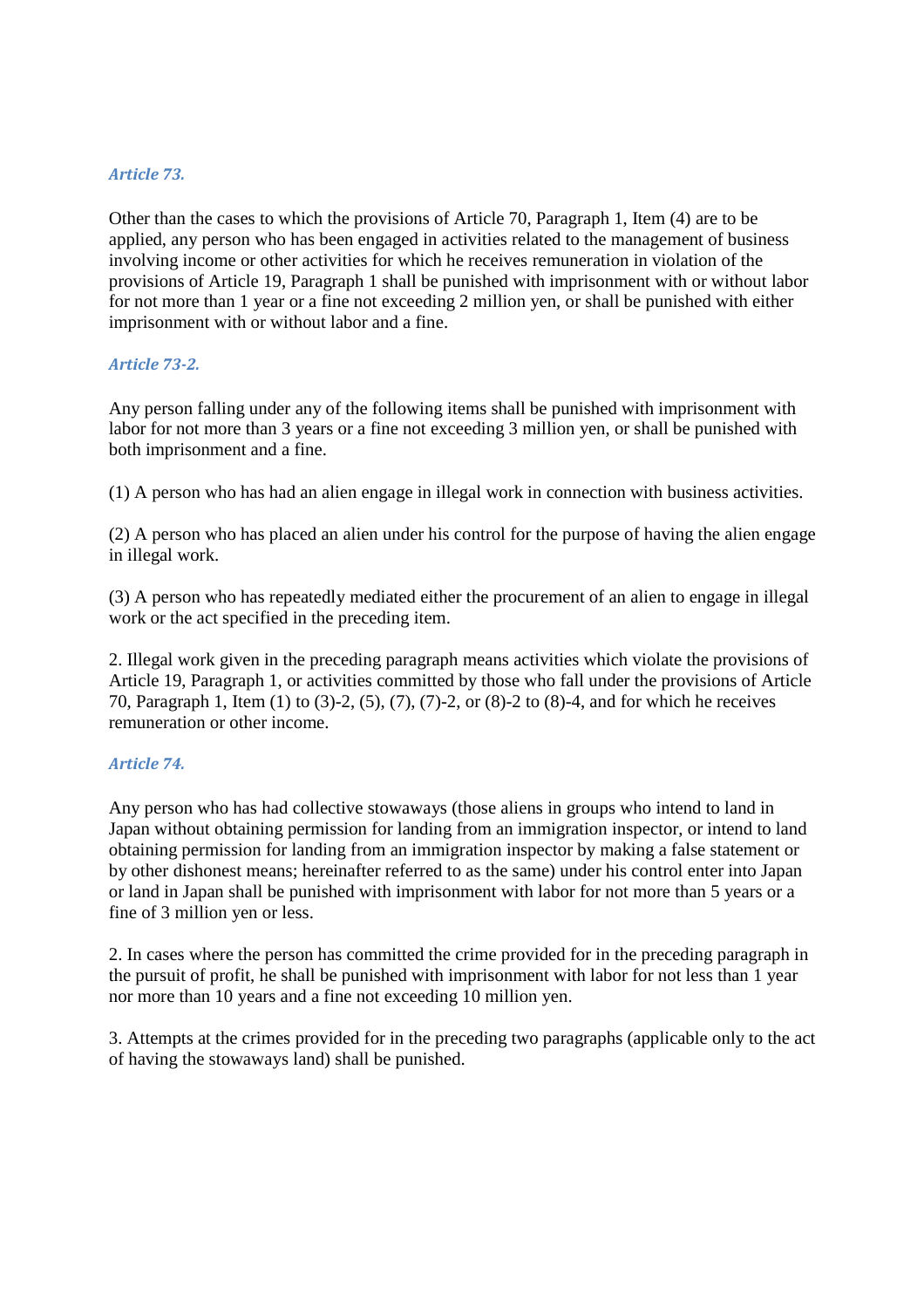## *Article 74-2.*

Any person who has transported collective stowaways under his control heading toward Japan, or who has transported them to a place of landing in the territory of Japan, shall be punished with imprisonment with labor for not more than 3 years or a fine not exceeding 2 million yen.

2. In cases where the person has committed the crime of the preceding paragraph in the pursuit of profit, he shall be punished with imprisonment with labor for not more than 7 years and a fine not exceeding 5 million yen.

#### *Article 74-3.*

Any person who has prepared vessels or aircrafts for criminal use with the intention of committing the crime of Article 74, Paragraph 1 or 2, or the preceding article, shall be punished with imprisonment with labor for not more than 2 years or a fine not exceeding 1 million yen. The same shall be applied to any person who knowingly provided vessels or aircrafts for criminal use.

### *Article 74-4.*

Any person who has received, from another person who committed the crimes of Article 74, Paragraph 1 or 2, all or some of the aliens aided to land, or who has transported, harbored, or concealed the aliens received, shall be punished with imprisonment with labor for not more than 5 years or a fine not exceeding 3 million yen. Any person who has received all or some of the aliens from the person who originally received them, or who has transported, harbored or concealed the aliens received, shall be punished in the same manner.

2. In cases where the person has committed the crime of the preceding paragraph in the pursuit of profit, he shall be punished with imprisonment with labor for not less than 1 year nor more than 10 years and a fine not exceeding 10 million yen.

3. Attempts of the crimes provided for in the preceding two paragraphs shall be punished.

## *Article 74-5.*

Any person who has made preparations with the intention of committing crimes provided for in the preceding article, Paragraph 1 or 2, shall be punished with imprisonment with labor for not more than 2 years or a fine not exceeding 1 million yen.

#### *Article 74-6.*

Any person who has made the acts provided for in Article 70, Paragraph 1, Item (1) or (2) (hereinafter referred to as "illegal entry or landing") easier to commit shall be punished with imprisonment with labor for not more than 3 years or a fine not exceeding 3 million yen, or shall be punished with both imprisonment and a fine. Any person who has made these acts easier by offering a passport or a crewman's pocket-ledger, which is invalid to the holder, or fraudulent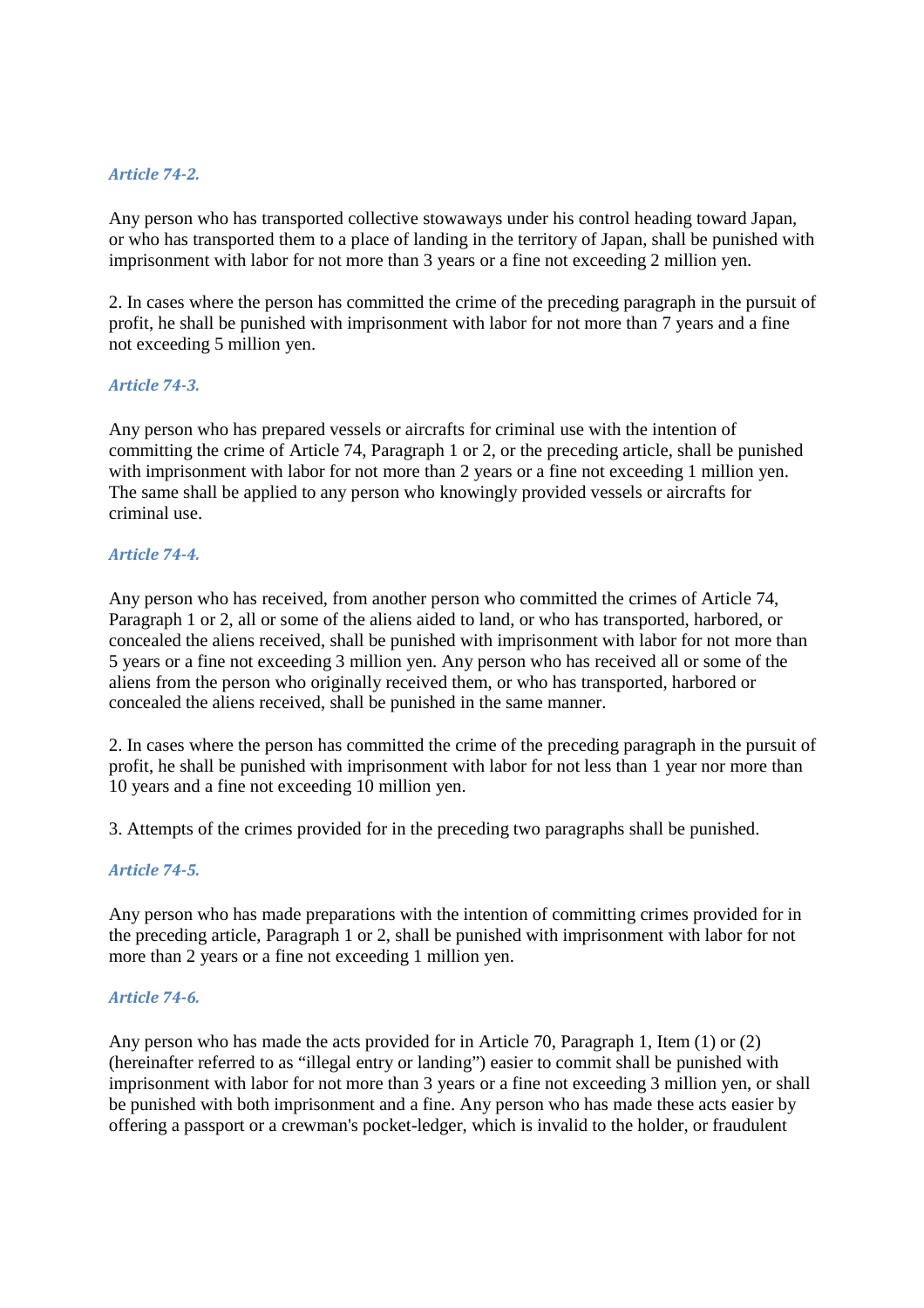documents produced as passports or crewman's pocket-ledgers, shall be punished in the same manner.

## *Article 74-6-2.*

A person falling under any of the following items shall be punished with imprisonment with labor for not more than 3 years or a fine not exceeding 3 million yen, or shall be punished with both imprisonment and a fine.

(1) A person who, for the purpose of aiding another to commit illegal entry or landing, has received from an authorized organization in Japan a refugee travel document, travel certificate, crewman's pocket-ledger or re-entry permit issued by the authorized organization by making a false statement or by other dishonest means.

(2) A person who holds, offers or receives the following documents, for the purpose of aiding another to commit illegal entry or landing.

- a. Fraudulent documents produced as a passport (excluding passports under Article 2, Items (1) and (2) of the Passport Law and travel certificates under Article 19-3, Paragraph 1 of the said law; hereinafter the same in this paragraph), crewman's pocket-ledger or re-entry permit.
- b. Passport, crewman's pocket-ledger or re-entry permit that is invalid to the person who commits illegal entry or landing.

(3) A person who, for the purpose of violating the provisions of Article 70, Paragraph (1), Item (1) or (2), has received form an authorized organization in Japan a refugee travel document, travel certificate, crewman's pocket-ledger or re-entry permit issued by the authorized organization by making a false statement or by other dishonest mean.

(4) A person who holds, offers or receives the following documents, for the purpose of violating the provisions of Article 70, Paragraph (1), Item (1) or (2).

- a. Fraudulent documents produced as a passport, crewman's pocket-ledger or re-entry permit.
- b. Passport, crewman's pocket-ledger or re-entry permit that is invalid to the holder.

2. Any person who has violated the provisions of Item (1) or (2) of the preceding paragraph in the pursuit of profit shall be punished with imprisonment with labor for not more than 5 years and a fine not exceeding 5 million yen.

## *Article 74-6-3.*

Attempts to commit the crimes provided for in the preceding article shall be punished.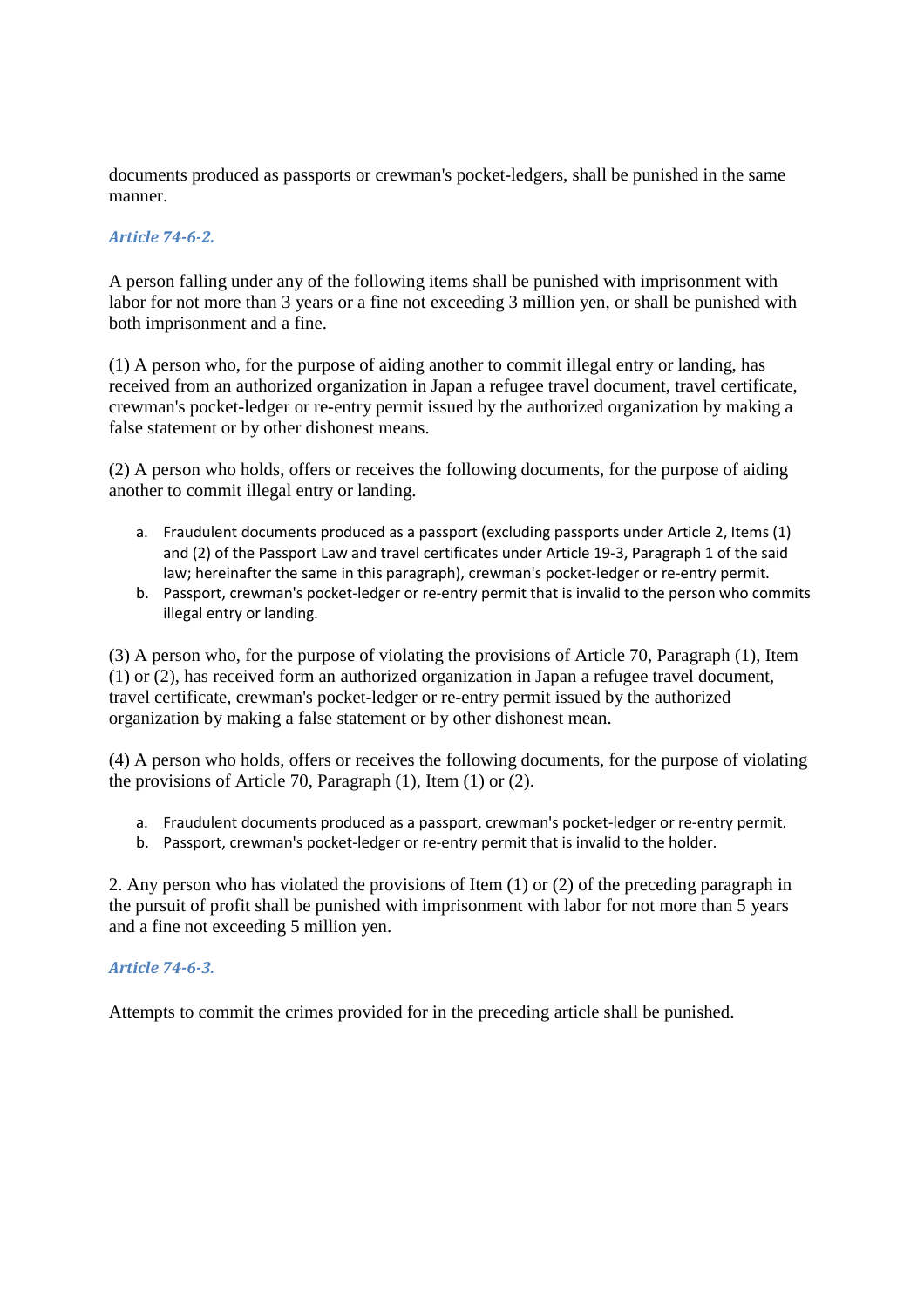#### *Article 74-7.*

Crimes provided for in Article 73-2, Paragraphs 1 and 2, Article 74-2 (except for the part concerning transportation within Japanese territory), Article 74-3 and the preceding three articles shall follow the cases provided for in Article 2 of the Penal Code.

#### *Article 74-8.*

Any person who has harbored or concealed aliens who fall under either of Article 24 (1) or (2) for the purpose of allowing the aliens to avoid deportation, shall be punished with imprisonment with labor for not more than 3 years or a fine not exceeding 3 million yen.

2. In cases where a person has committed the crime of the preceding paragraph in the pursuit of profit, he shall be punished with imprisonment with labor for not more than 5 years and a fine not exceeding 5 million yen.

3. Attempts to commit the crime provided for in the preceding two paragraphs shall be punished.

### *Article 75.*

Any person who fails to appear without justifiable reason, refuses to testify or take an oath or gives false testimony in violation of the provision of Article 10, Paragraph 5 (including the cases where the same shall apply mutatis mutandis under Article 48, Paragraph 5) shall be punished with a fine not exceeding 200,000 yen.

## *Article 76.*

Any person who falls under any of the following items shall be punished with a fine not exceeding 100,000 yen.

(1) A person who does not carry a passport or a permit on his person in violation of the provisions of Article 23, Paragraph 1 (except for special permanent residents).

(2) A person who refuses to produce a passport or a permit in violation of the provisions of Article 23, Paragraph 2.

**(Concurrent Impositions)** 

#### *Article 76-2.*

In cases where the representative of a corporation, the proxy of a corporation or of a person, the employee of a corporation or a person, or any other person working for a corporation or a person, has committed the crimes provided for in Article 73-2 to 74-6, crimes provided for in Article 74- 6-2 (except for Paragraph 1, Items (3) and (4)) or attempts thereof, or crimes provided for in Article 74-8 in relation to the business of the corporation or the person, the corporation or the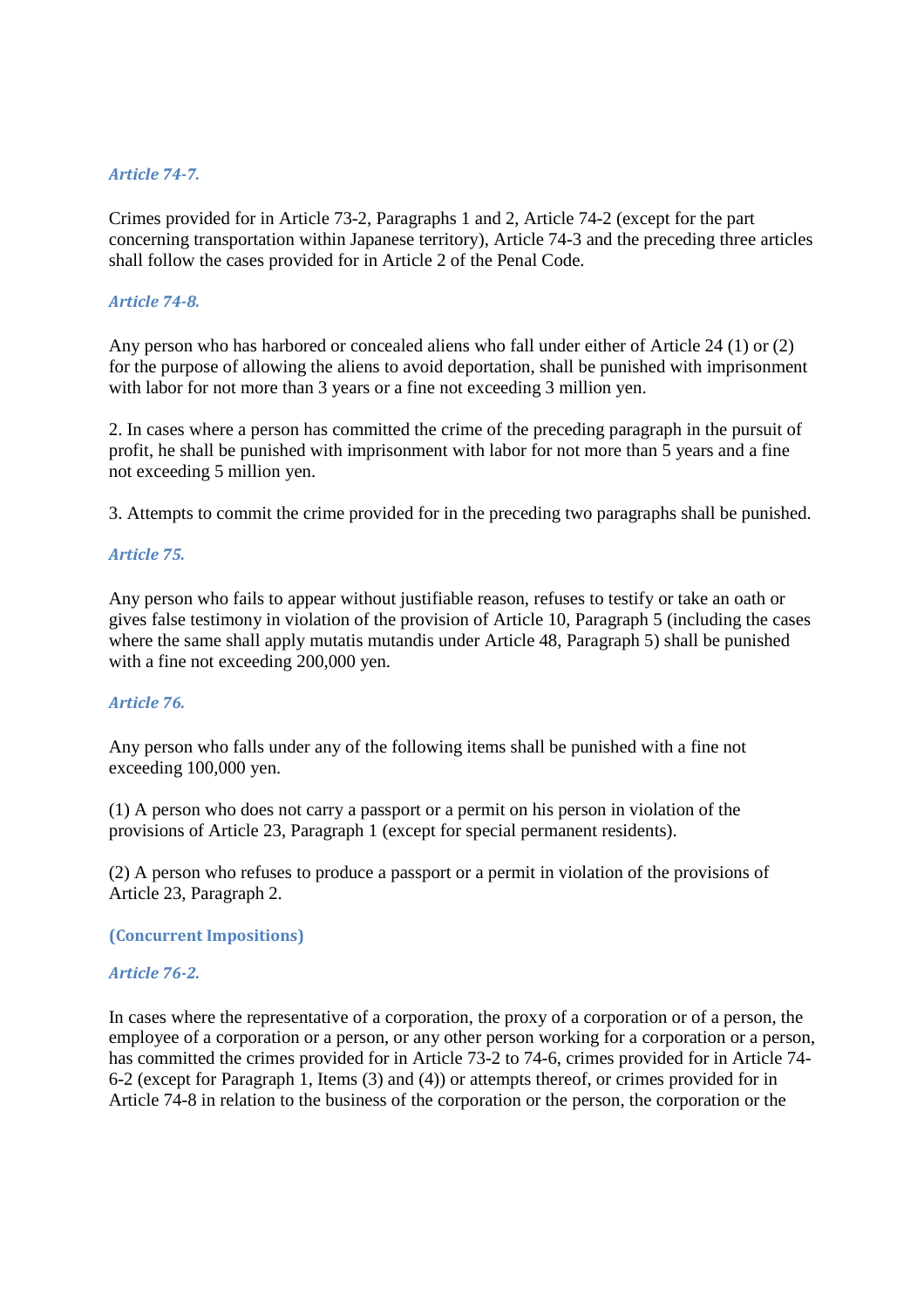person, along with the person who has committed the crime, shall be subject to the fine of each provision.

## **(Non-Penal Fines)**

## *Article 77.*

Any person who falls under any one of the following items shall be punished with a non-penal fine not exceeding 500,000 yen.

(1) A person who has refused to undergo or has obstructed the examination or any other duties which are performed by an immigration inspector in violation of the provisions of Article 56.

(1)-2 A person who has, in violation of the provisions of Article 56-2, let aliens enter Japan, without checking their passport, crewman' s pocket-ledger or re-entry permit.

(2) A person who fails to make a report or makes a false report in violation of the provisions of Article 57, Paragraph 1 or 2, who fails to make a report in violation of the provisions of Paragraph 3 of the same article, or who fails to make a report or makes a false report in violation of the provisions of Paragraph 4 or 5 of the same article.

(3) A person who has failed to take preventive measures against landing in violation of the provisions of Article 58.

(4) A person who has neglected to send back an alien in violation of the provisions of Article 59.

#### *Article 77-2.*

Any special permanent resident who does not carry a passport or a permit on his person in violation of the provisions of Article 22, Paragraph 1, shall be punished with a non-penal fine not exceeding 100,000 yen.

#### **(Confiscation)**

#### *Article 78.*

Any vessel or aircraft or vehicle used for a criminal act provided for in Article 70, Paragraph 1, Item (1), 74, 74-2 or 74-4 which is owned or possessed by an offender shall be confiscated. However, this shall not apply if the vessel or aircraft or the vehicle is owned by a person other than the offender and is applicable to any of the following:

(1) If it is recognized that the person has had ownership of the vessel or aircraft or the vehicle since the time the crime was committed without previous knowledge of the commitment of the crimes provided for in Article 70, Paragraph 1, Item (1), 74, 74-2 or 74-4.